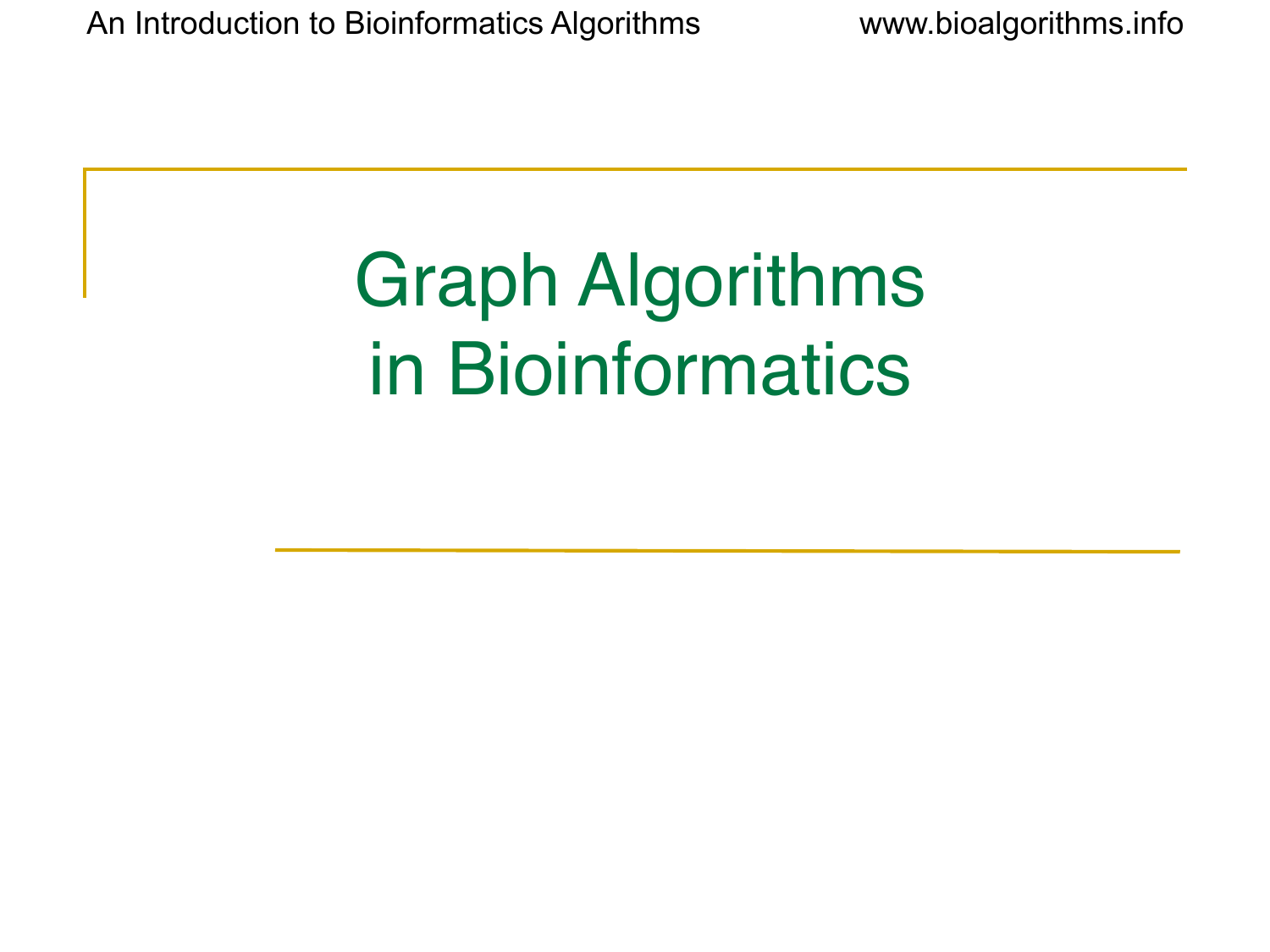# **Outline**

- Introduction to Graph Theory
- Eulerian & Hamiltonian Cycle Problems
- Benzer Experiment and Interal Graphs
- DNA Sequencing
- The Shortest Superstring & Traveling Salesman Problems
- Sequencing by Hybridization
- Fragment Assembly and Repeats in DNA
- Fragment Assembly Algorithms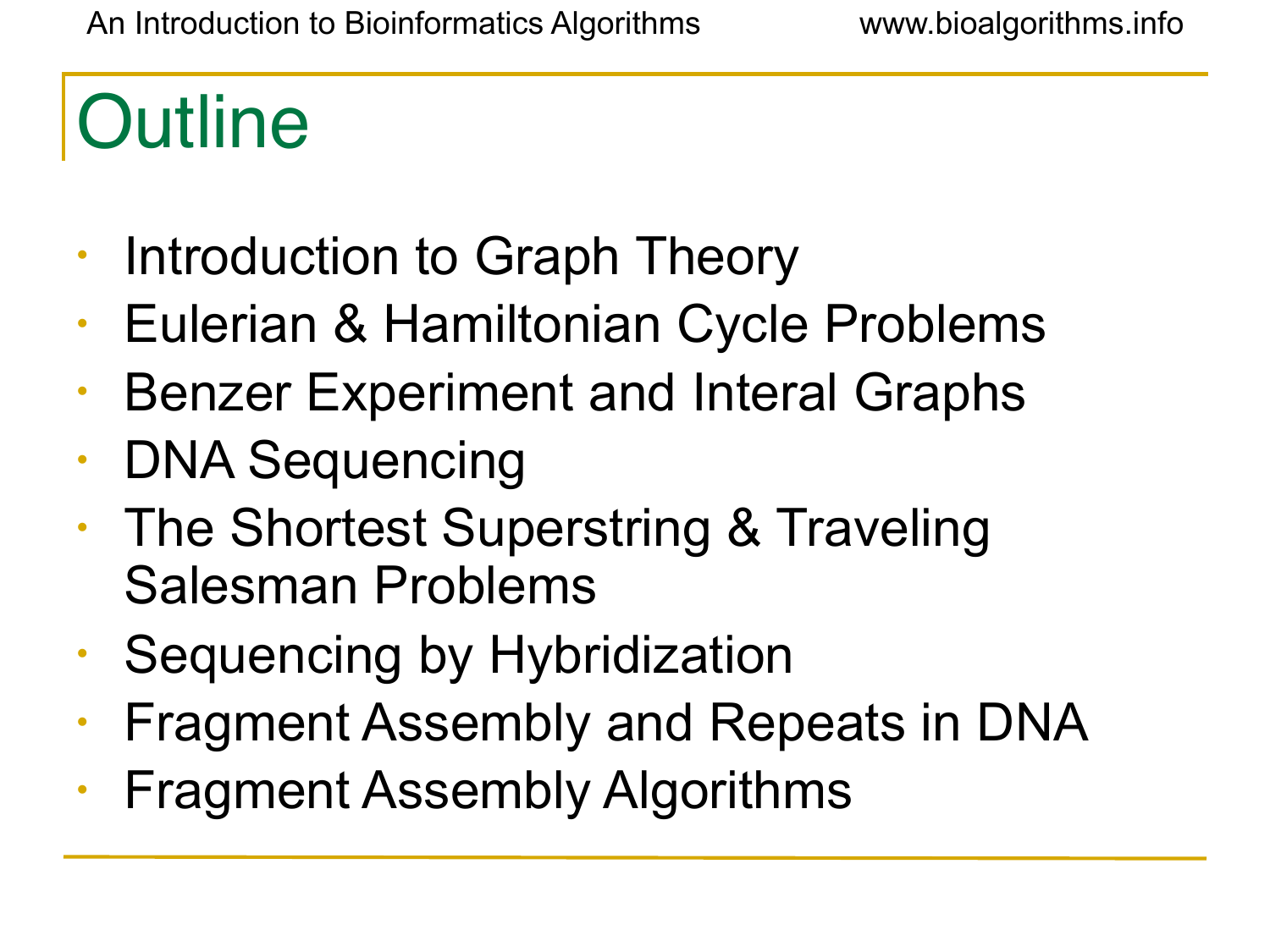### The Bridge Obsession Problem

#### Find a tour crossing every bridge just once *Leonhard Euler, 1735*



*Bridges of Königsberg*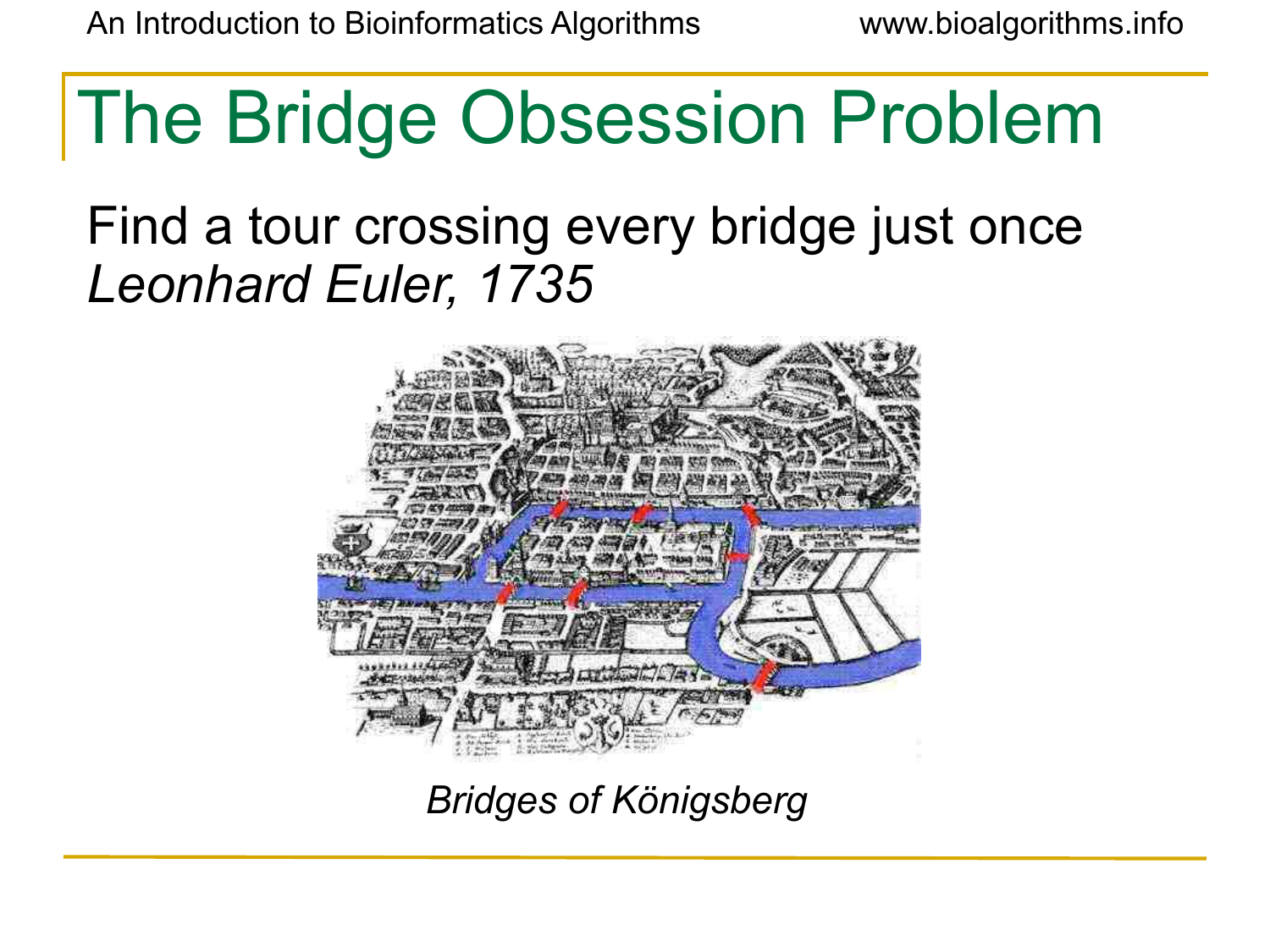# Eulerian Cycle Problem

- Find a cycle that visits every *edge*  exactly once
- Linear time



#### More complicated Königsberg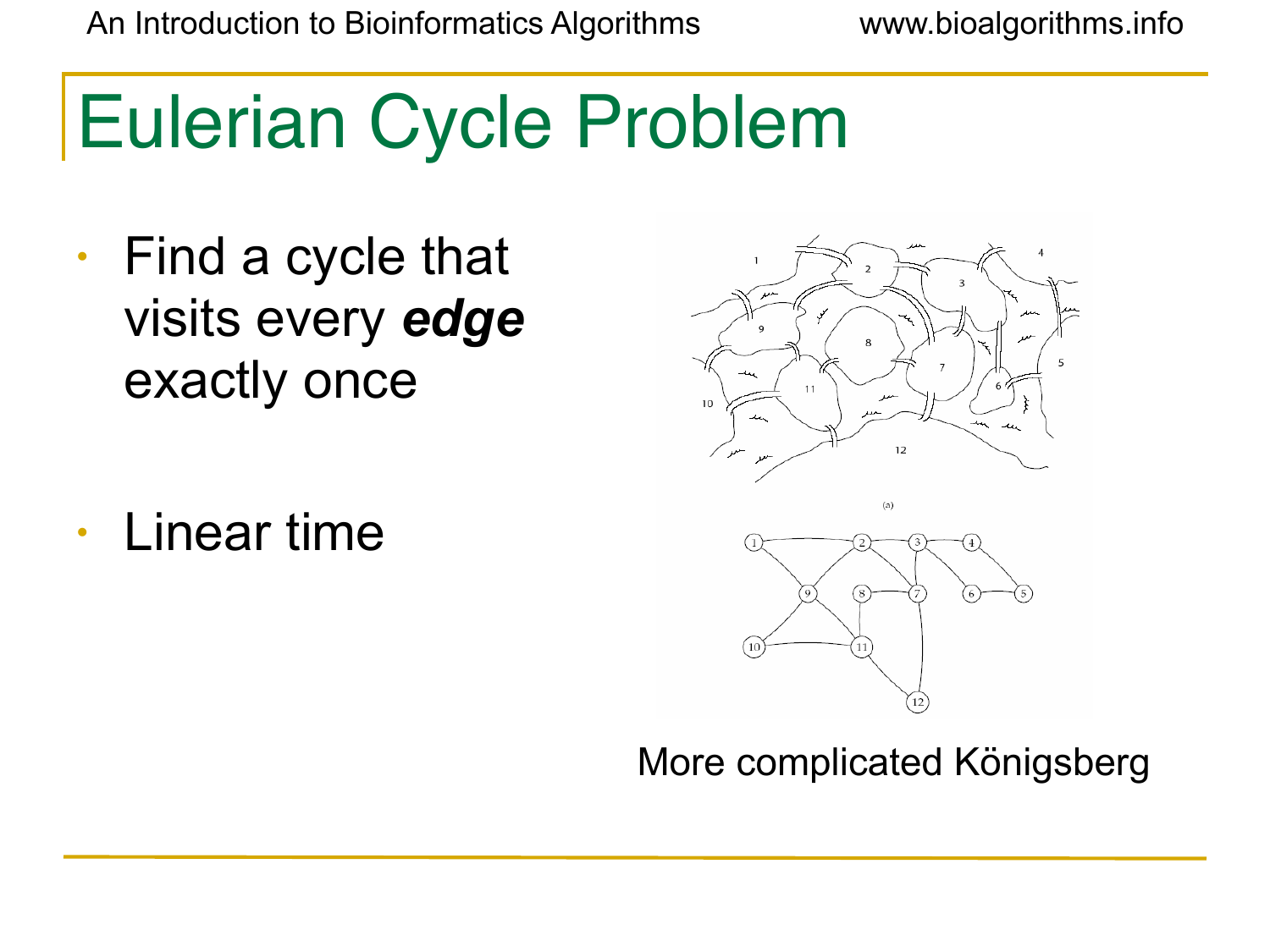# Hamiltonian Cycle Problem

- Find a cycle that visits every *vertex* exactly once
- NP complete



Game invented by Sir William Hamilton in 1857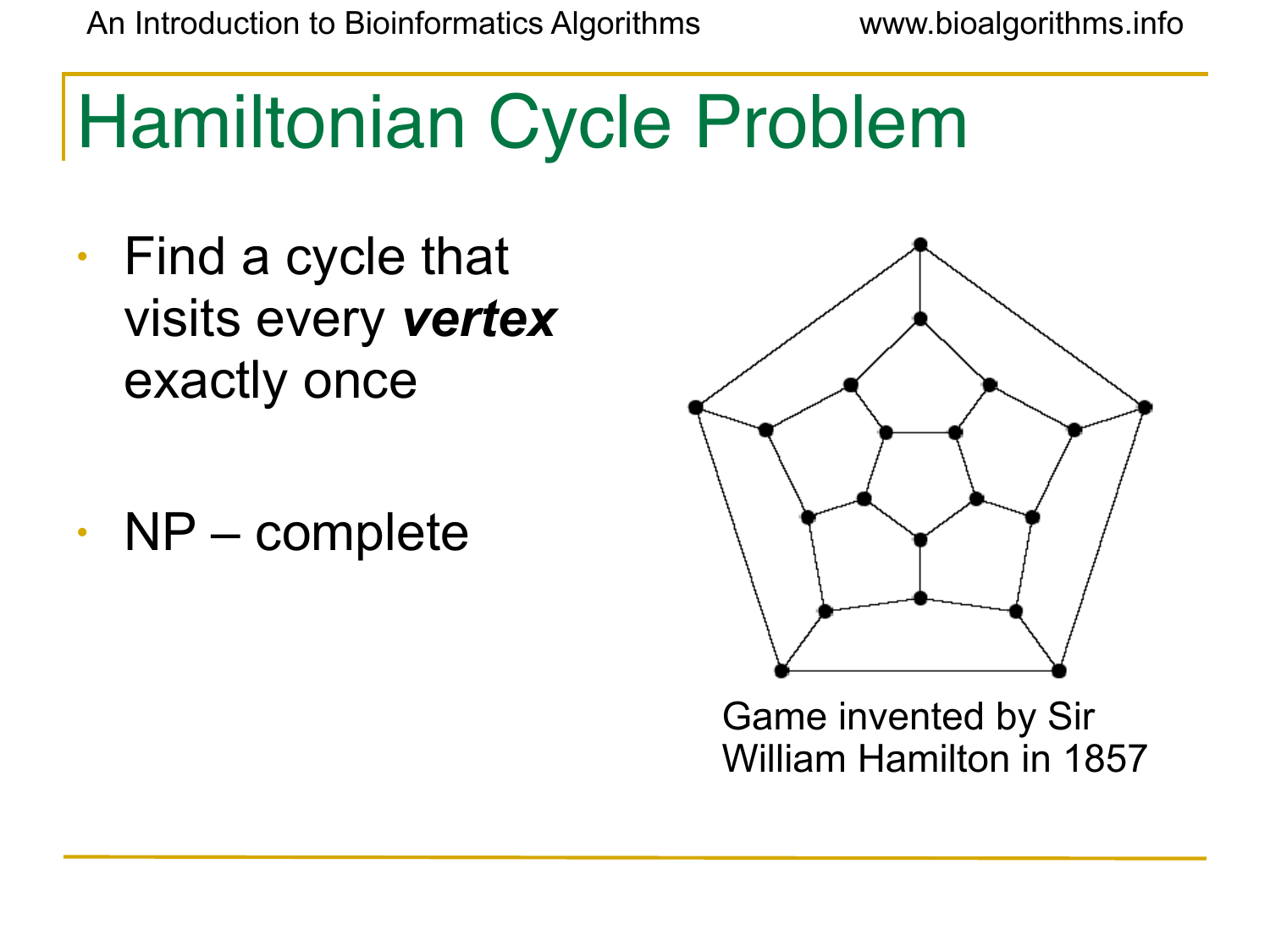# Mapping Problems to Graphs

- *• Arthur Cayley* studied chemical structures of hydrocarbons in the mid-1800s
- He used **trees** (acyclic connected graphs) to enumerate structural isomers

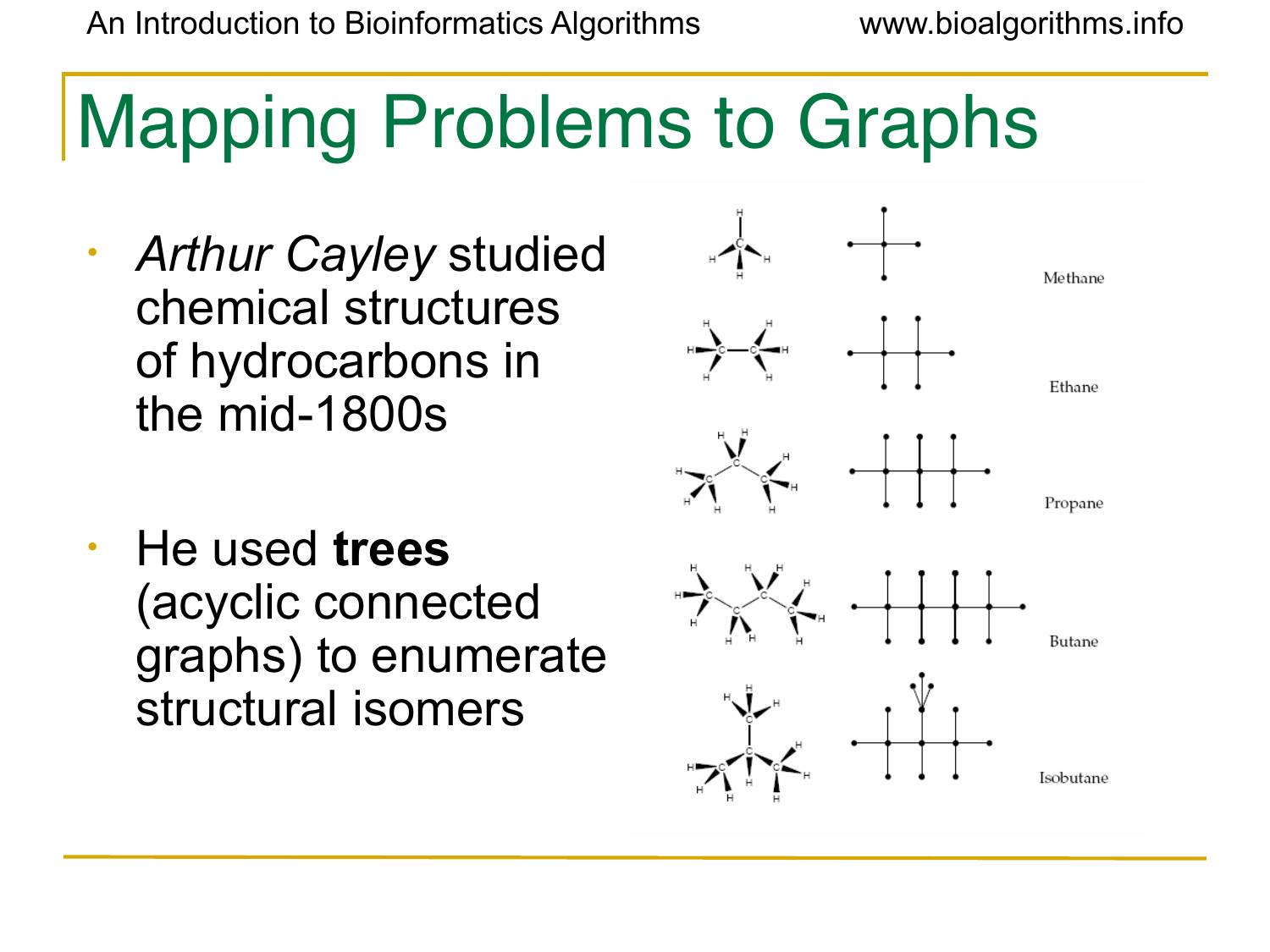#### Beginning of Graph Theory in Biology

#### **Benzer's work**

- Developed deletion mapping
- "Proved" linearity of the gene
- Demonstrated internal structure of the gene



*Seymour Benzer, 1950s*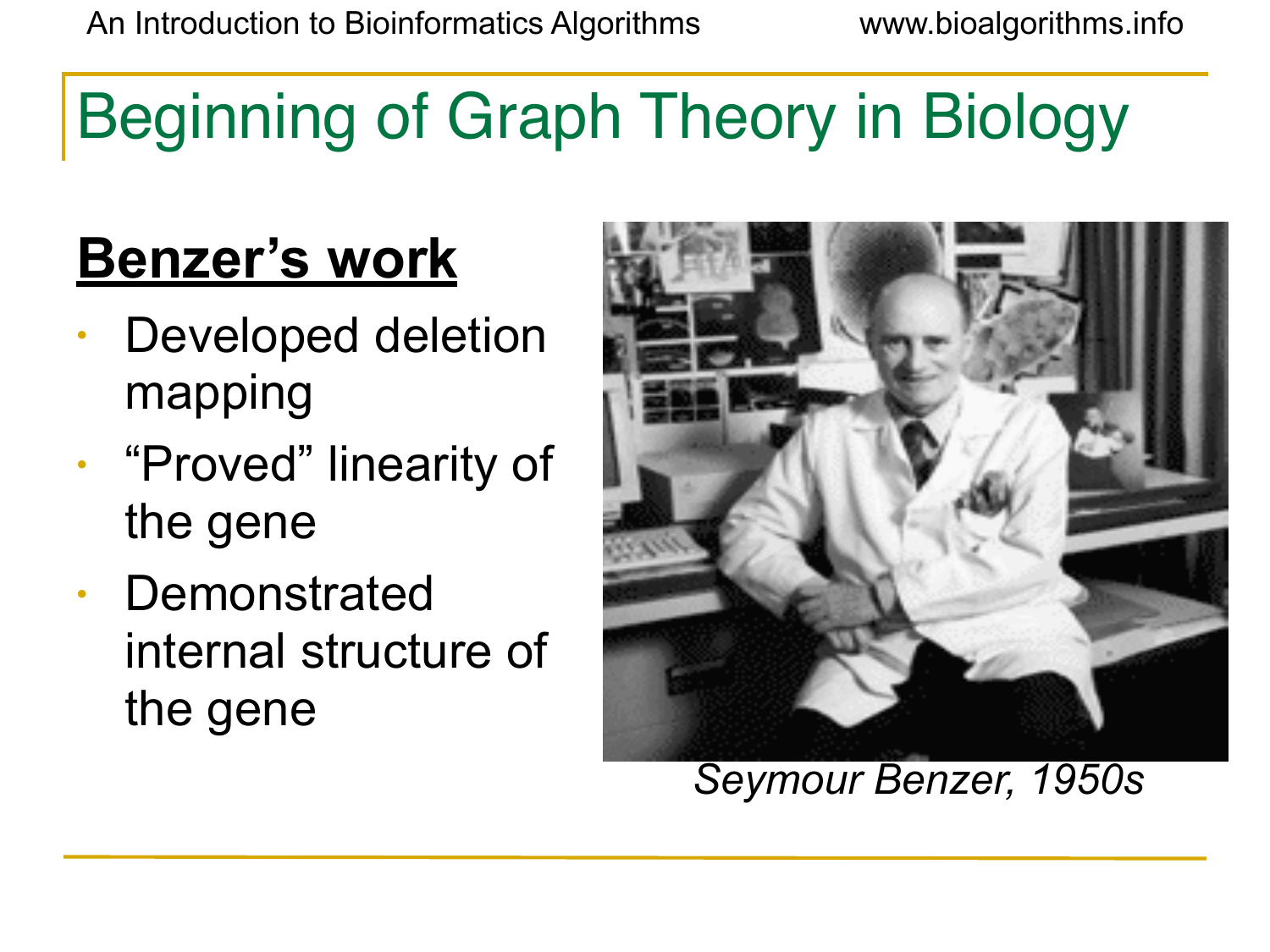#### Viruses Attack Bacteria

- Normally bacteriophage T4 kills bacteria
- However if T4 is mutated (e.g., an important gene is deleted) it gets disable and looses an ability to kill bacteria
- Suppose the bacteria is infected with two different mutants each of which is disabled – would the bacteria still survive?
- Amazingly, a pair of disable viruses can kill a bacteria even if each of them is disabled.
- How can it be explained?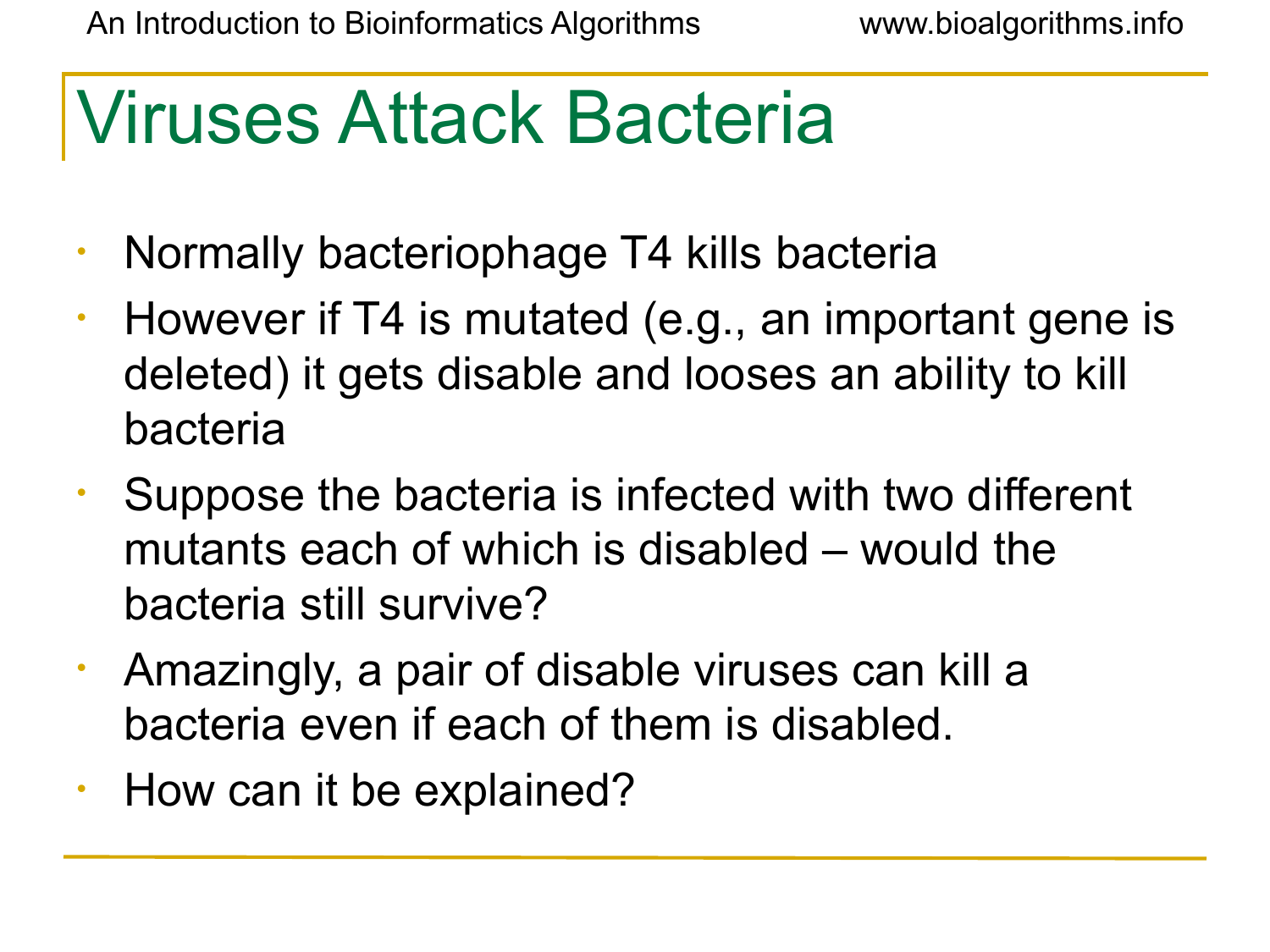### Benzer's Experiment

- Idea: infect bacteria with pairs of mutant T4 bacteriophage (virus)
- Each T4 mutant has an unknown interval deleted from its genome
- If the two intervals overlap: T4 pair is missing part of its genome and is disabled – bacteria survive
- If the two intervals do not overlap: T4 pair has its entire genome and is enabled – bacteria die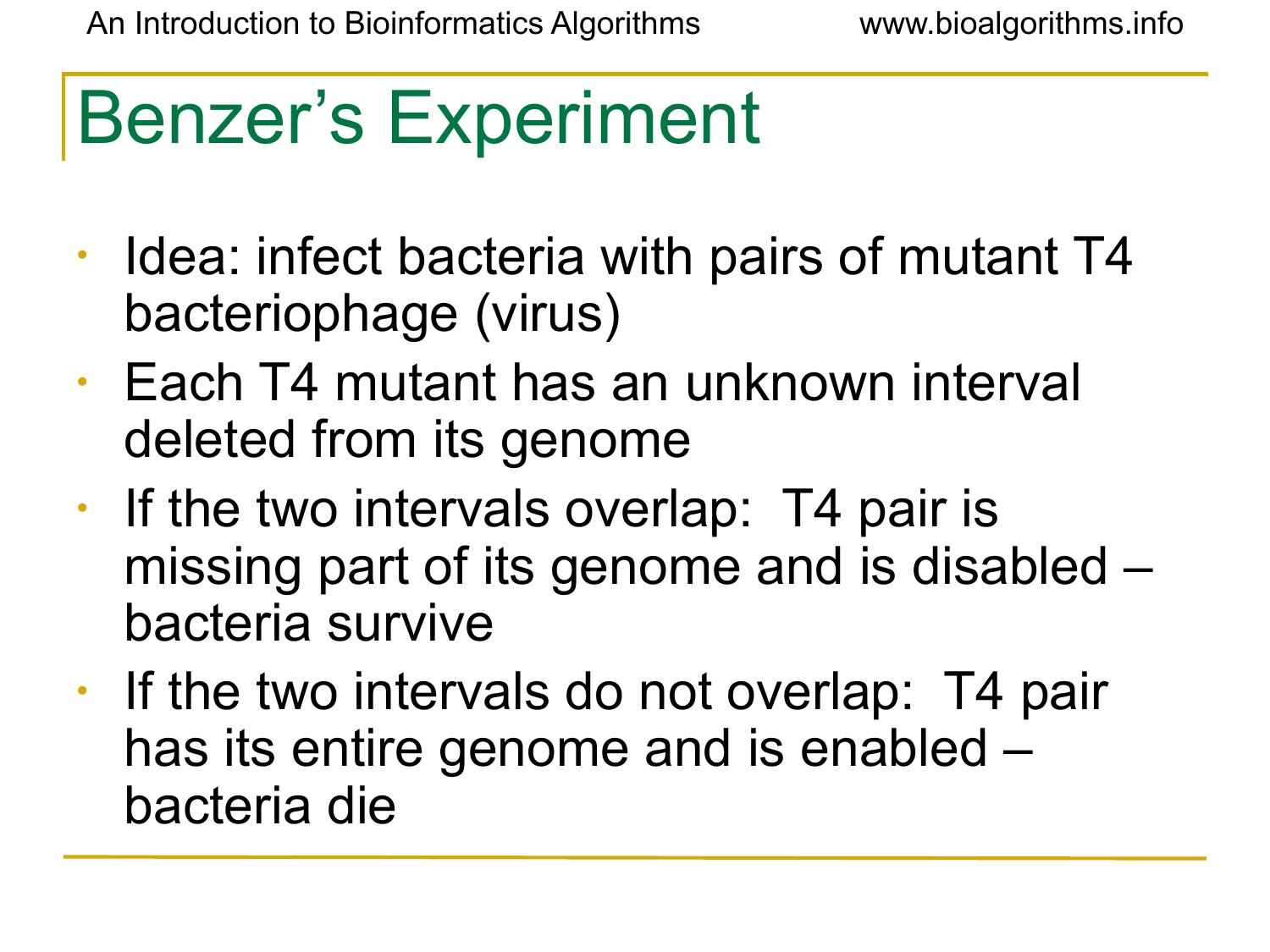#### Complementation between pairs of mutant T4 bacteriophages

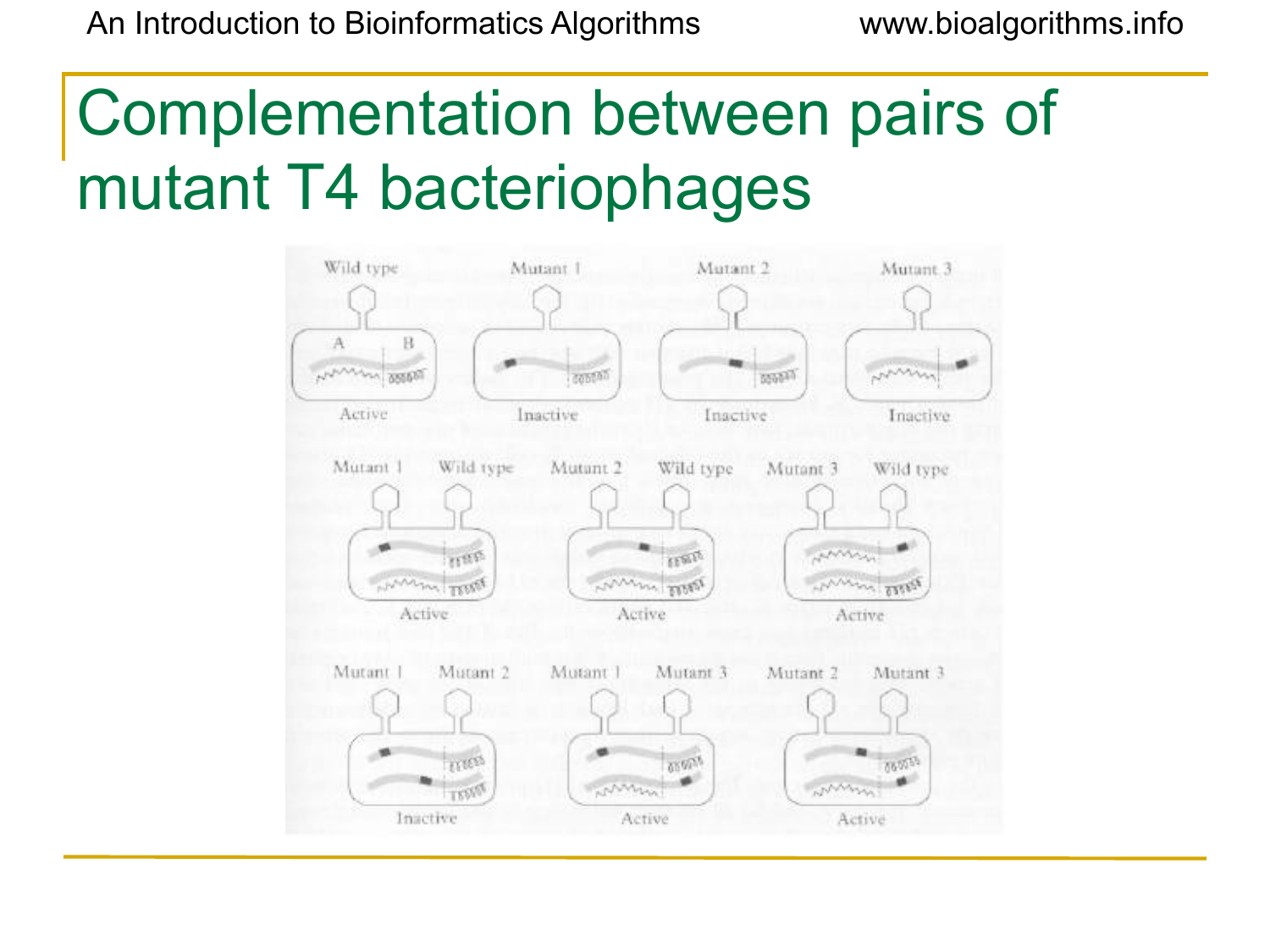#### Benzer's Experiment and Graphs

- Construct an **interval graph**: each T4 mutant is a vertex, place an edge between mutant pairs where bacteria survived (i.e., the deleted intervals in the pair of mutants overlap)
- Interval graph structure reveals whether DNA is linear or branched DNA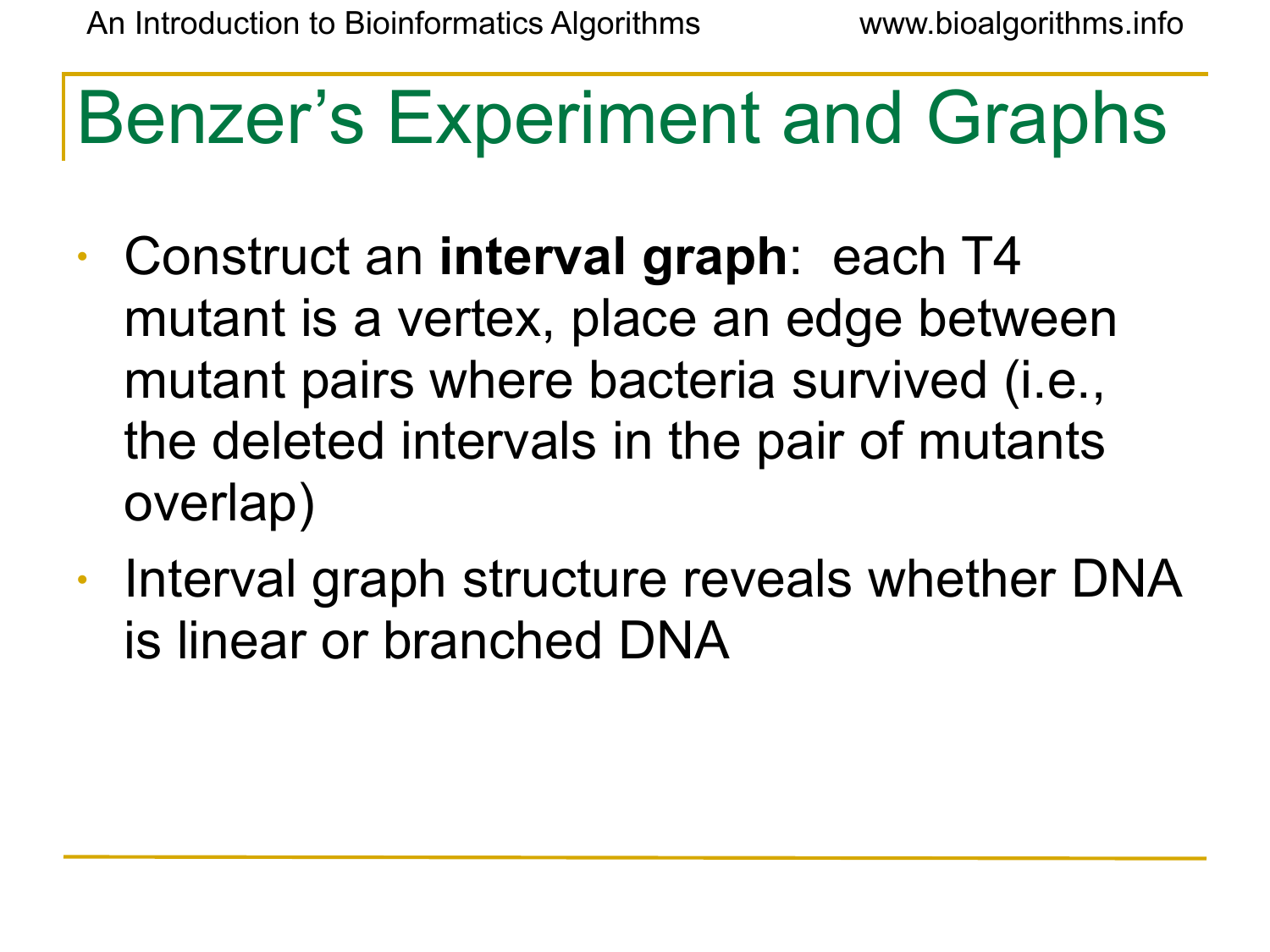# Interval Graph: Linear Genes

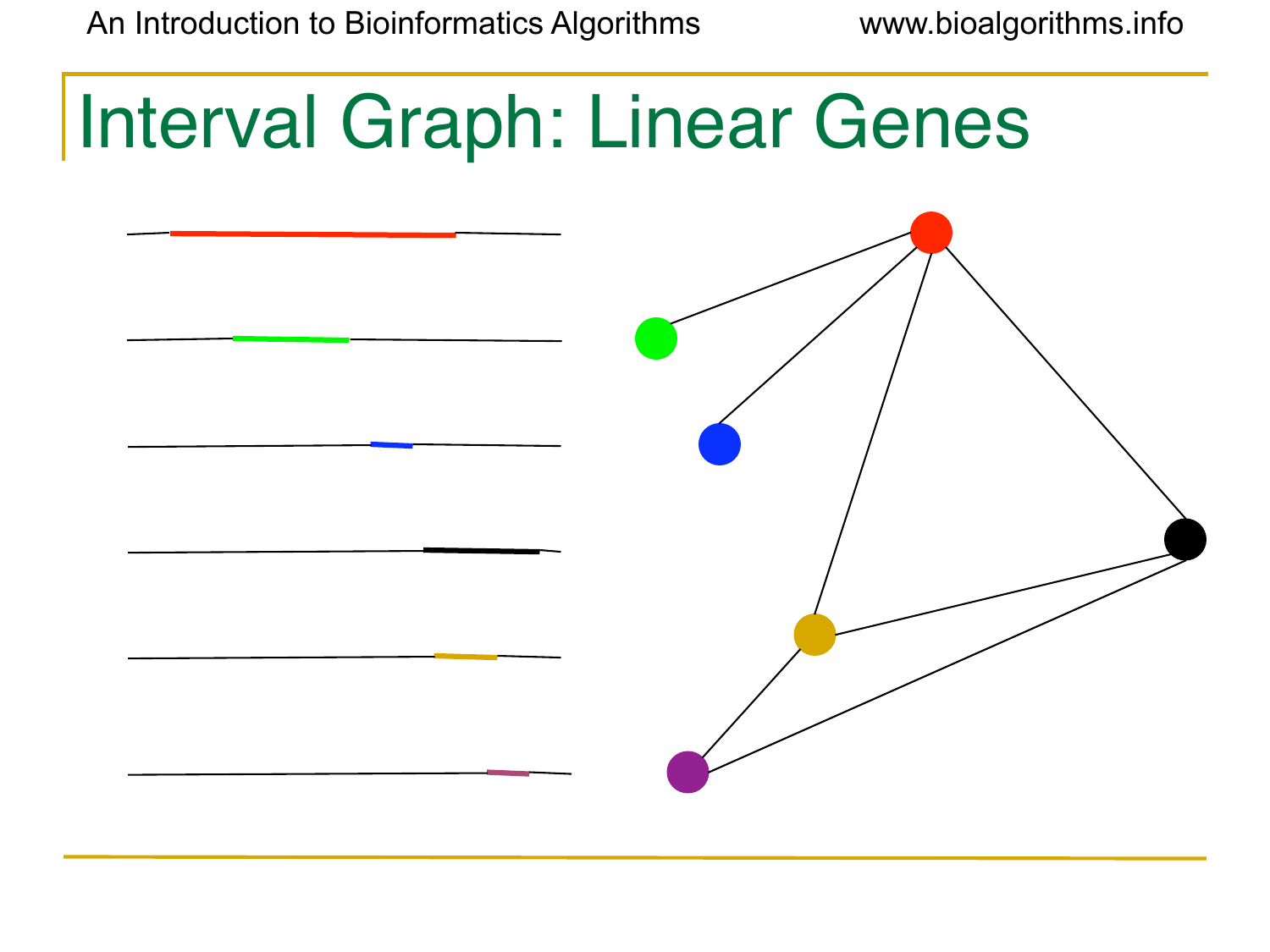## Interval Graph: Branched Genes

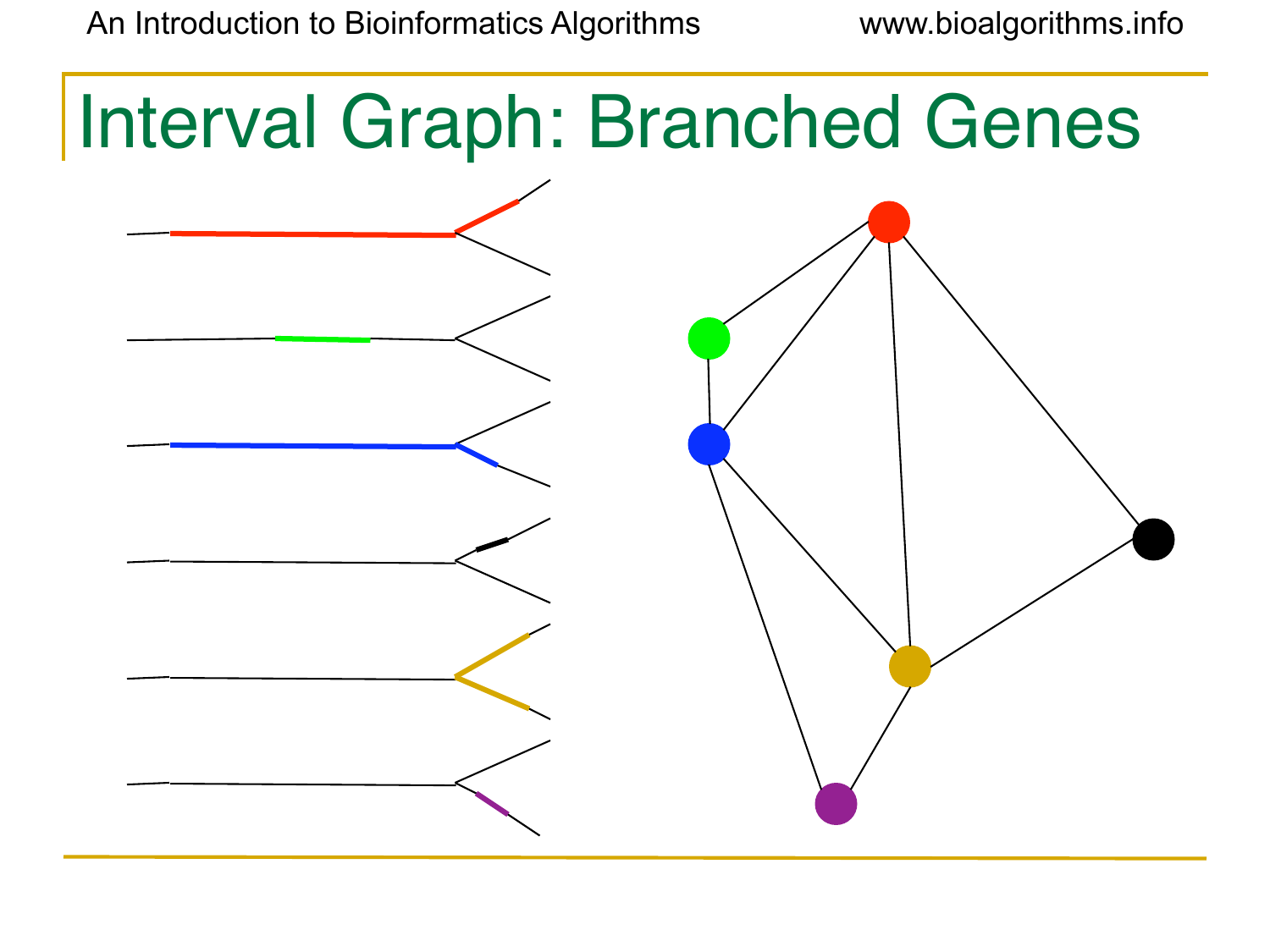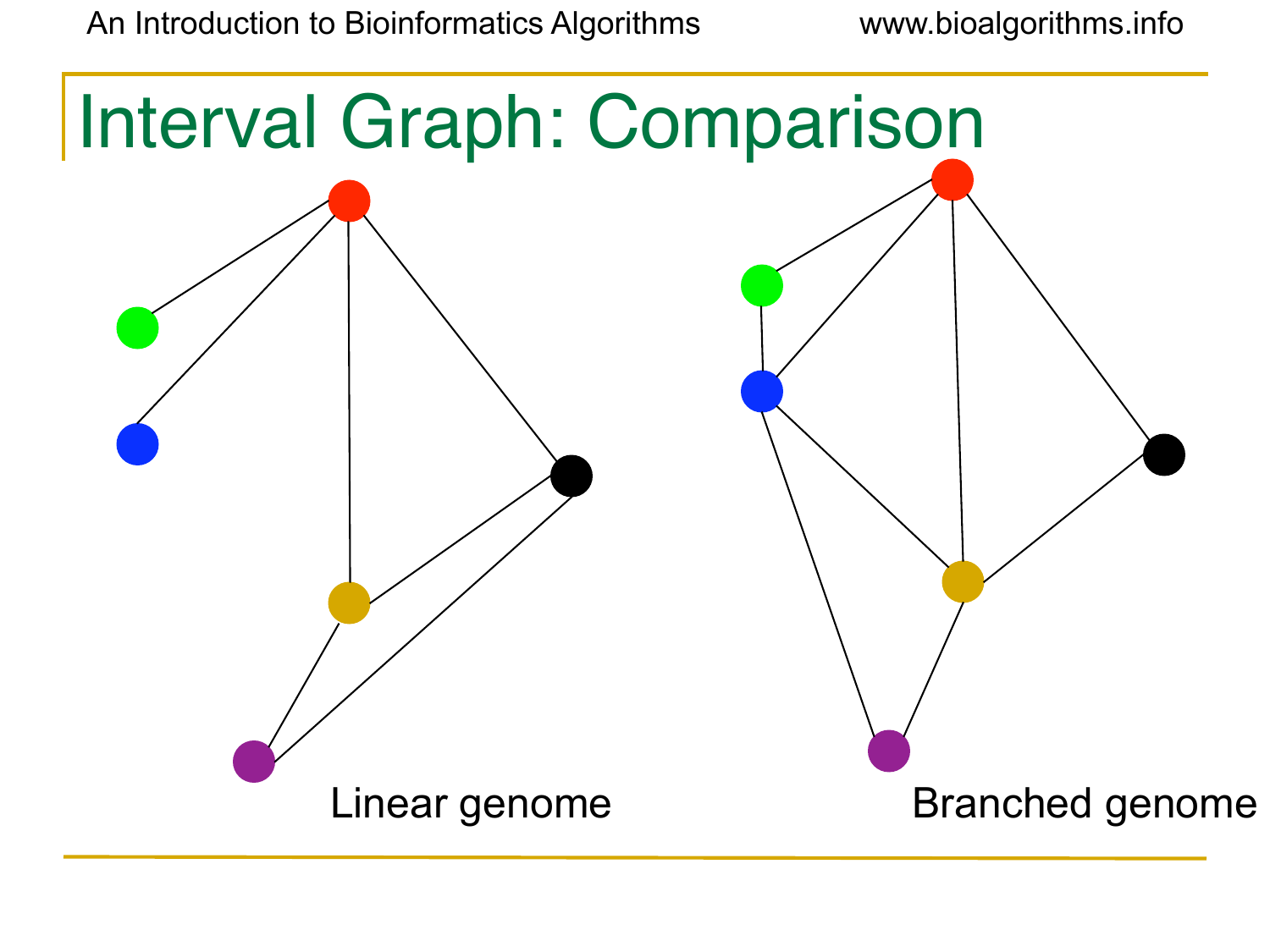# DNA Sequencing: History

*Sanger method* (1977): labeled ddNTPs terminate DNA copying at random points.

#### *Gilbert method* (1977):

 chemical method to cleave DNA at specific points (G, G+A, T+C, C).



*Both methods generate labeled fragments of varying lengths that are further electrophoresed.*

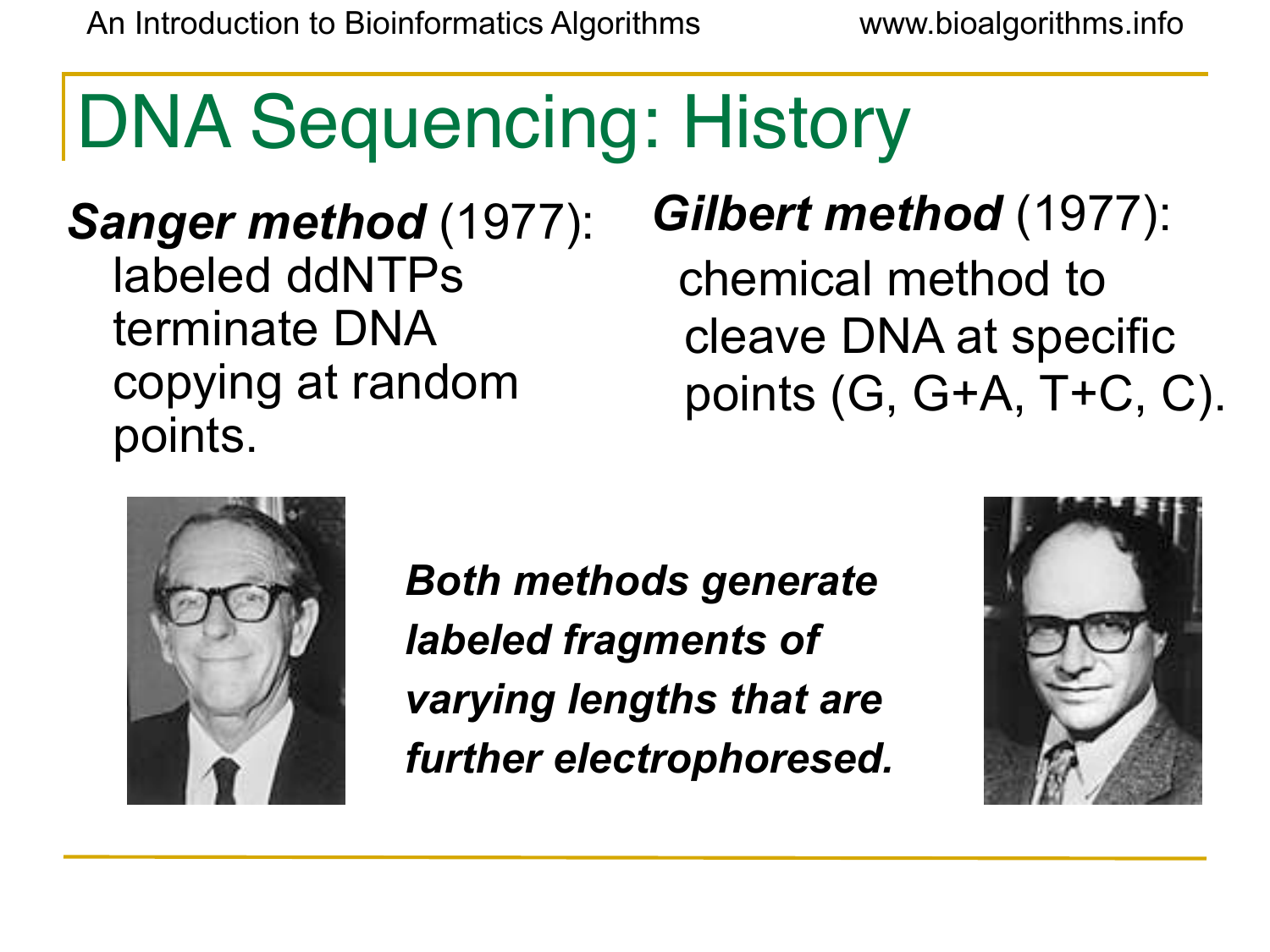# Sanger Method: Generating Read



- 1. Start at primer (restriction site)
- 2. Grow DNA chain
- 3. Include ddNTPs
- 4. Stops reaction at all possible points
- 5. Separate products by length, using gel electrophoresis

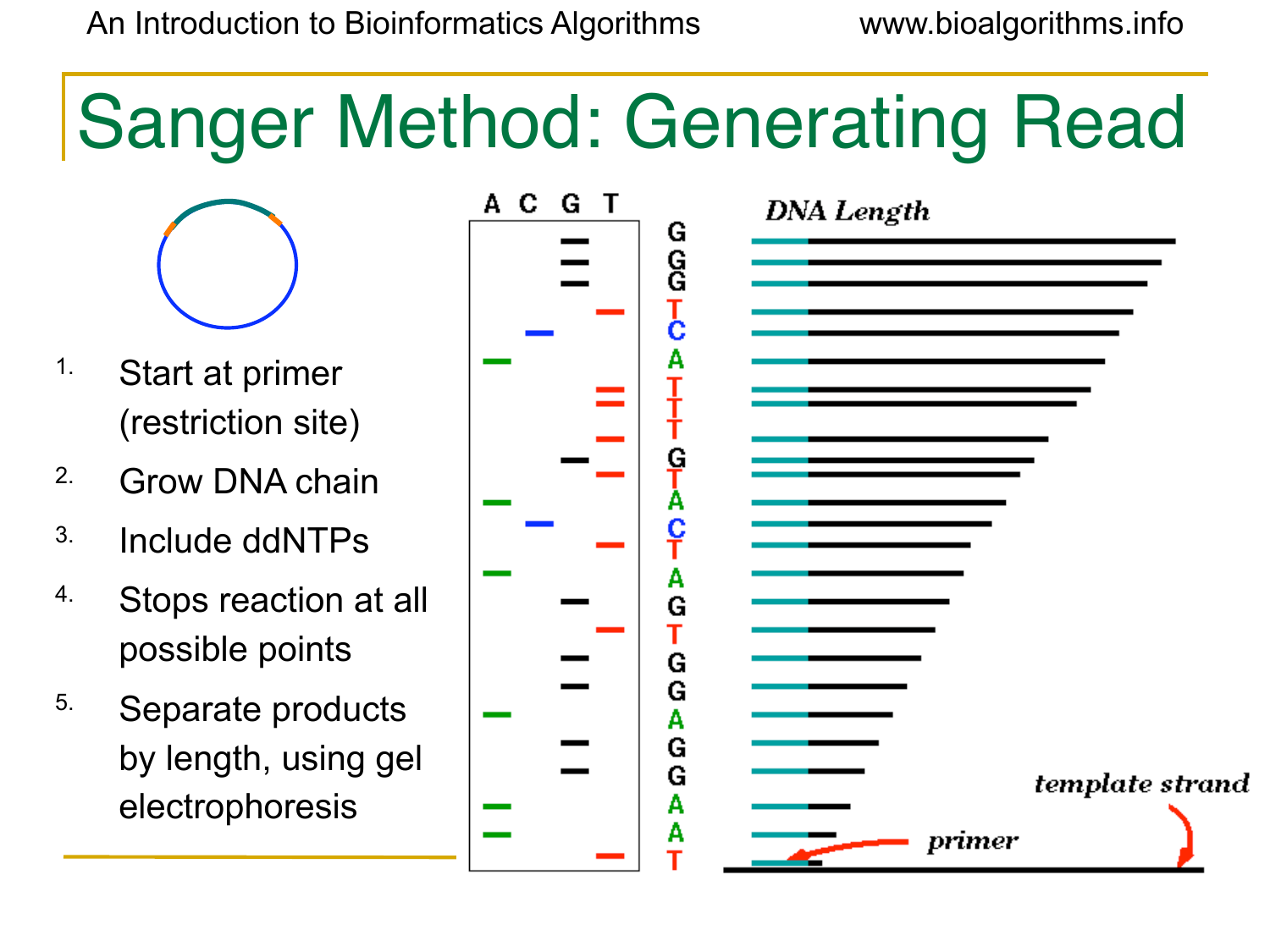# DNA Sequencing

- Shear DNA into millions of small fragments
- Read 500 700 nucleotides at a time from the small fragments (Sanger method)

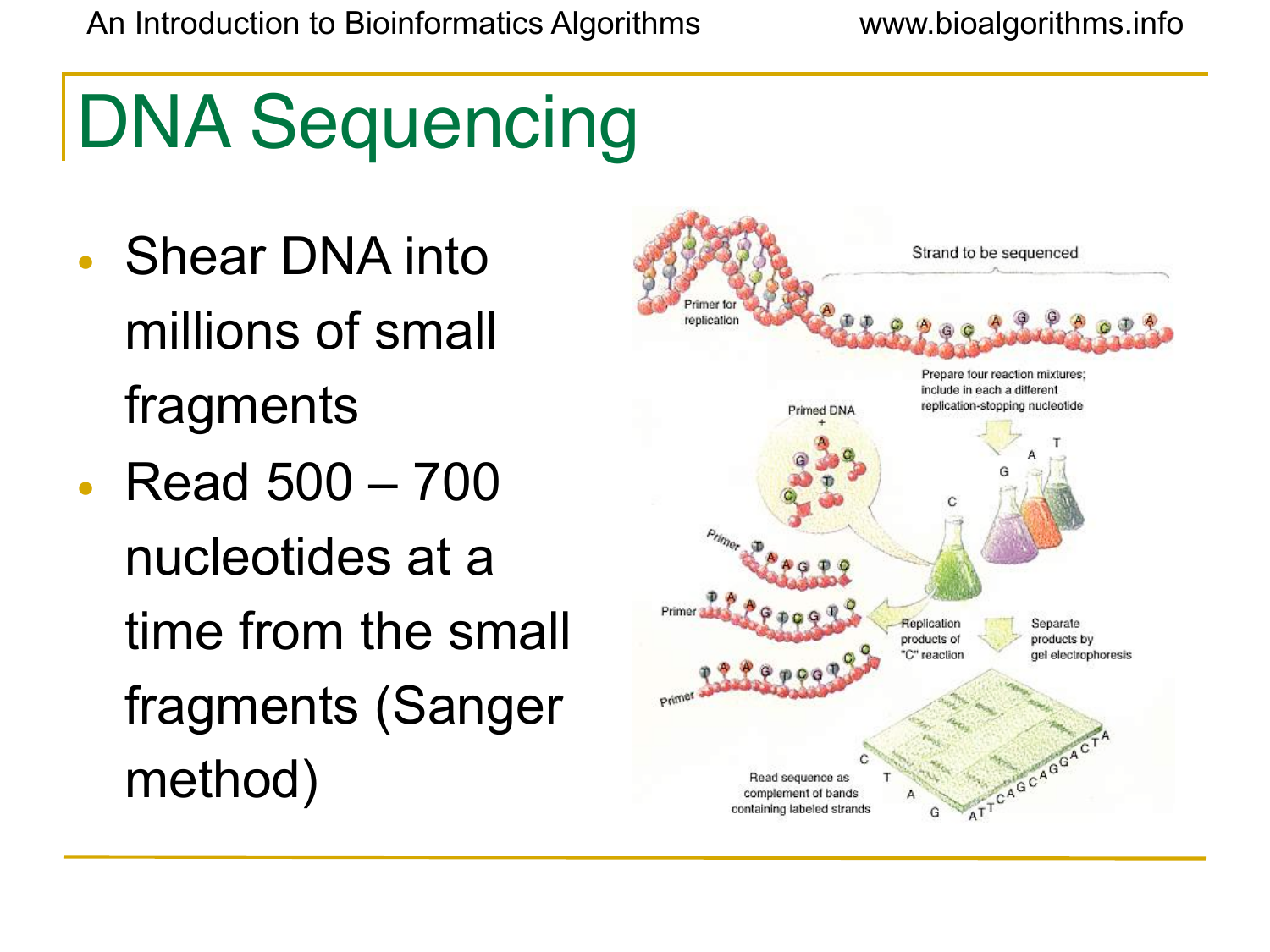# Fragment Assembly

- **• Computational Challenge:** assemble individual short fragments (reads) into a single genomic sequence ("superstring")
- Until late 1990s the shotgun fragment assembly of human genome was viewed as intractable problem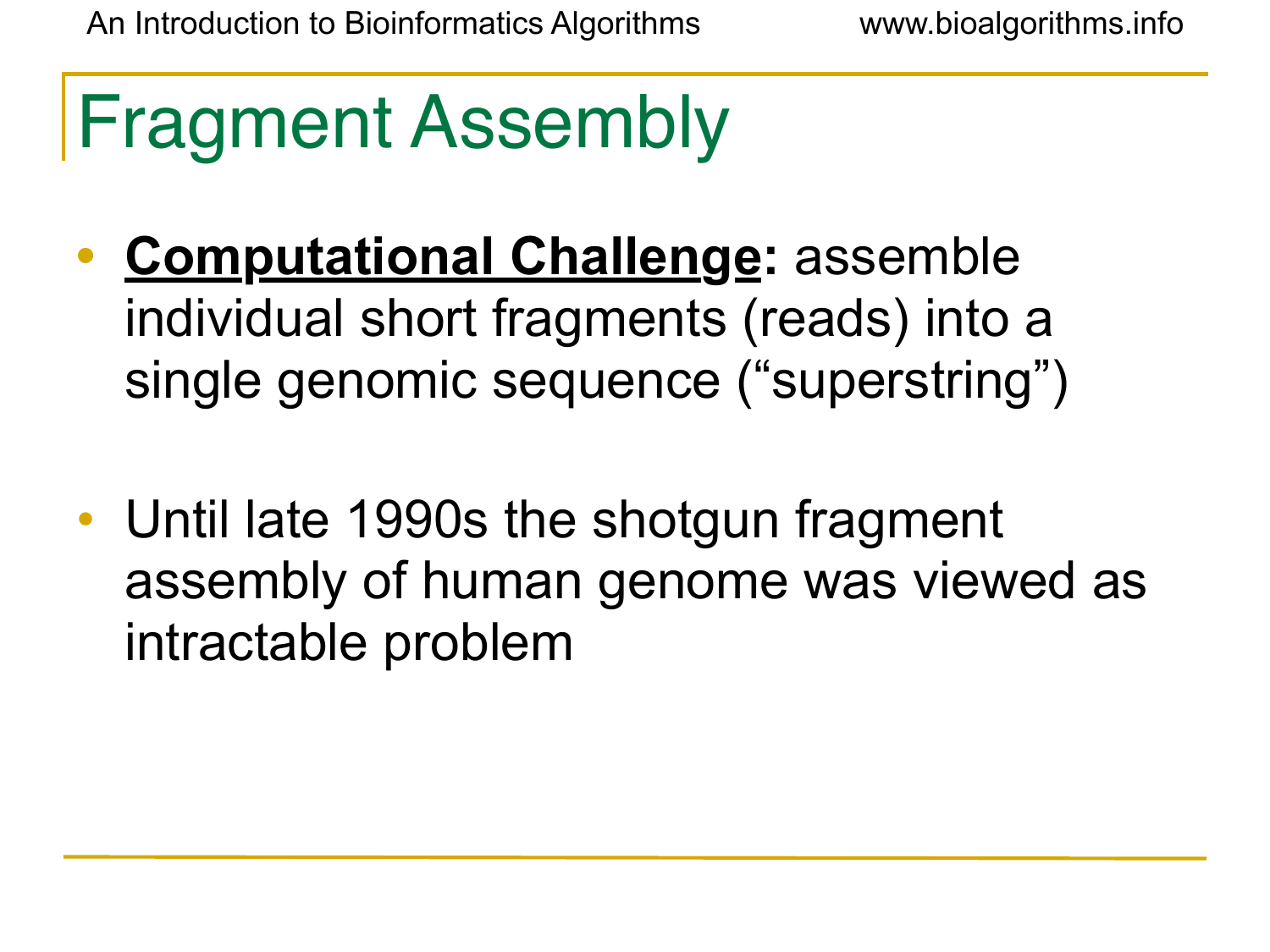# Shortest Superstring Problem

- Problem: Given a set of strings, find a shortest string that contains all of them
- Input: Strings *s1, s2,…., sn*
- Output: A string *s* that contains all strings  *s1, s2,…., sn* as substrings, such that the length of *s* is minimized
- **• Complexity:** NP complete
- **• Note:** this formulation does not take into account sequencing errors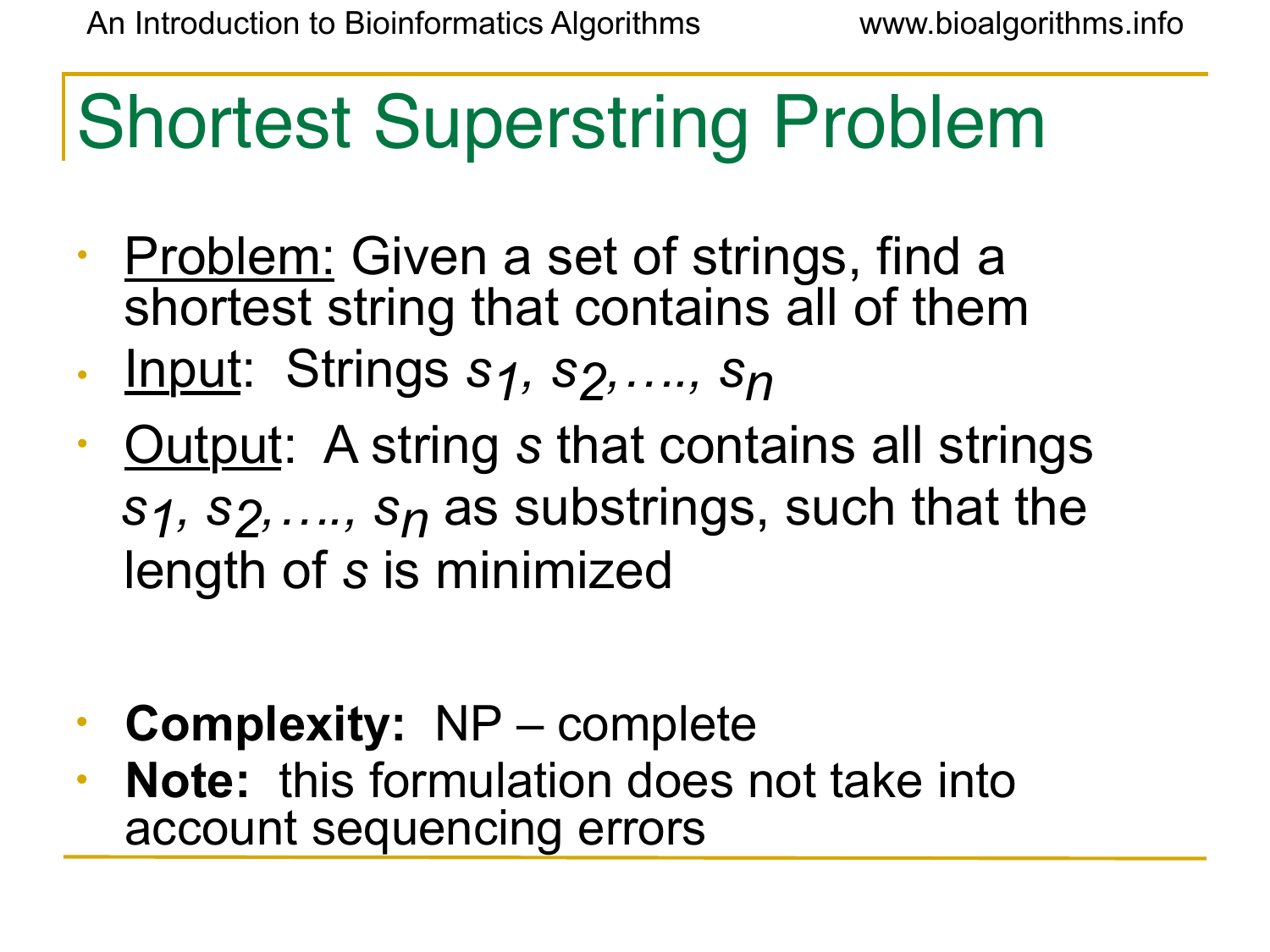#### Shortest Superstring Problem: Example

The Shortest Superstring problem

Set of strings: {000, 001, 010, 011, 100, 101, 110, 111}

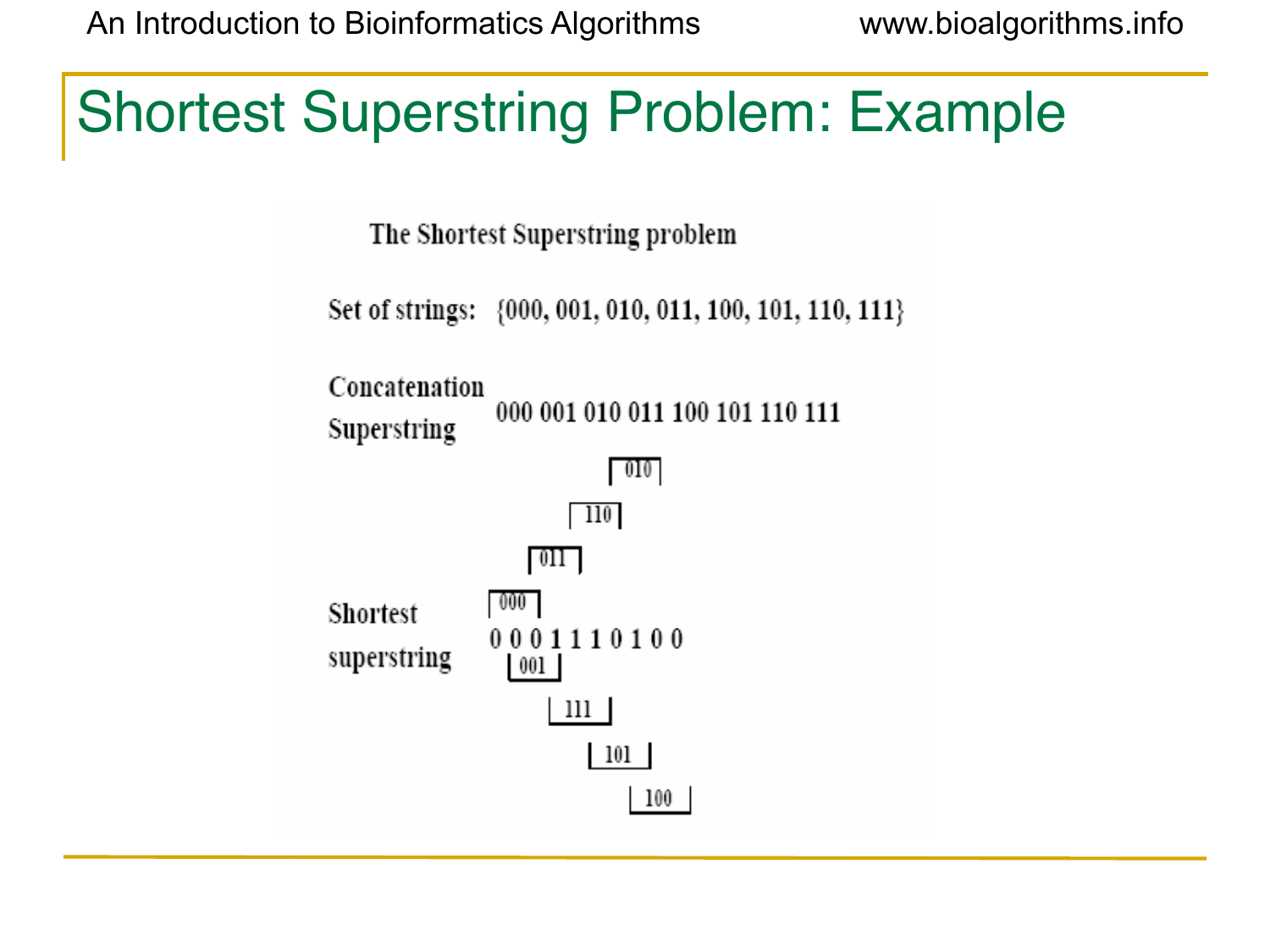# Reducing SSP to TSP

• Define *overlap (s<sub>i</sub>, s<sub>j</sub>)* as the length of the longest prefix of *sj* that matches a suffix of *si* .

aaaggcatcaaatctaaaggcatcaaa

aaaggcatcaaatctaaaggcatcaaa

*What is overlap ( si , sj ) for these strings?*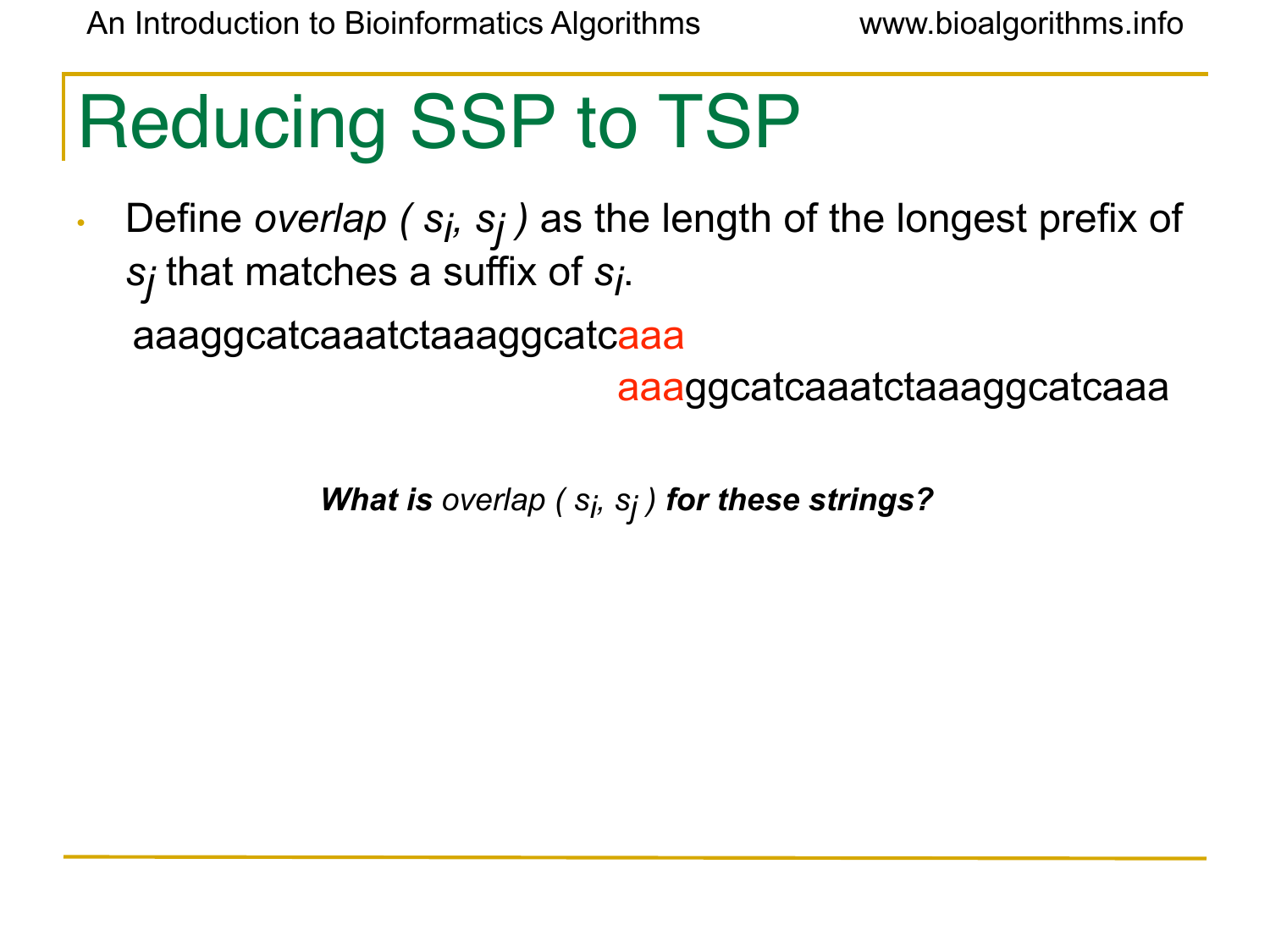# Reducing SSP to TSP

• Define *overlap (s<sub>i</sub>, s<sub>j</sub>)* as the length of the longest prefix of *sj* that matches a suffix of *si* .

aaaggcatcaaatctaaaggcatcaaa

aaaggcatcaaatctaaaggcatcaaa

aaaggcatcaaatctaaaggcatcaaa

*overlap=12*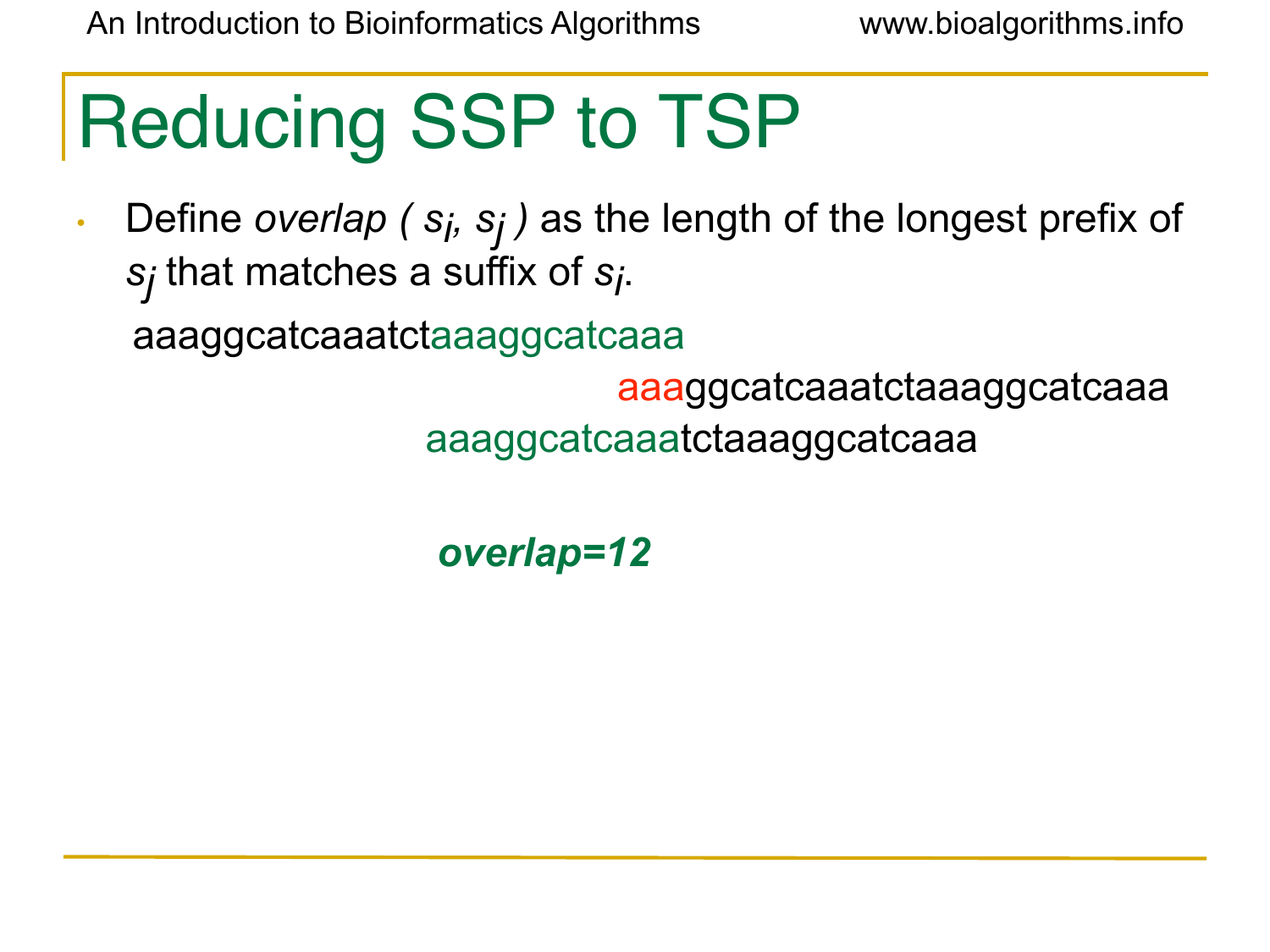# Reducing SSP to TSP

• Define *overlap (s<sub>i</sub>, s<sub>j</sub>)* as the length of the longest prefix of *sj* that matches a suffix of *si* .

aaaggcatcaaatctaaaggcatcaaa

aaaggcatcaaatctaaaggcatcaaa

aaaggcatcaaatctaaaggcatcaaa

- Construct a graph with *n* vertices representing the *n* strings *s1, s2,…., sn*.
- Insert edges of length *overlap ( si , sj )* between vertices *si* and *sj* .
- Find the shortest path which visits every vertex exactly once. This is the **Traveling Salesman Problem** (TSP), which is also NP – complete.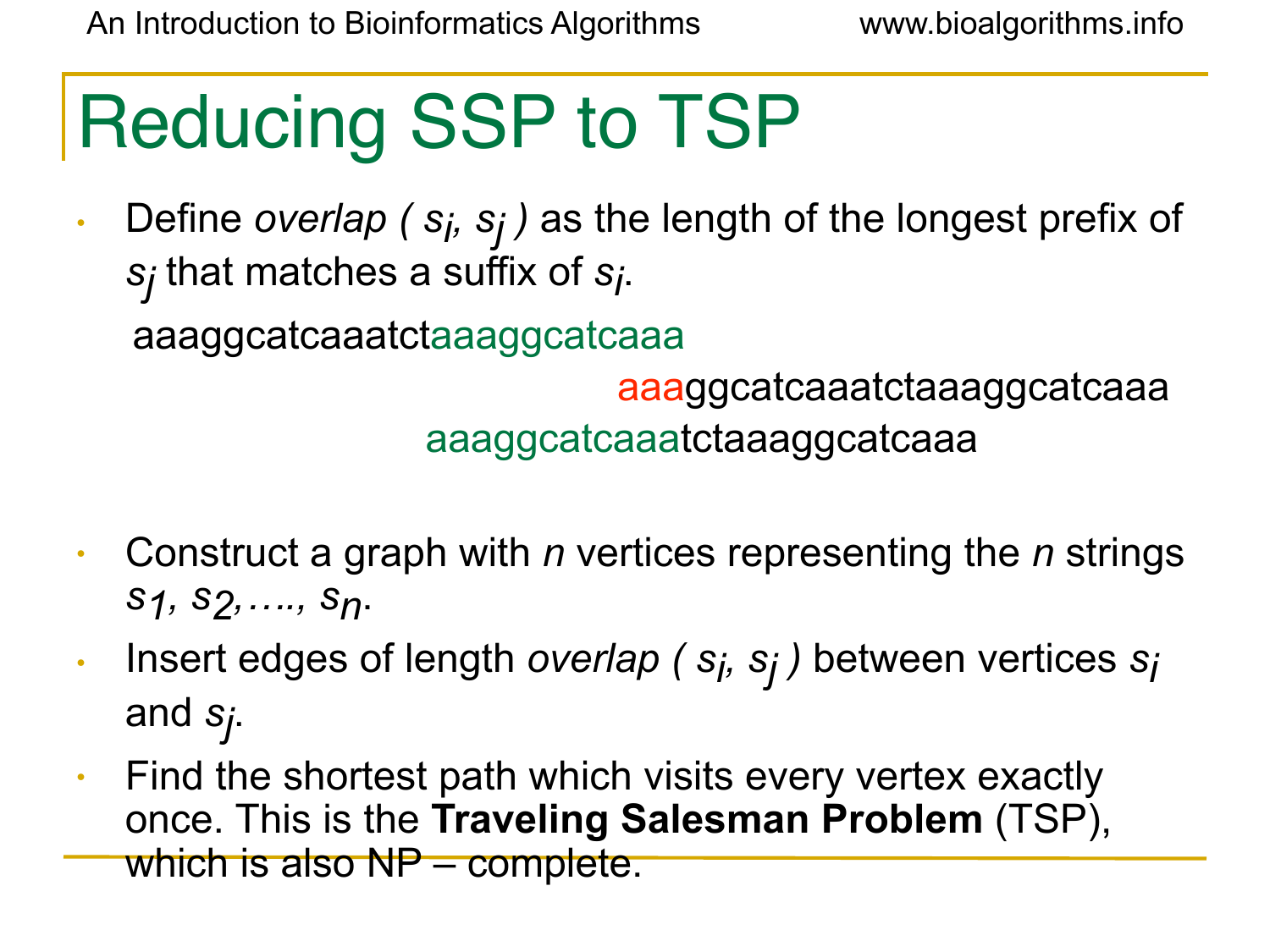## Reducing SSP to TSP (cont'd)

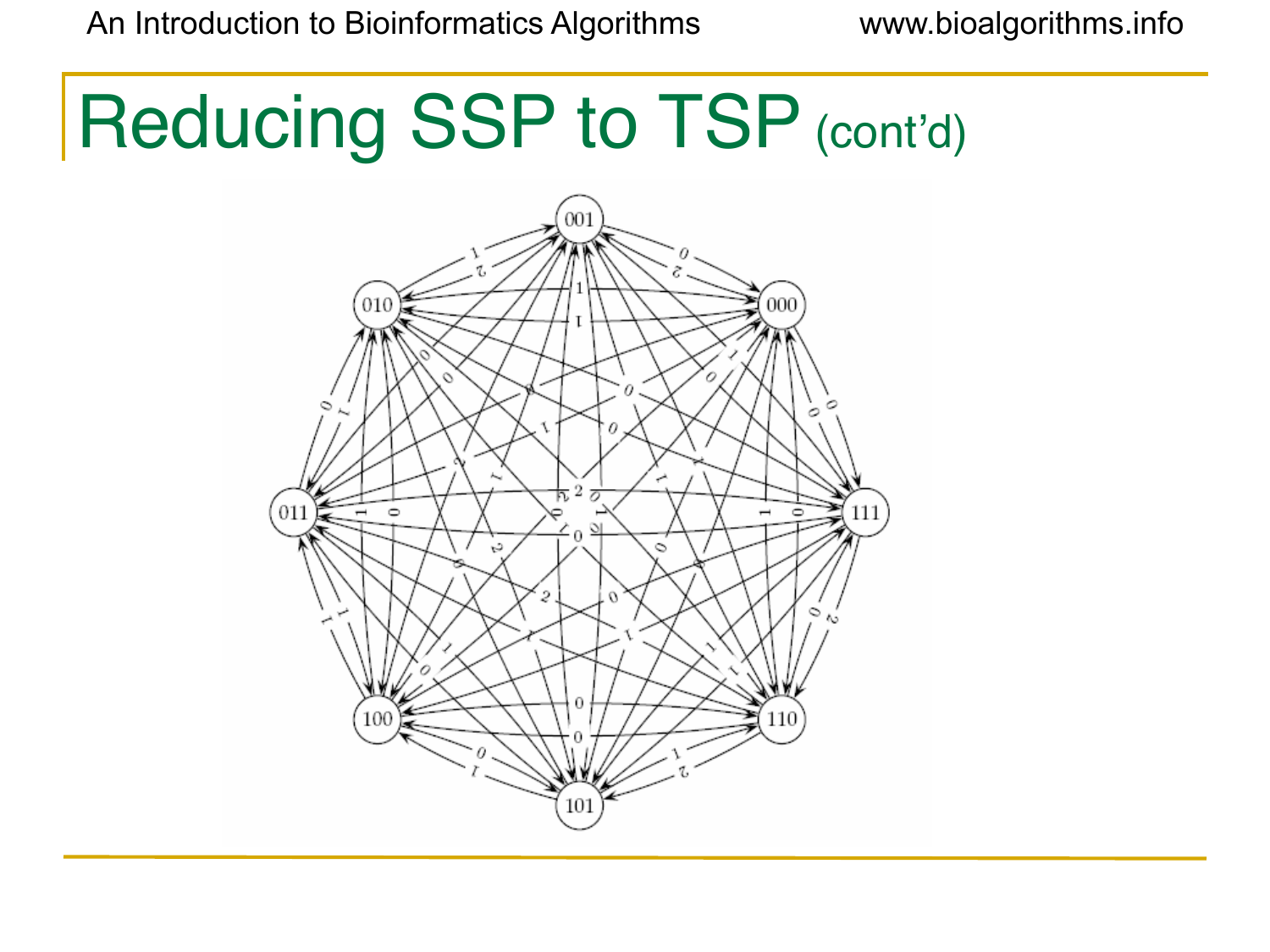#### **SSP to TSP: An Example**

#### *S* = { ATC, CCA, CAG, TCC, AGT }

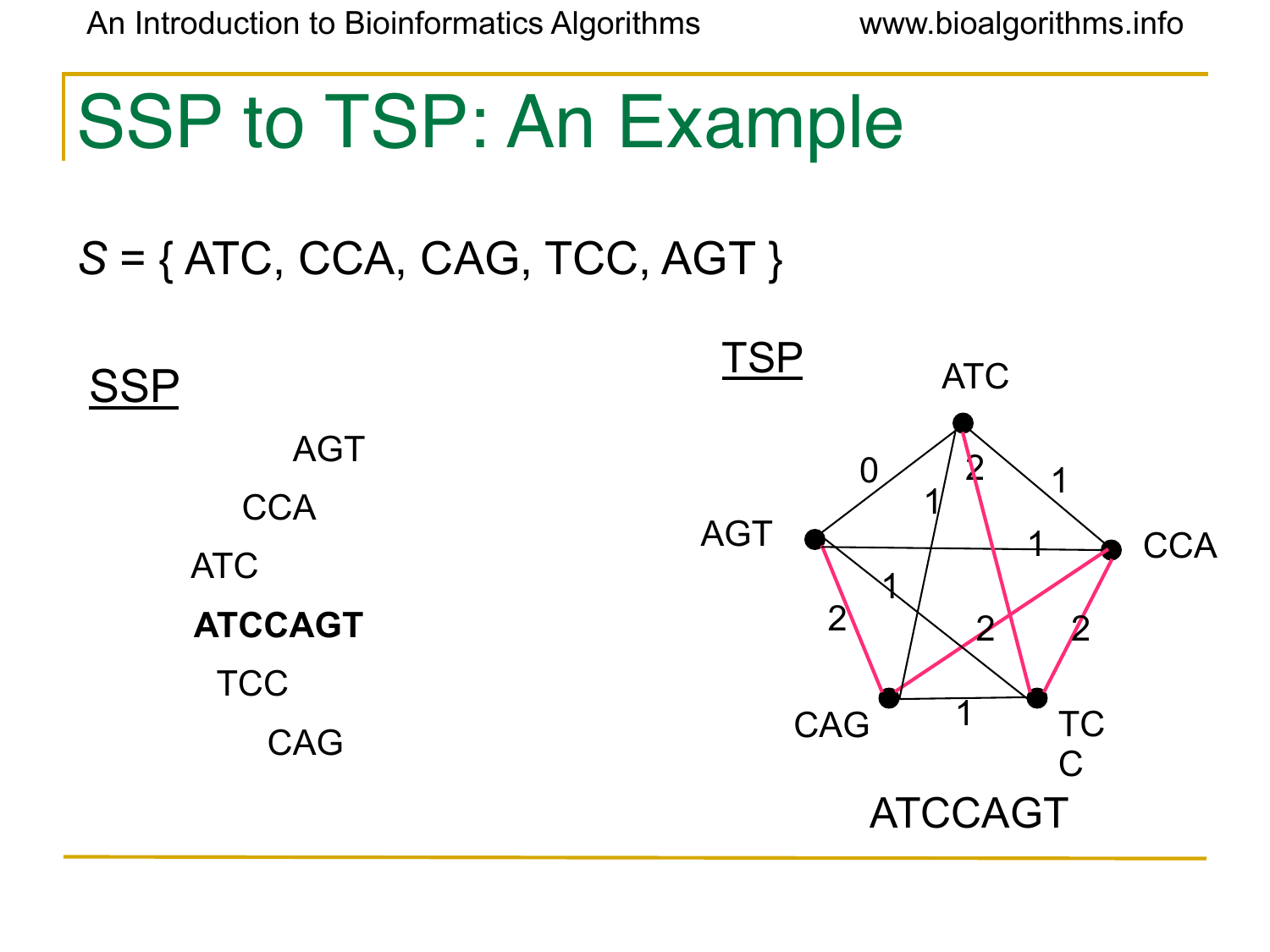#### Sequencing by Hybridization (SBH): History

**• 1988:** SBH suggested as an an alternative sequencing method. Nobody believed it will ever work

**• 1991:** Light directed polymer synthesis developed by Steve Fodor and colleagues.

> *500,000 features per chip (2002)*







*First commercial DNA microarray prototype w/16,000 features (1994)*

*First microarray prototype (1989)*

**• 1994:** Affymetrix develops first 64-kb DNA microarray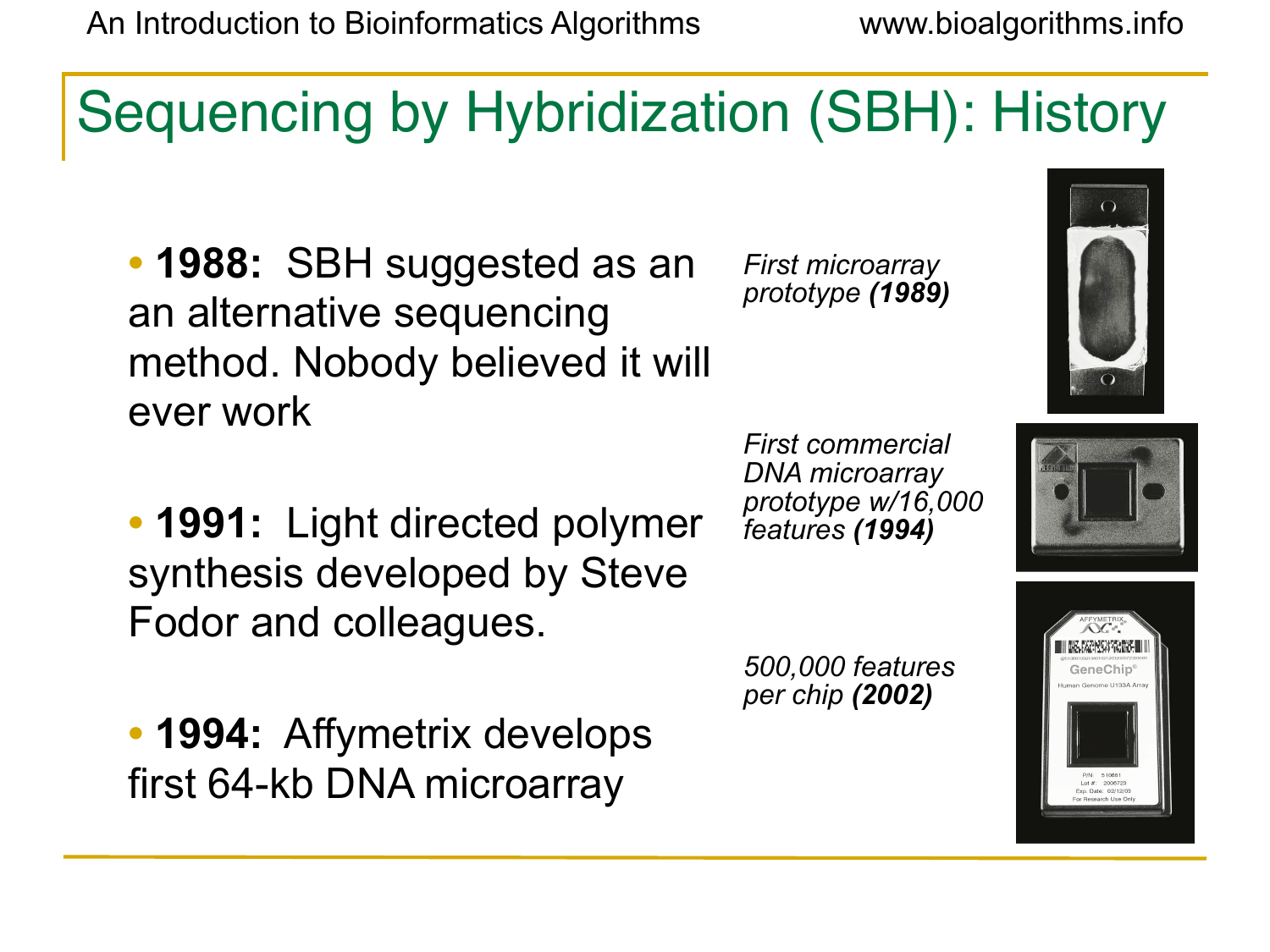## How SBH Works

- Attach all possible DNA probes of length *l* to a flat surface, each probe at a distinct and known location. This set of probes is called the DNA array.
- Apply a solution containing fluorescently labeled DNA fragment to the array.
- The DNA fragment hybridizes with those probes that are complementary to substrings of length *l* of the fragment.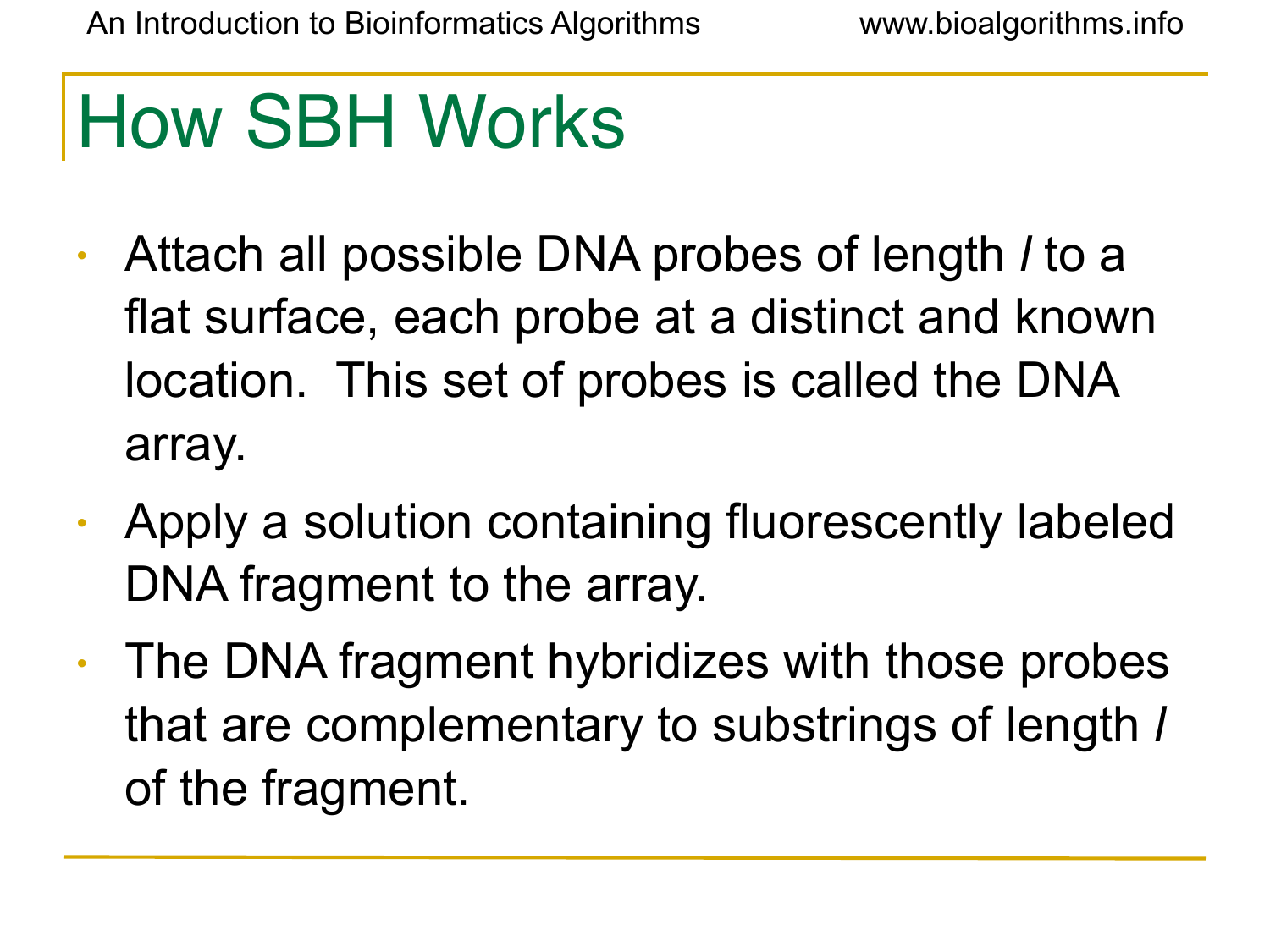### How SBH Works (cont'd)

• Using a spectroscopic detector, determine which probes hybridize to the DNA fragment to obtain the *l*–mer composition of the target DNA fragment.

• Apply the combinatorial algorithm (below) to reconstruct the sequence of the target DNA fragment from the *l* – mer composition.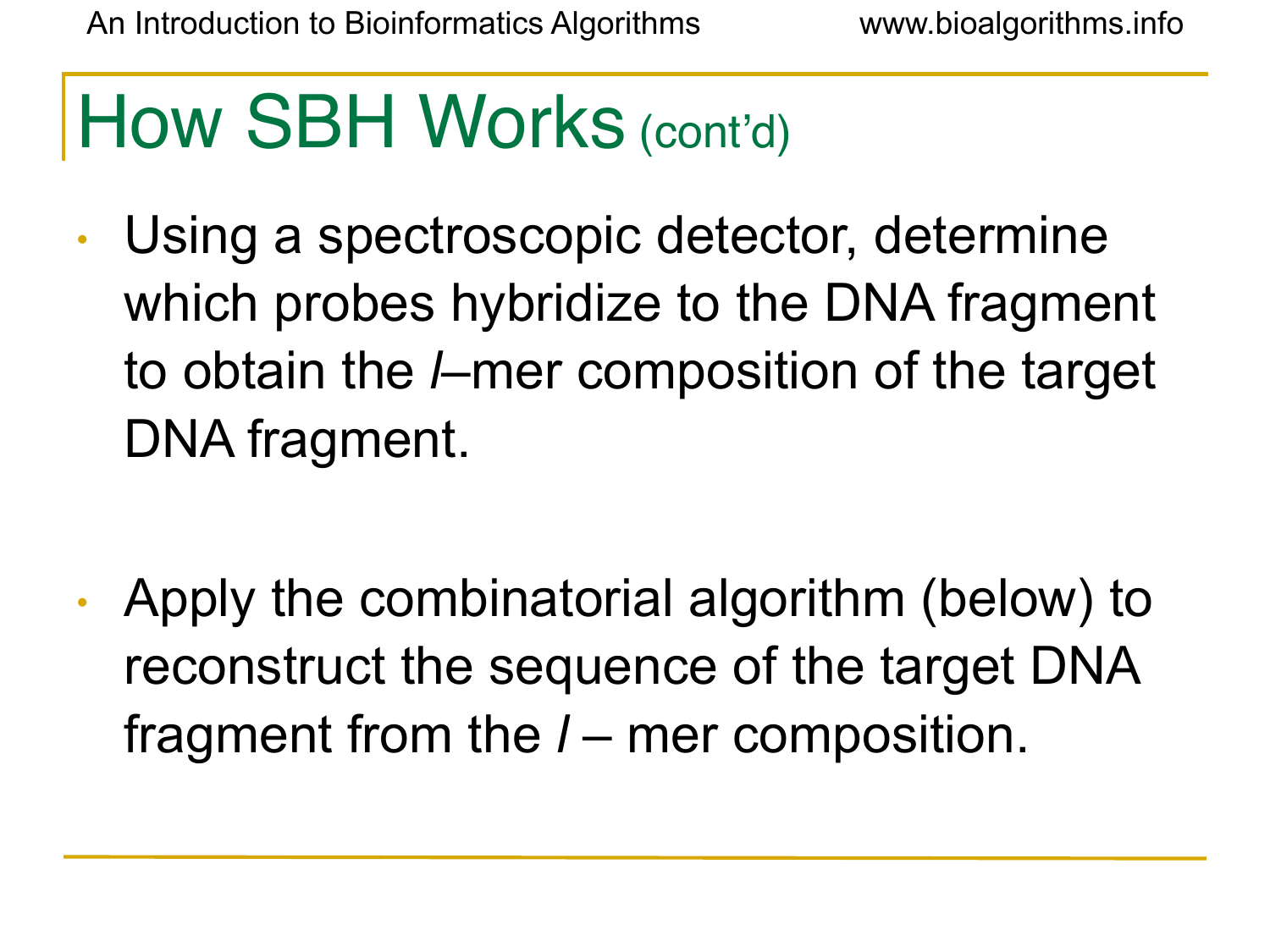# Hybridization on DNA Array

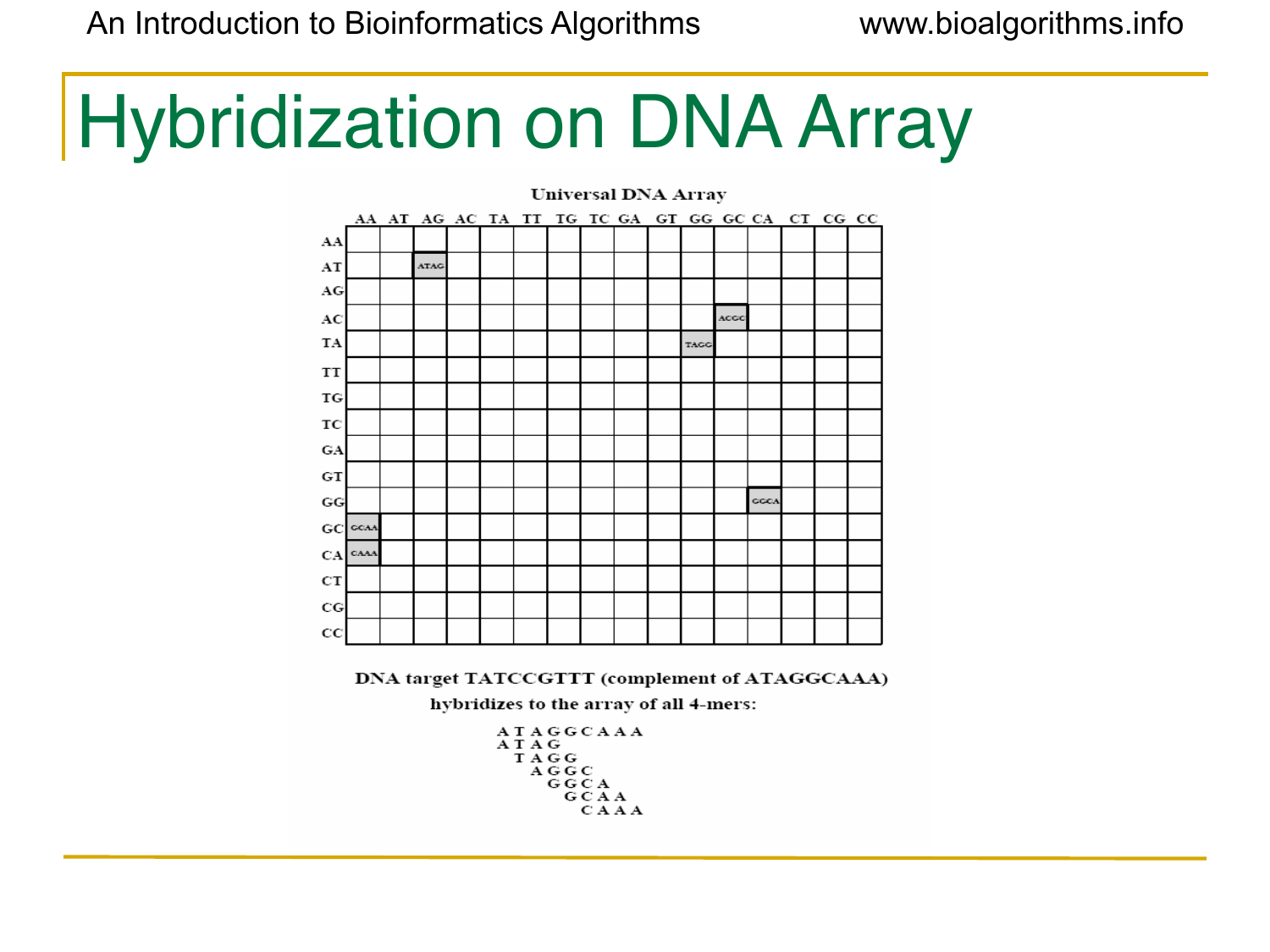### l-mer composition

- *• Spectrum ( s, l ) unordered* multiset of all possible *(n – l* + *1) l*-mers in a string *s* of length *n*
- The order of individual elements in *Spectrum ( s, l )* does not matter
- For *s* = TATGGTGC all of the following are equivalent representations of *Spectrum ( s, 3 ):*

 {TAT, ATG, TGG, GGT, GTG, TGC} {ATG, GGT, GTG, TAT, TGC, TGG} {TGG, TGC, TAT, GTG, GGT, ATG}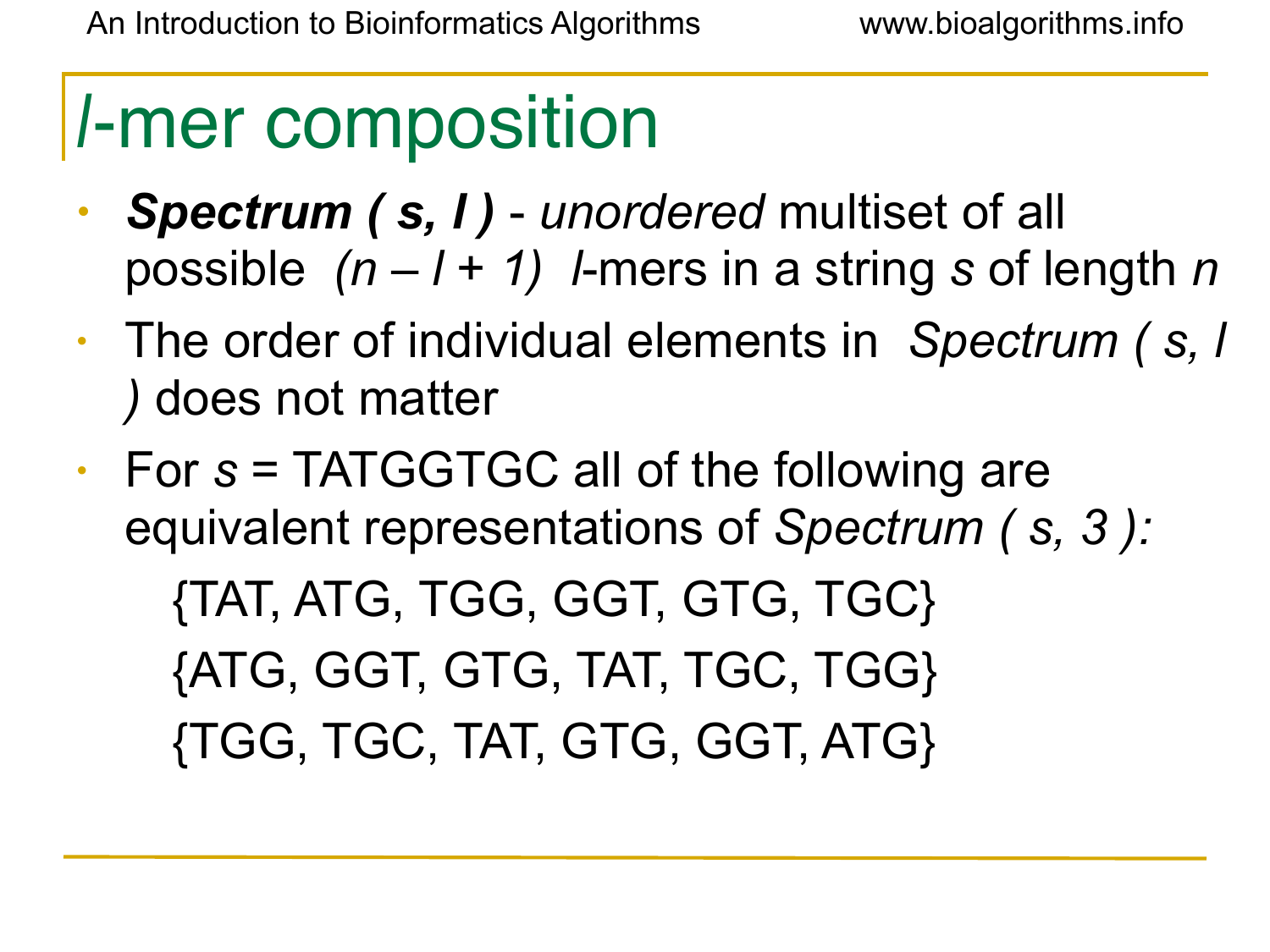#### l-mer composition

- *• Spectrum ( s, l ) unordered* multiset of all possible *(n – l* + *1) l*-mers in a string *s* of length *n*
- The order of individual elements in *Spectrum ( s, l )* does not matter
- For *s* = TATGGTGC all of the following are equivalent representations of *Spectrum ( s, 3 ):*  {TAT, ATG, TGG, GGT, GTG, TGC} {ATG, GGT, GTG, TAT, TGC, TGG} {TGG, TGC, TAT, GTG, GGT, ATG}
- We usually choose the lexicographically maximal representation as the canonical one.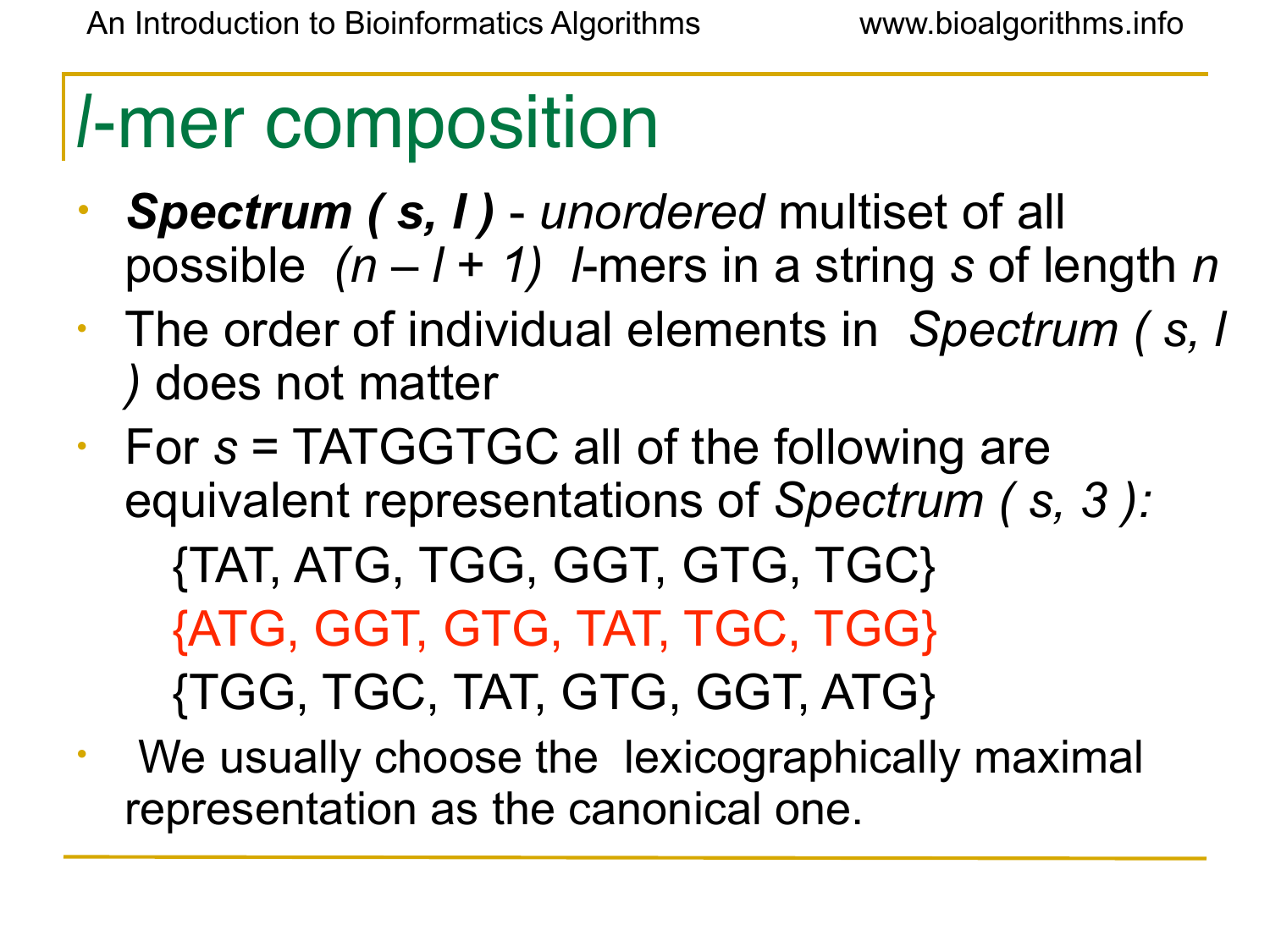Different sequences – the same spectrum

• Different sequences may have the same spectrum:

> Spectrum(GTATCT,2)= Spectrum(GTCTAT,2)= {AT, CT, GT, TA, TC}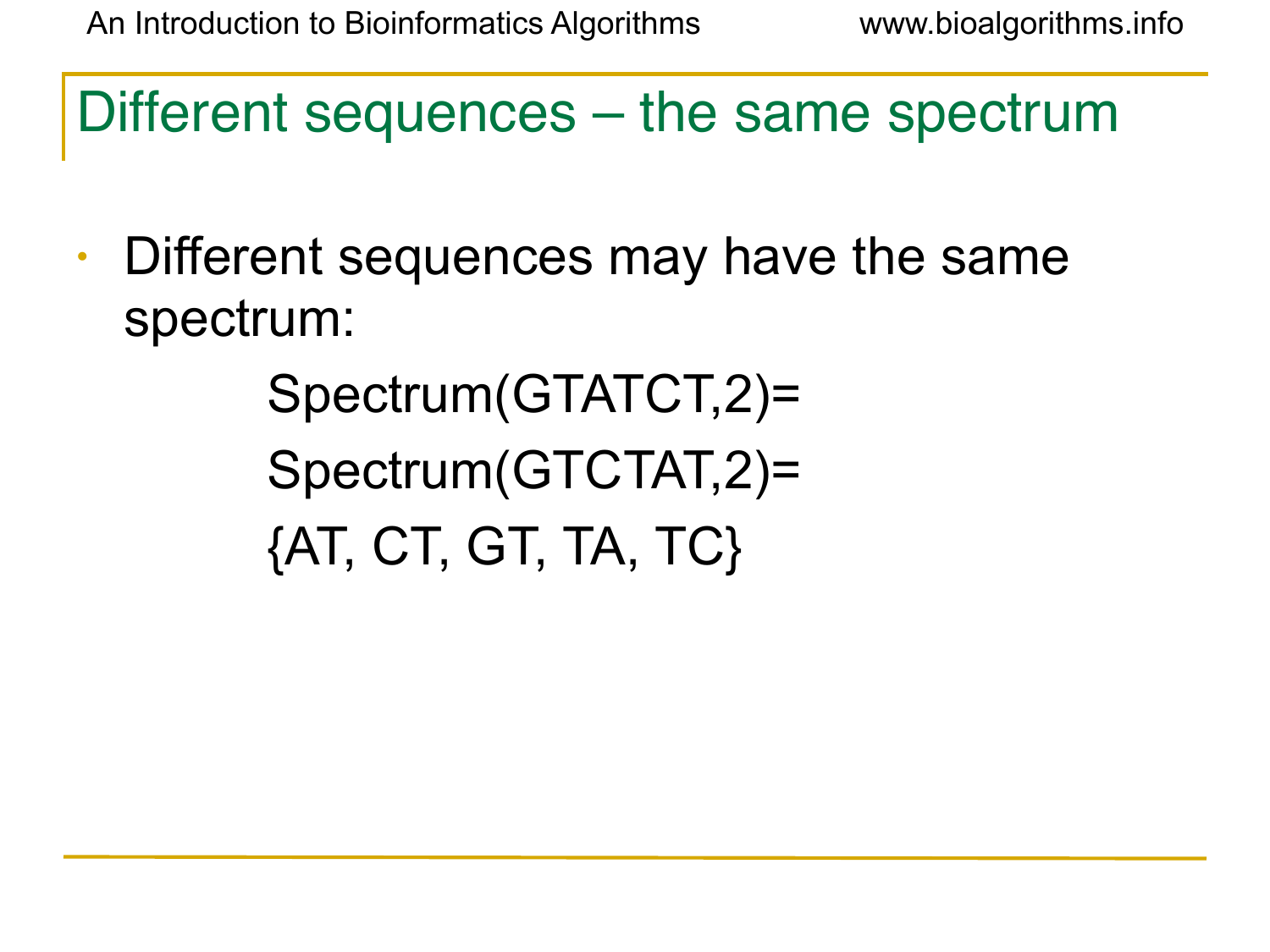# The SBH Problem

- Goal: Reconstruct a string from its *l*-mer composition
- Input: A set *S*, representing all *l*-mers from an (unknown) string *s*
- Output: String *s* such that *Spectrum ( s,l )* = *S*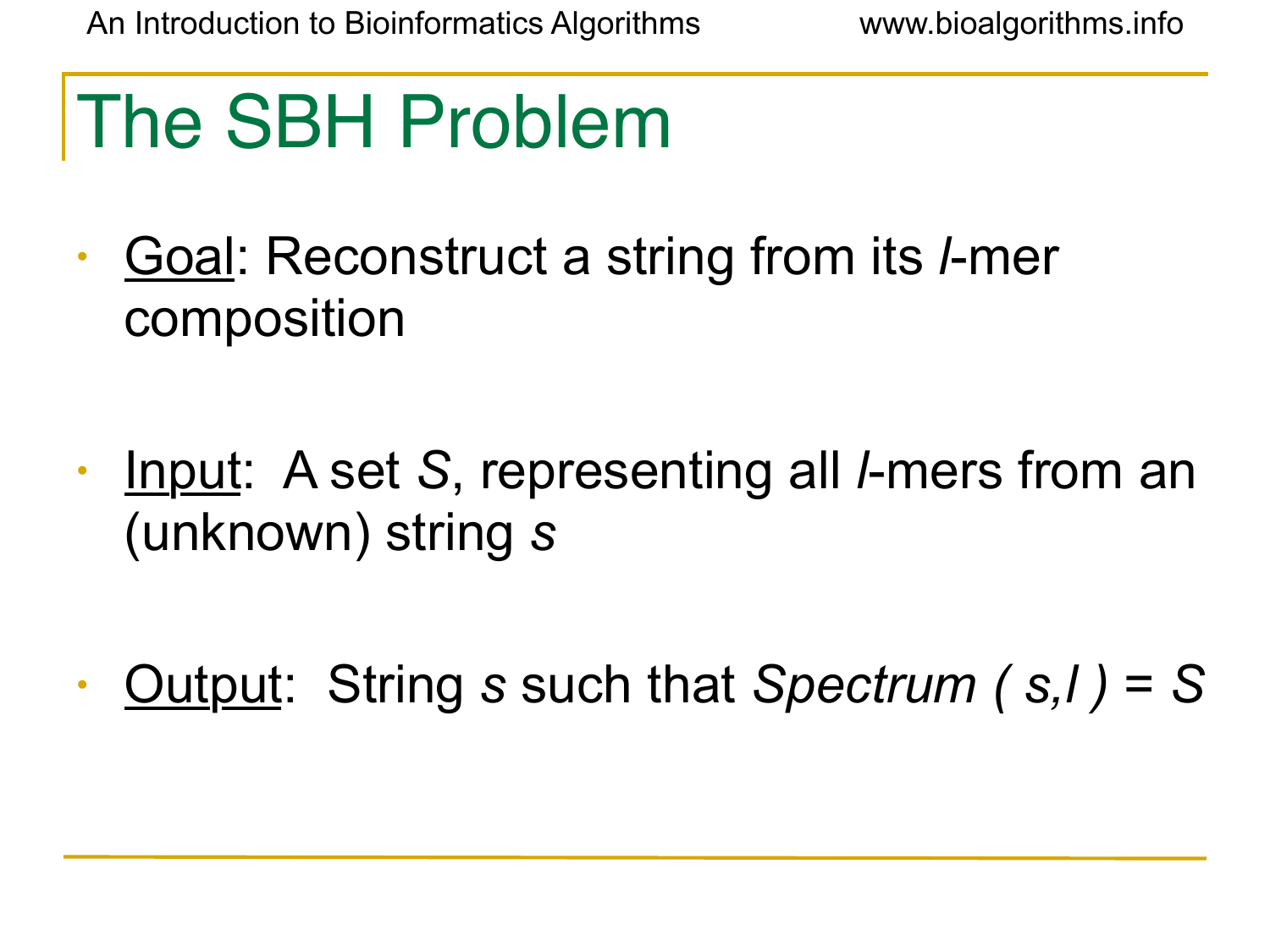### SBH: Hamiltonian Path Approach

#### *S* = { ATG AGG TGC TCC GTC GGT GCA CAG } ATG AGG TGC TCC GTC GGT GCA CAG



ATG CAGGTCC

Path visited every VERTEX once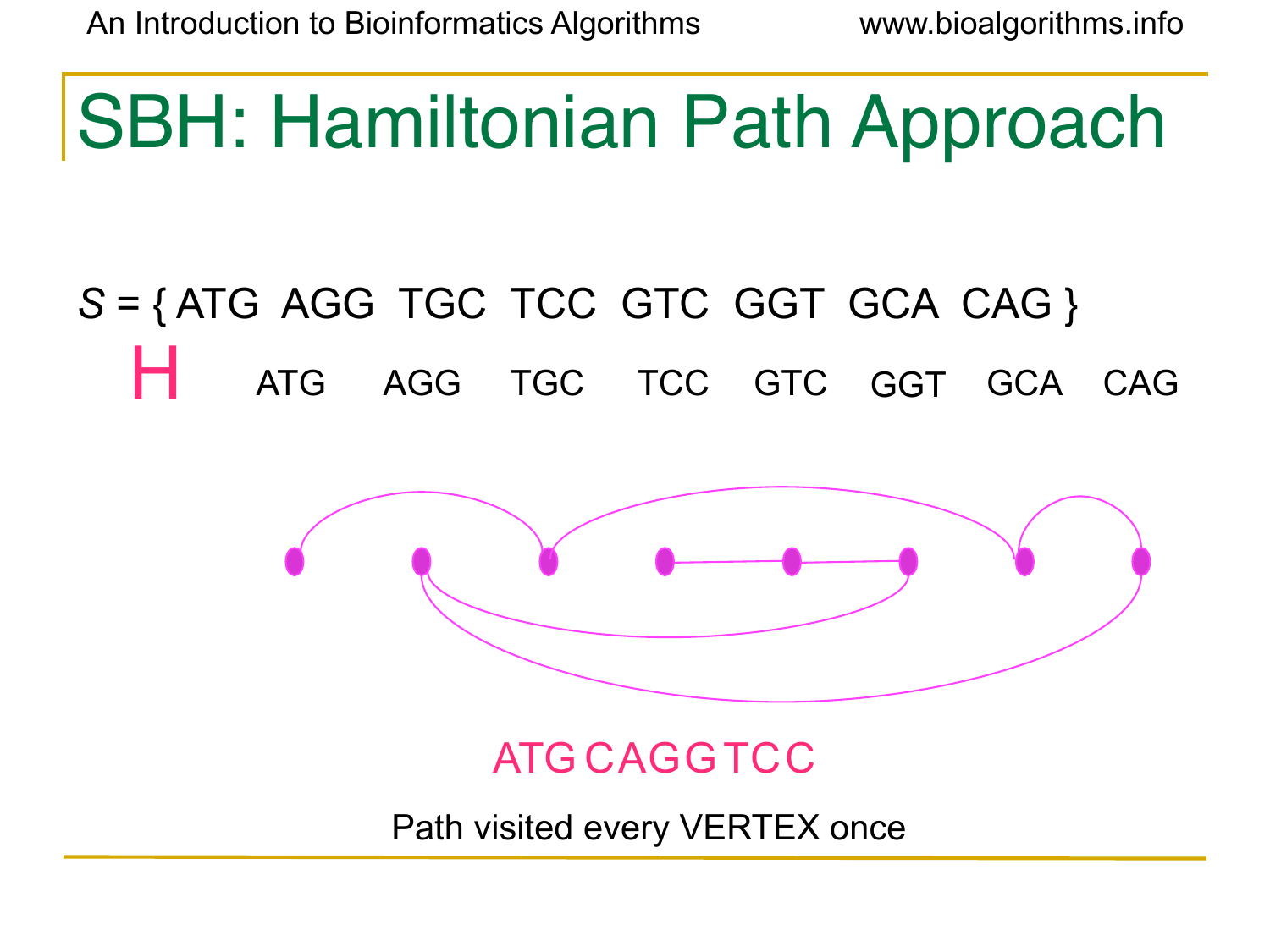### SBH: Hamiltonian Path Approach

A more complicated graph:

 *S* = { ATG TGG TGC GTG GGC GCA GCG CGT }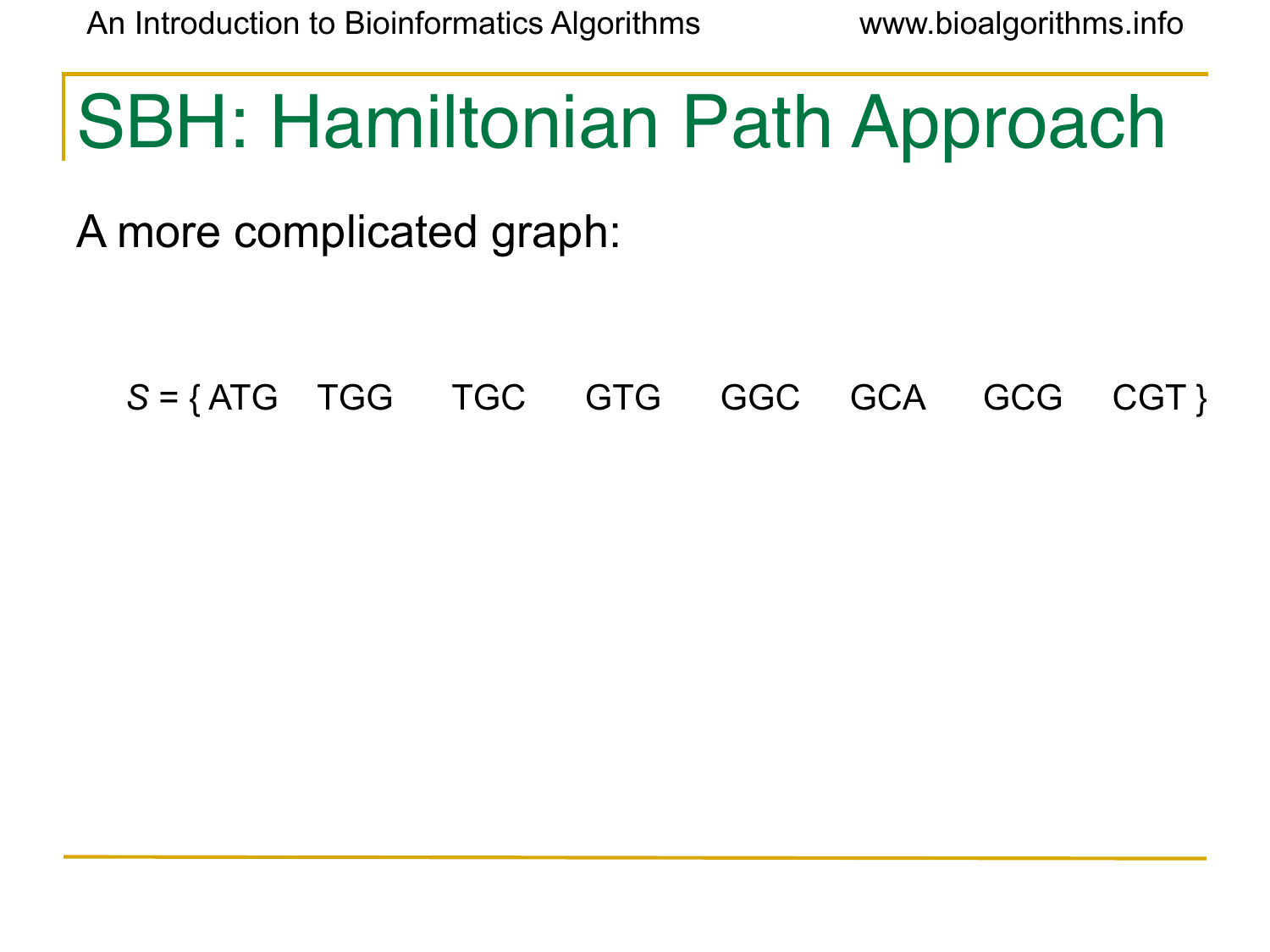#### SBH: Hamiltonian Path Approach

 *S* = { ATG TGG TGC GTG GGC GCA GCG CGT }

Path 1:

ATGCGTGGCA

Path 2:

ATGGCGTGCA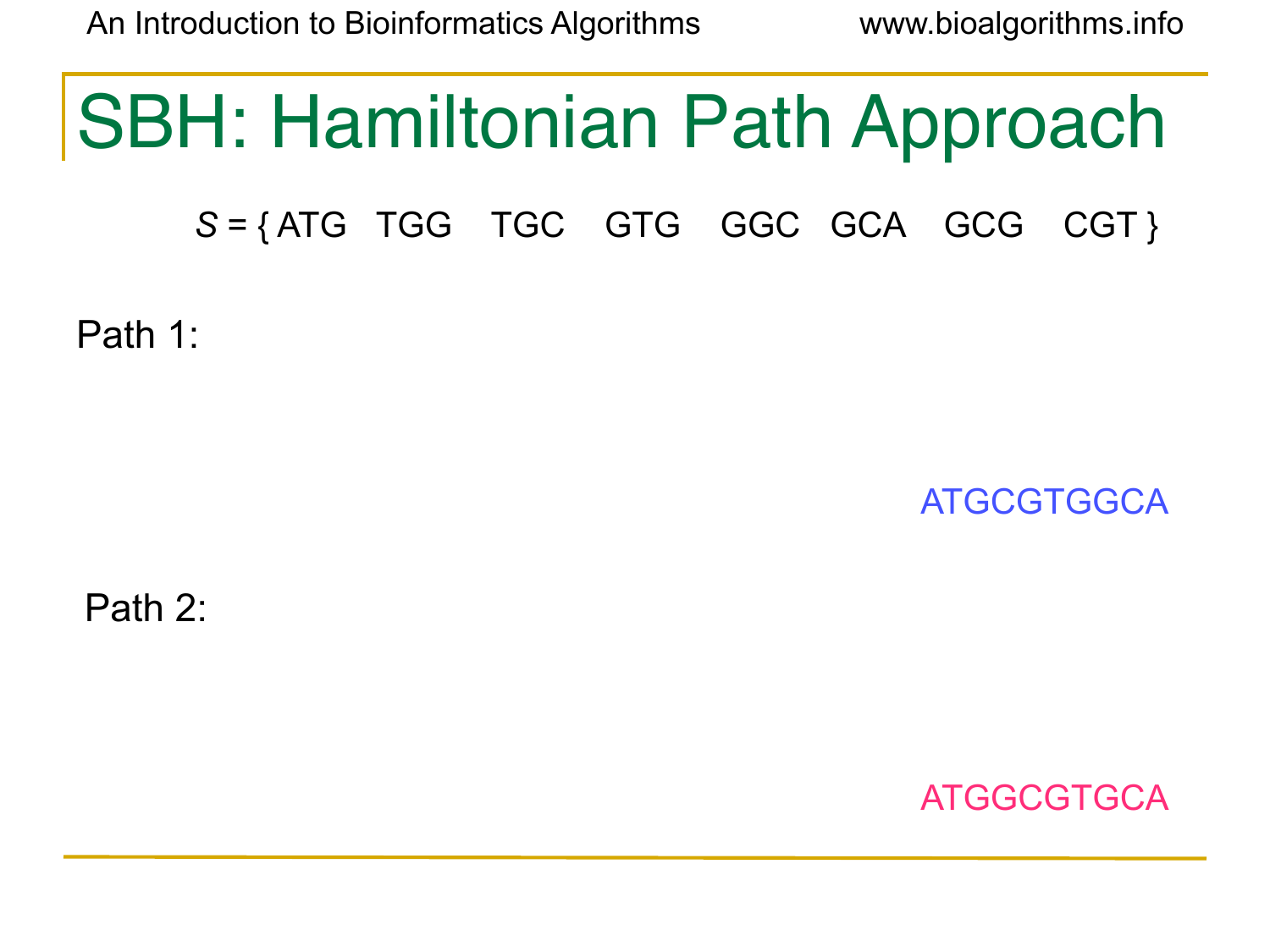### SBH: Eulerian Path Approach

 *S* = { ATG, TGC, GTG, GGC, GCA, GCG, CGT }

Vertices correspond to  $(1 - 1)$  – mers :  $\{AT, TG, GC, GG, GT, CA, CG\}$ 

Edges correspond to *l* – mers from *S*

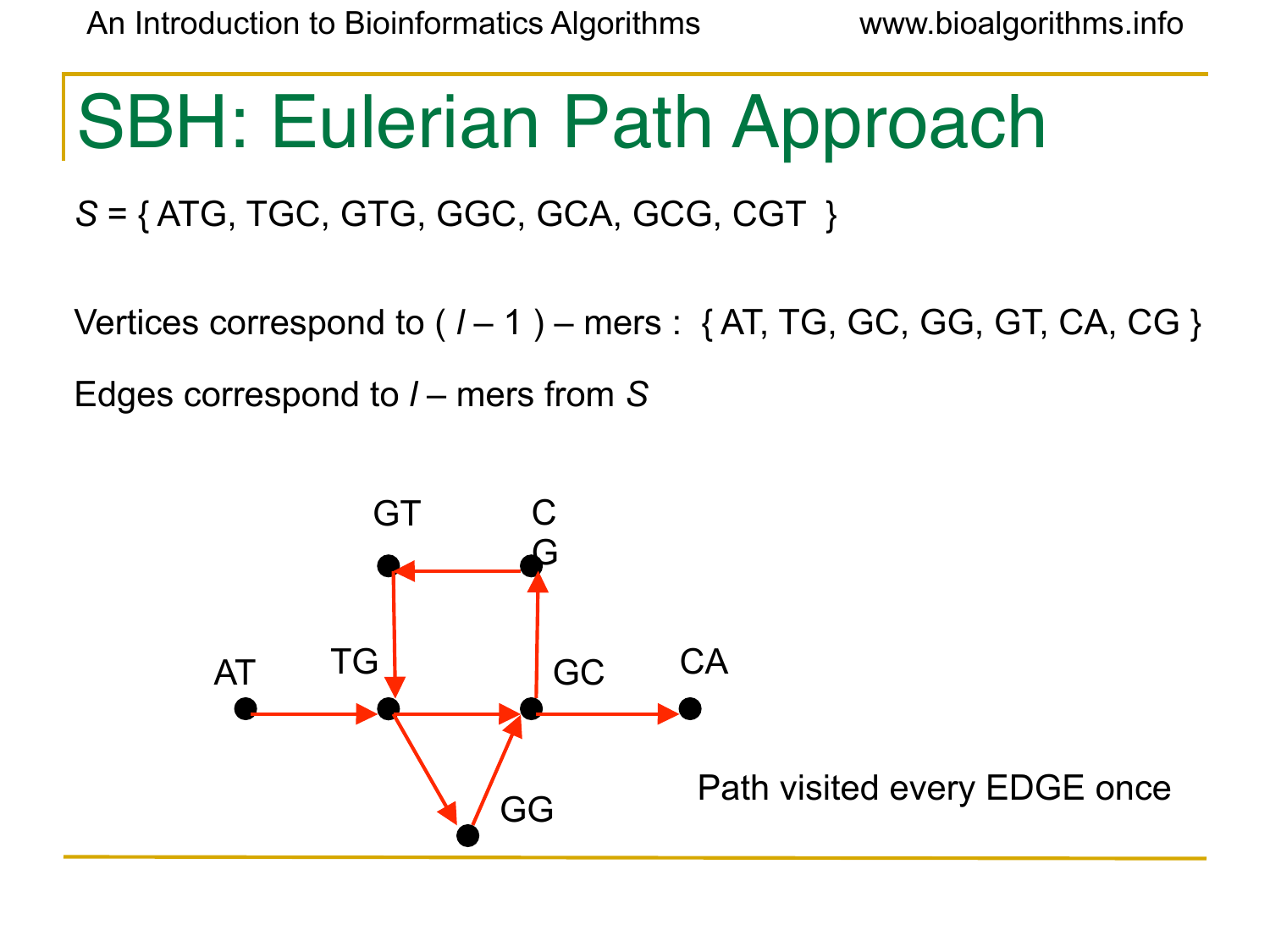### SBH: Eulerian Path Approach

*S* = { AT, TG, GC, GG, GT, CA, CG } corresponds to two different paths:

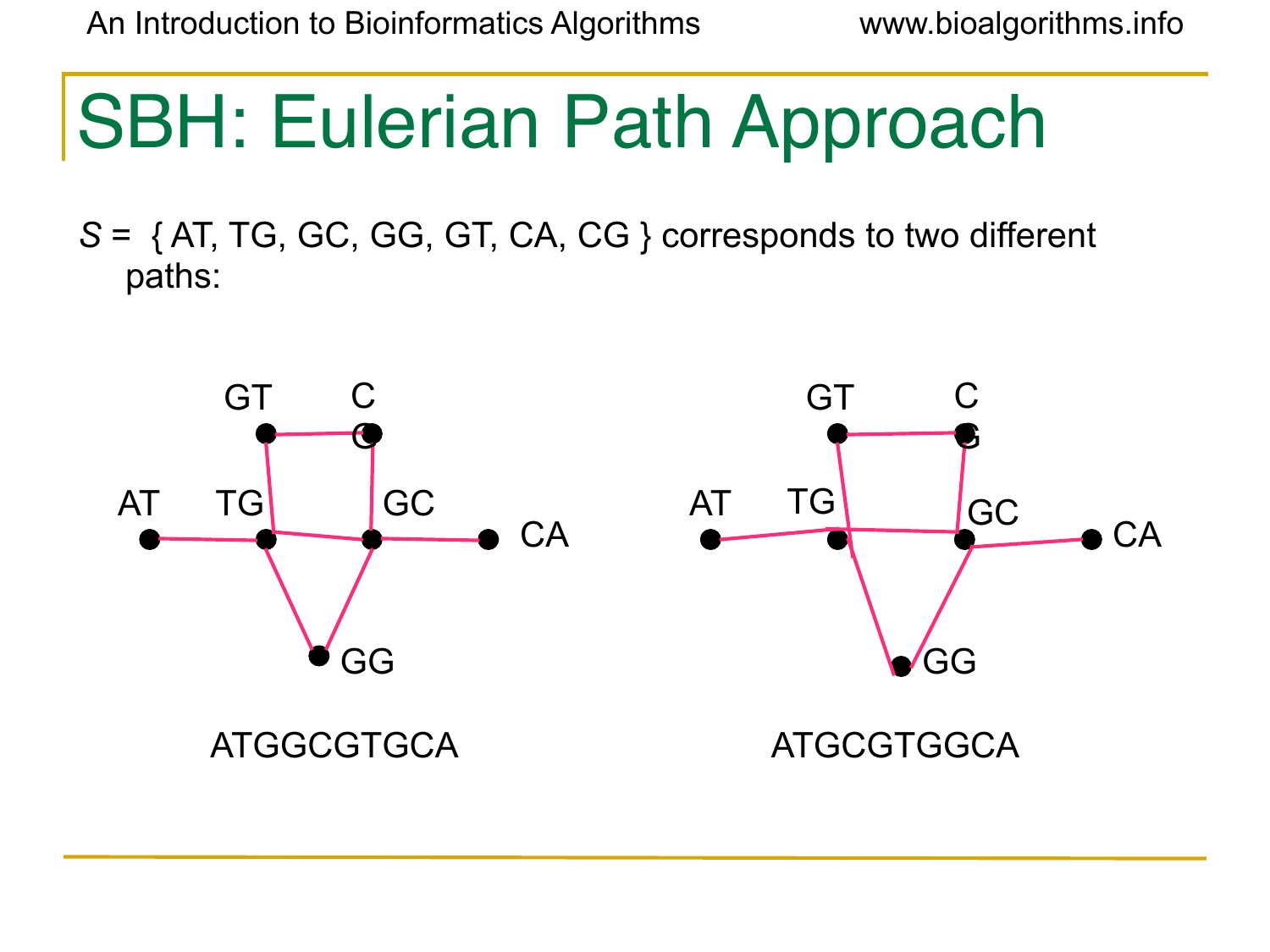### Euler Theorem

• A graph is balanced if for every vertex the number of incoming edges equals to the number of outgoing edges:

 *in(v)=out(v)*

**• Theorem**: *A connected graph is Eulerian if and only if each of its vertices is balanced.*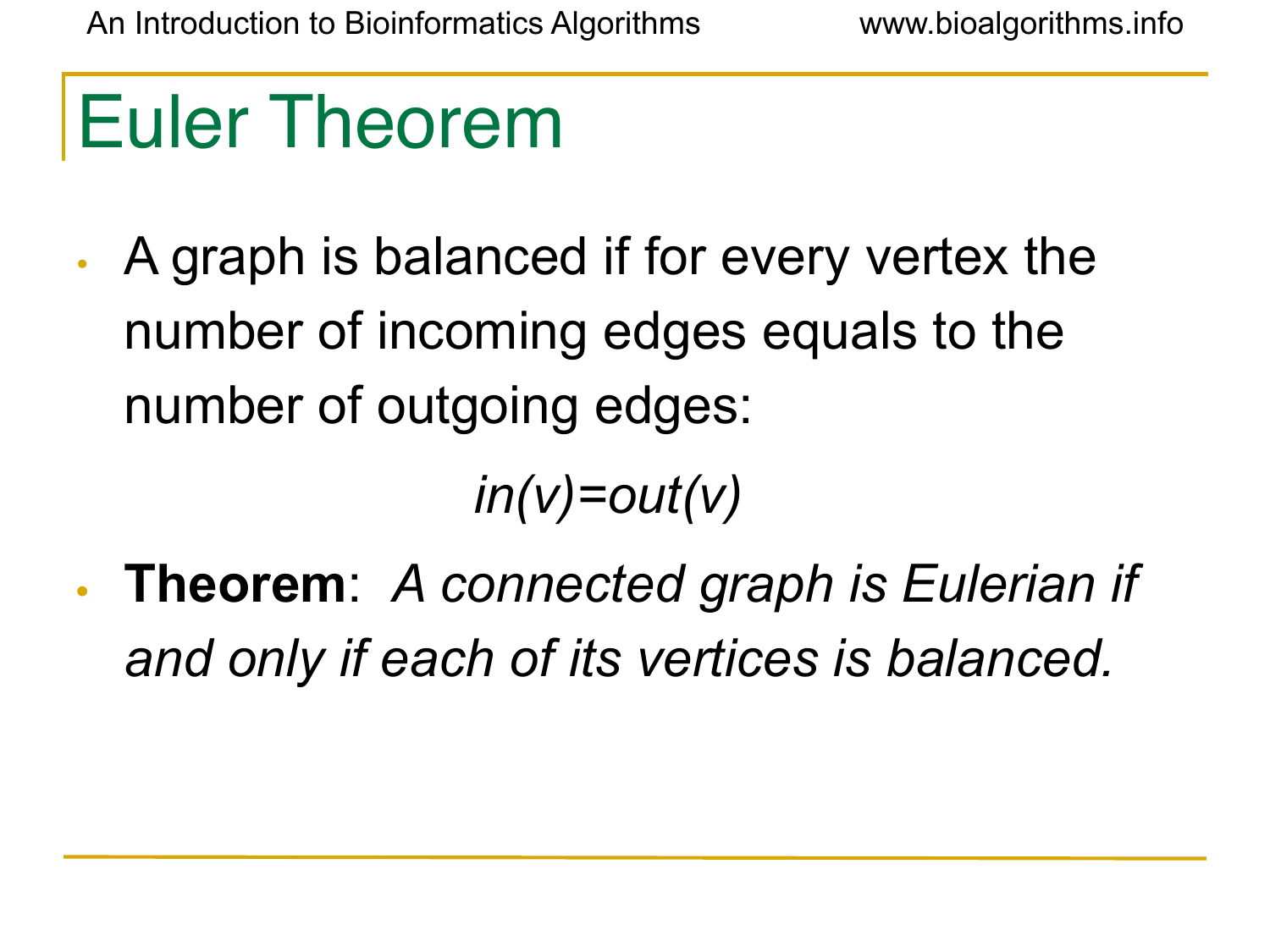### Euler Theorem: Proof

• Eulerian  $\rightarrow$  balanced

 for every edge entering *v* (incoming edge) there exists an edge leaving *v* (outgoing edge). Therefore

*in(v)=out(v)*

• Balanced → Eulerian ???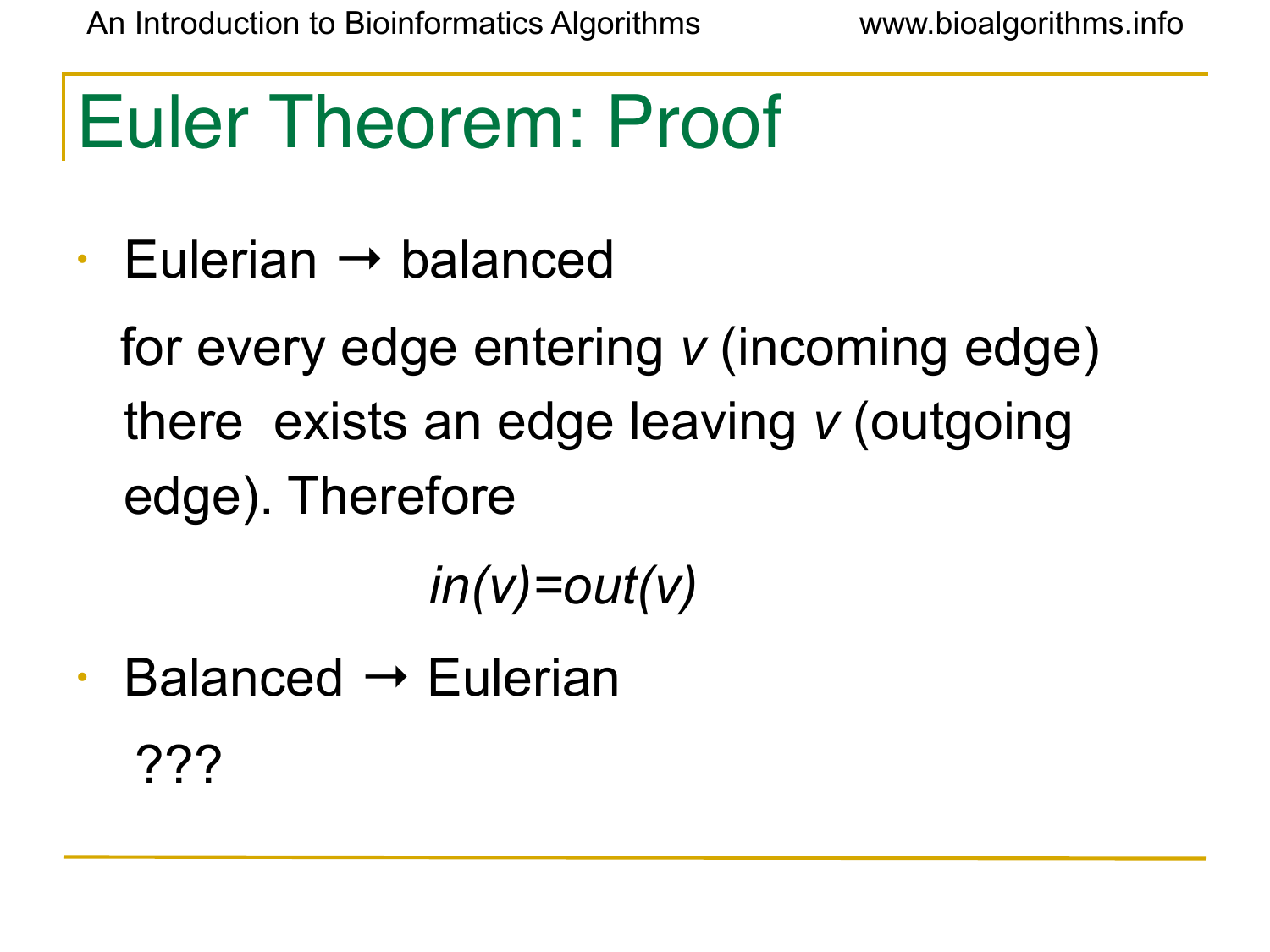### Algorithm for Constructing an Eulerian Cycle

a. Start with an arbitrary vertex *v* and form an arbitrary cycle with unused edges until a dead end is reached. Since the graph is Eulerian this dead end is necessarily the starting point, i.e., vertex *v*.



 $(a)$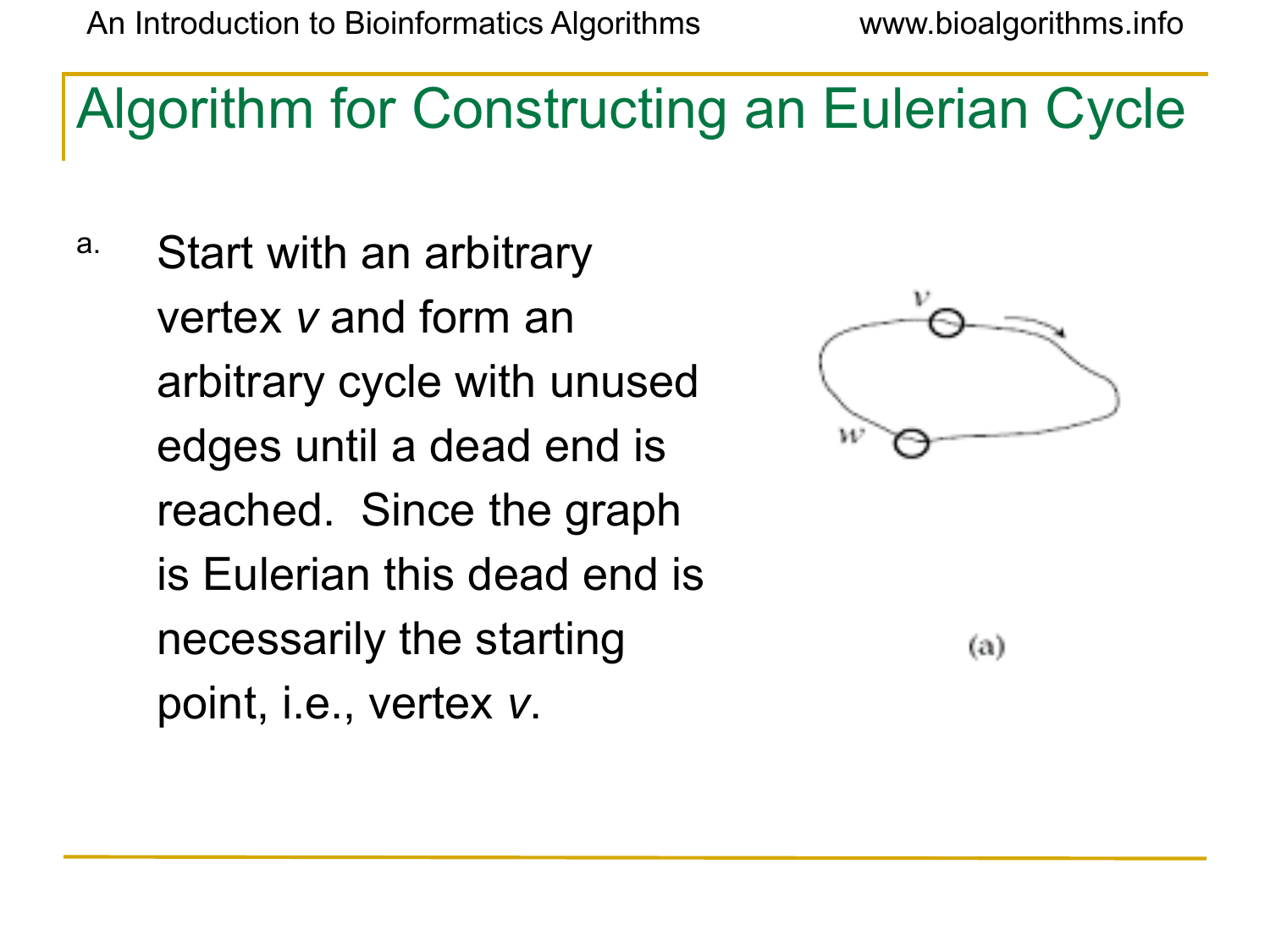#### Algorithm for Constructing an Eulerian Cycle (cont'd)

b. If cycle from (a) above is not an Eulerian cycle, it must contain a vertex *w*, which has untraversed edges. Perform step (a) again, using vertex *w* as the starting point. Once again, we will end up in the starting vertex *w.*

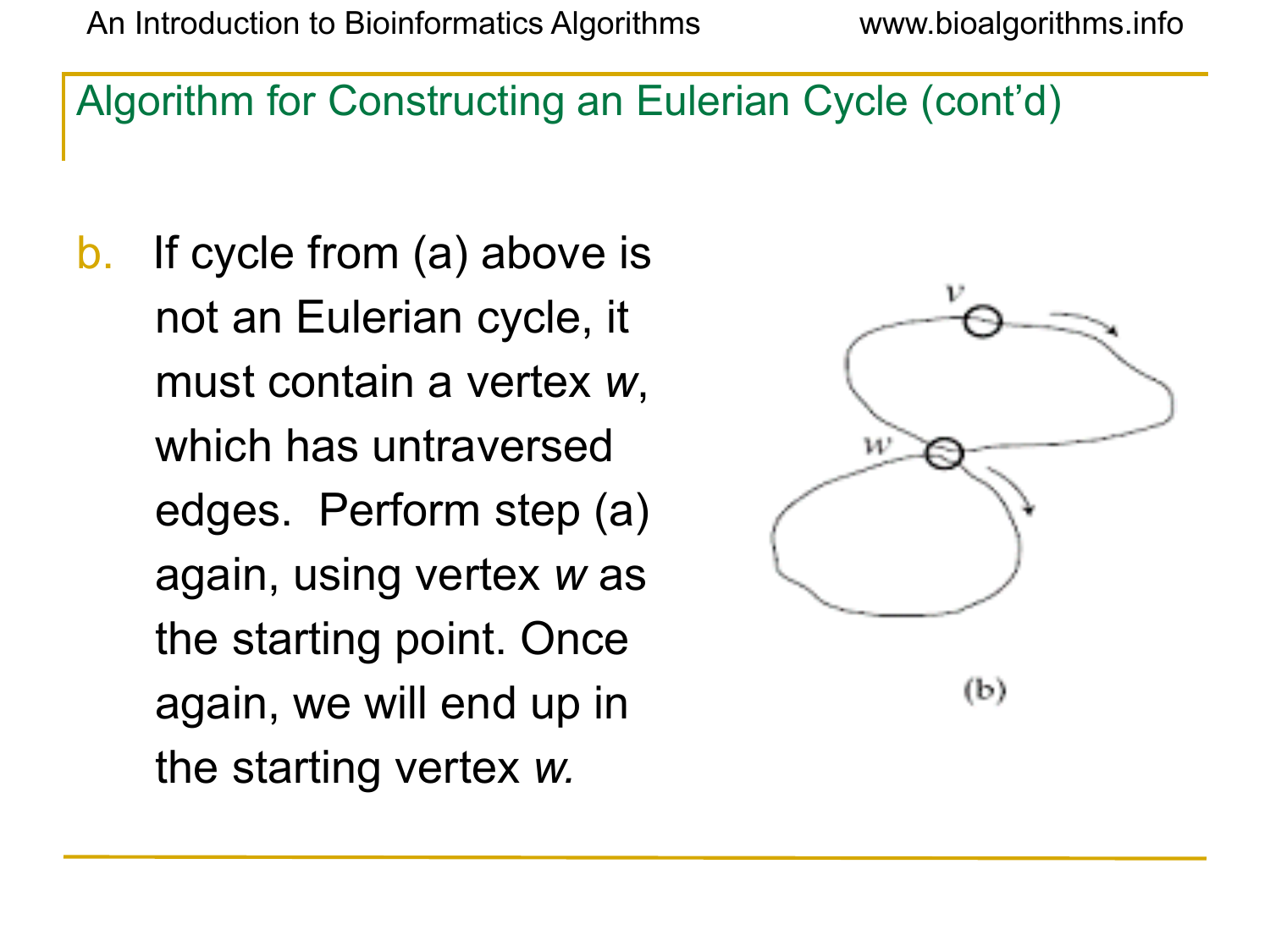Algorithm for Constructing an Eulerian Cycle (cont'd)

c. Combine the cycles from (a) and (b) into a single cycle and iterate step (b).

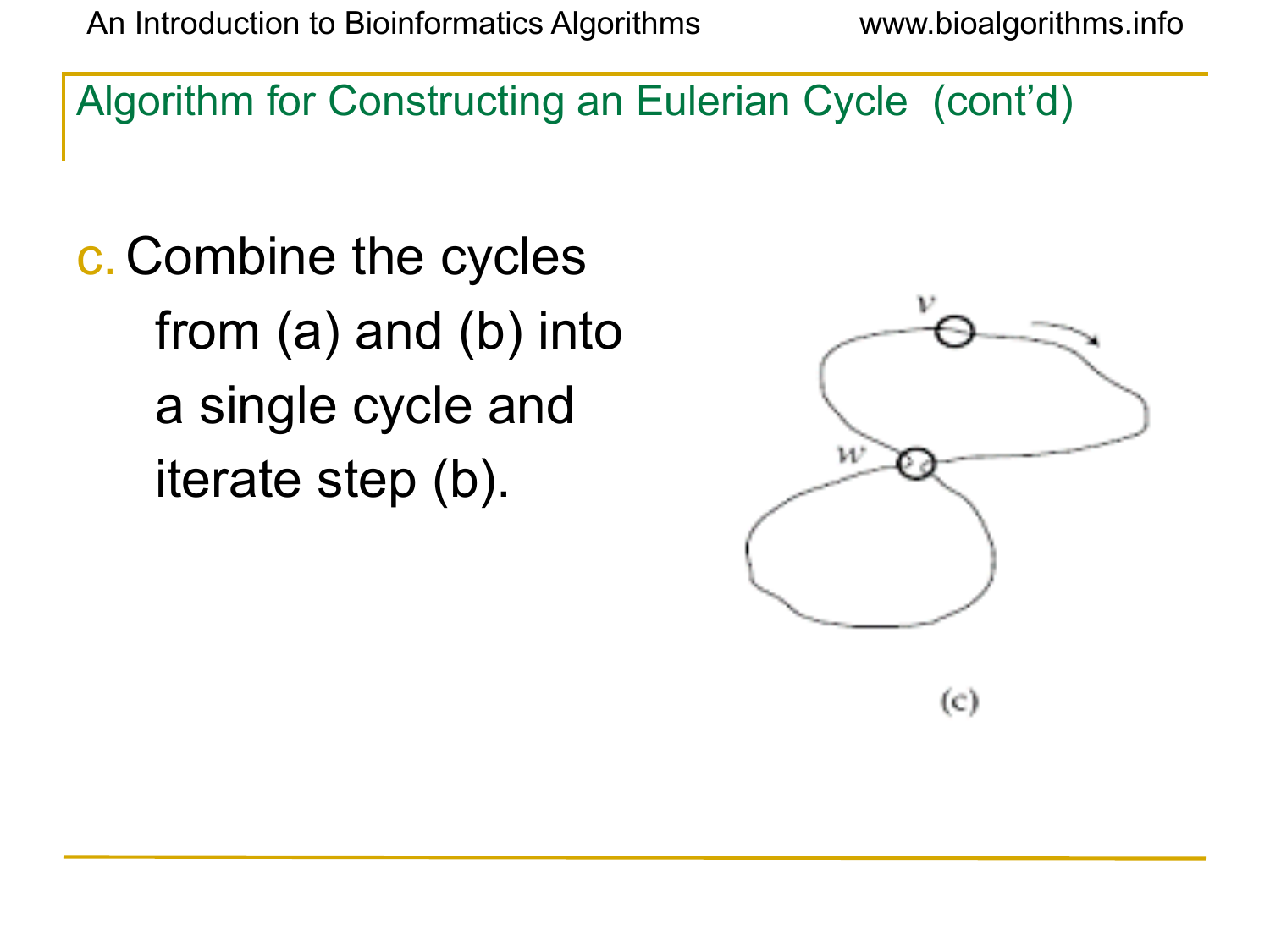### Euler Theorem: Extension

**• Theorem**: *A connected graph has an Eulerian path if and only if it contains at most two semi-balanced vertices and all other vertices are balanced.*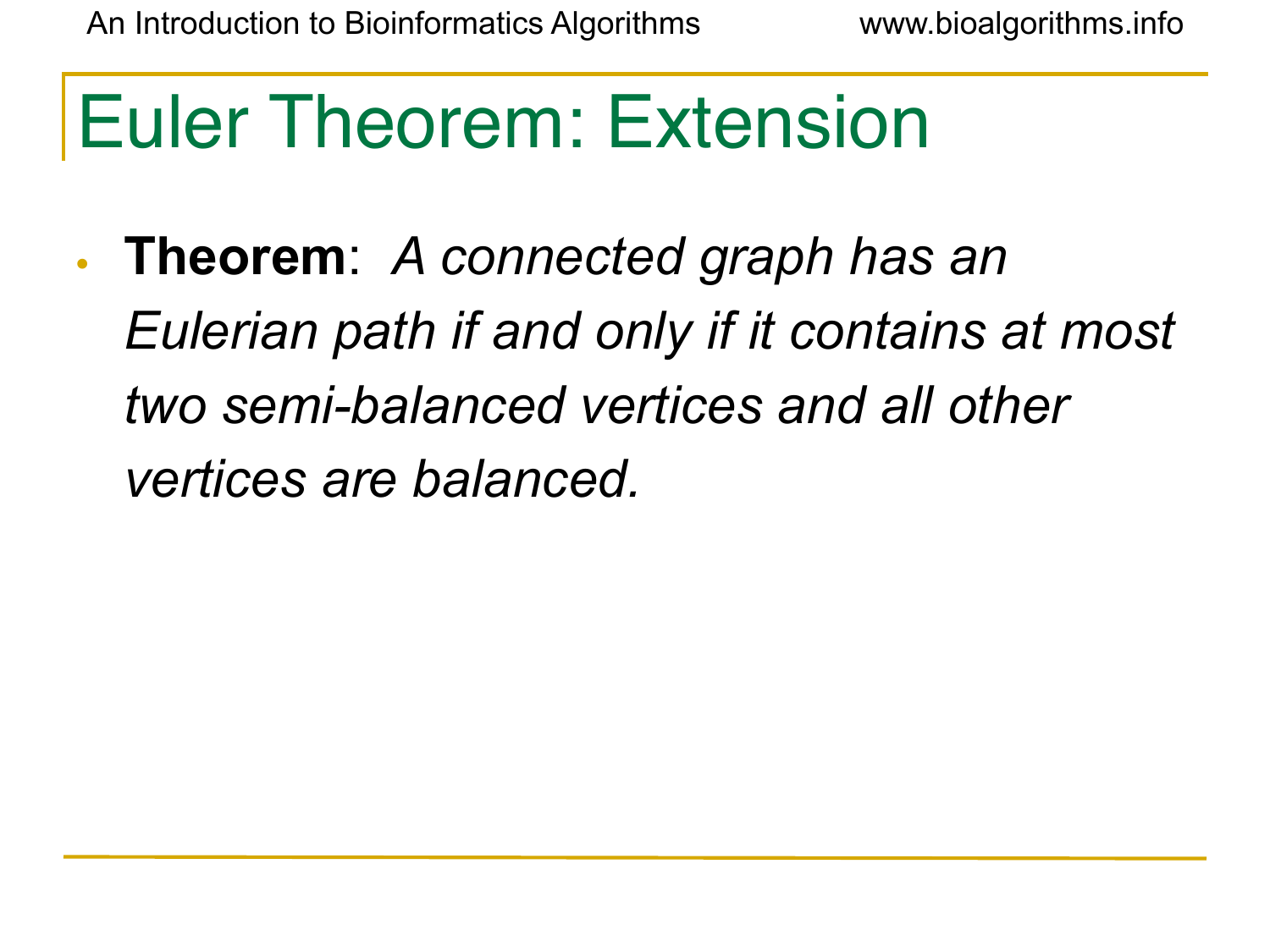### Some Difficulties with SBH

- **• Fidelity of Hybridization:** difficult to detect differences between probes hybridized with perfect matches and 1 or 2 mismatches
- **• Array Size:** Effect of low fidelity can be decreased with longer *I*-mers, but array size increases exponentially in *l.* Array size is limited with current technology.
- **• Practicality:** SBH is still impractical. As DNA microarray technology improves, SBH may become practical in the future
- **• Practicality again**: Although SBH is still impractical, it spearheaded expression analysis and SNP analysis techniques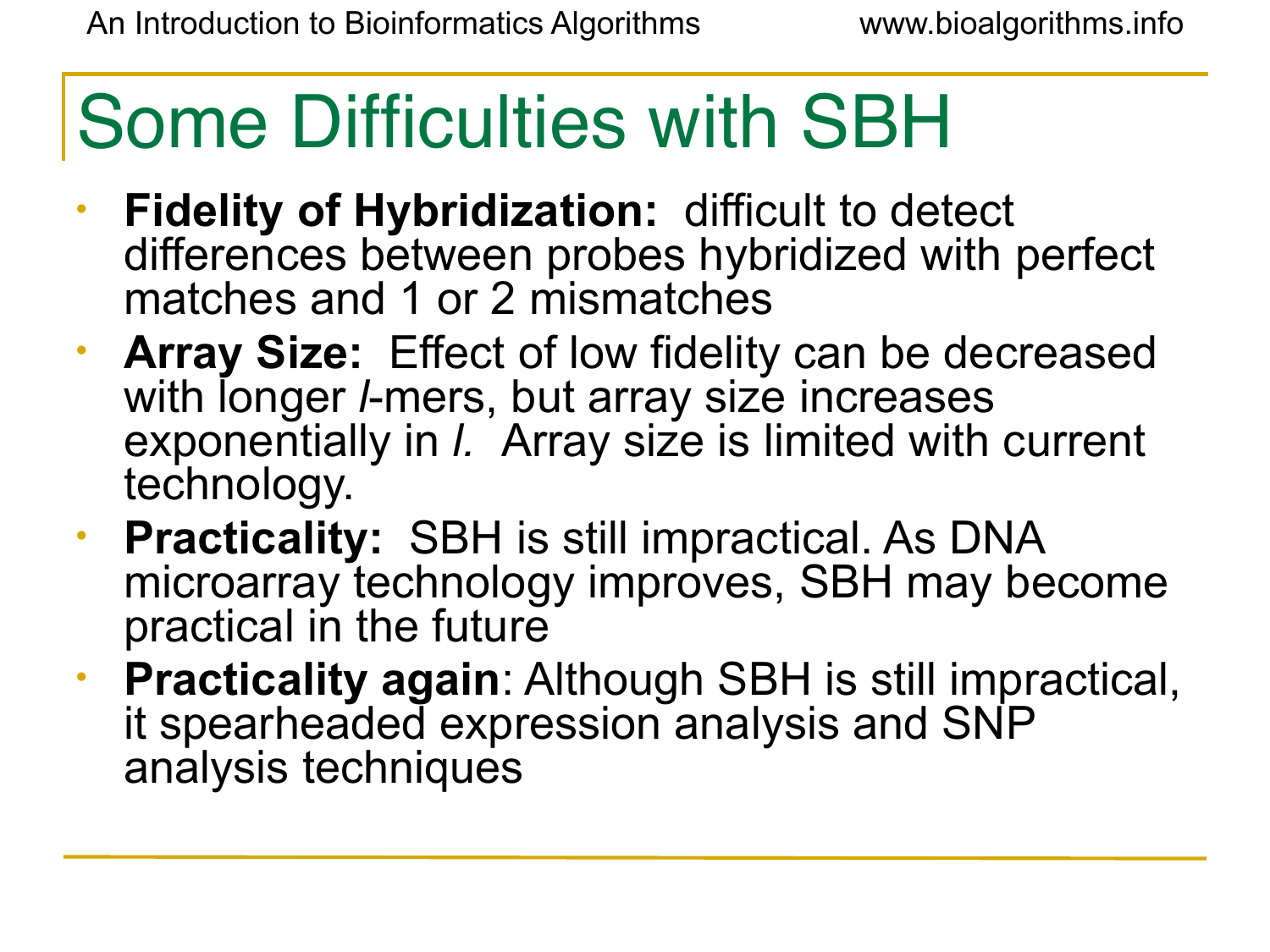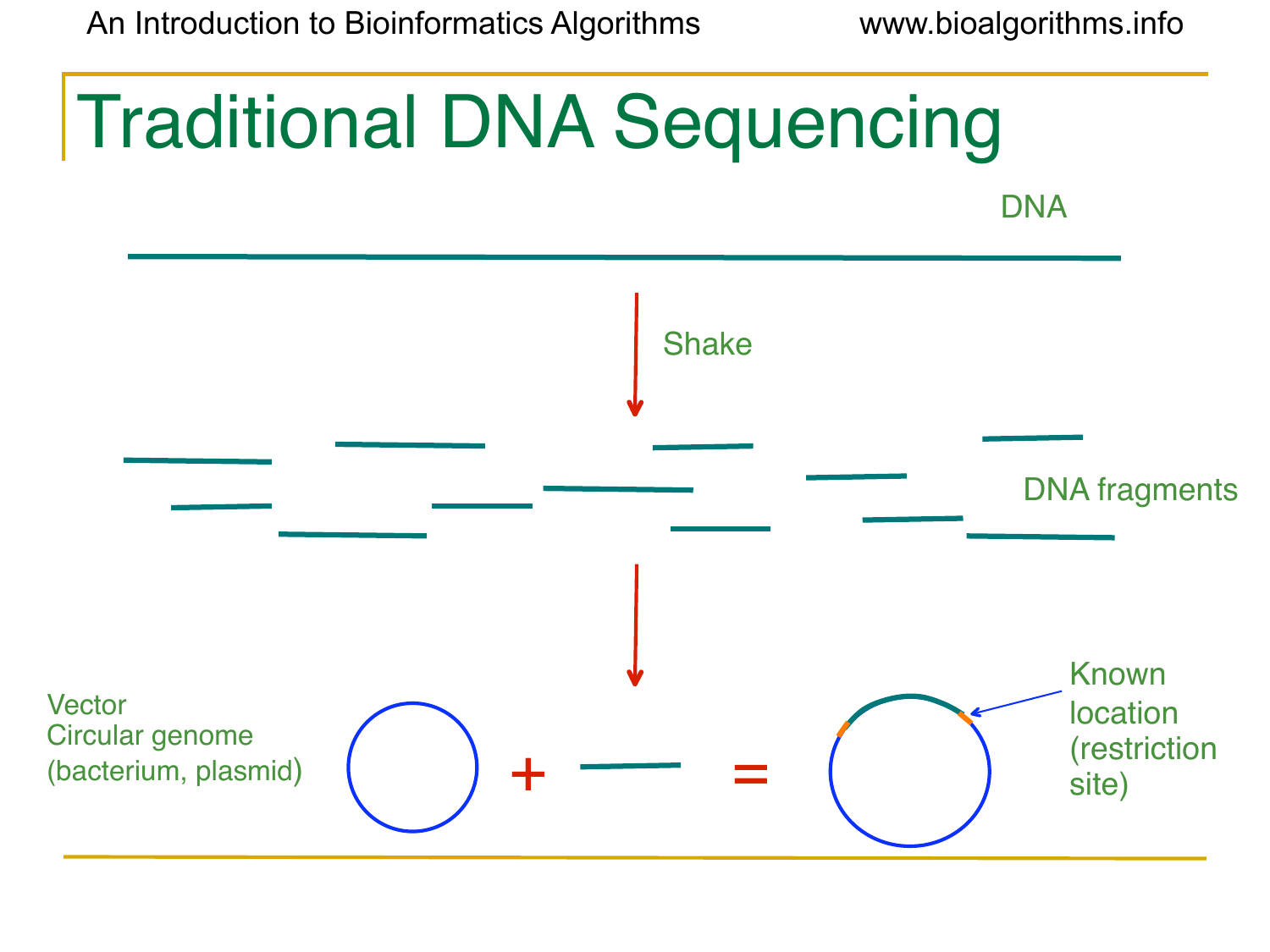### Different Types of Vectors

| <b>VECTOR</b>                                   | <b>Size of insert (bp)</b>             |  |  |
|-------------------------------------------------|----------------------------------------|--|--|
| Plasmid                                         | $2,000 - 10,000$                       |  |  |
| Cosmid                                          | 40,000                                 |  |  |
| <b>BAC (Bacterial Artificial</b><br>Chromosome) | 70,000 - 300,000                       |  |  |
| <b>YAC (Yeast Artificial</b><br>Chromosome)     | > 300,000<br>Not used much<br>recently |  |  |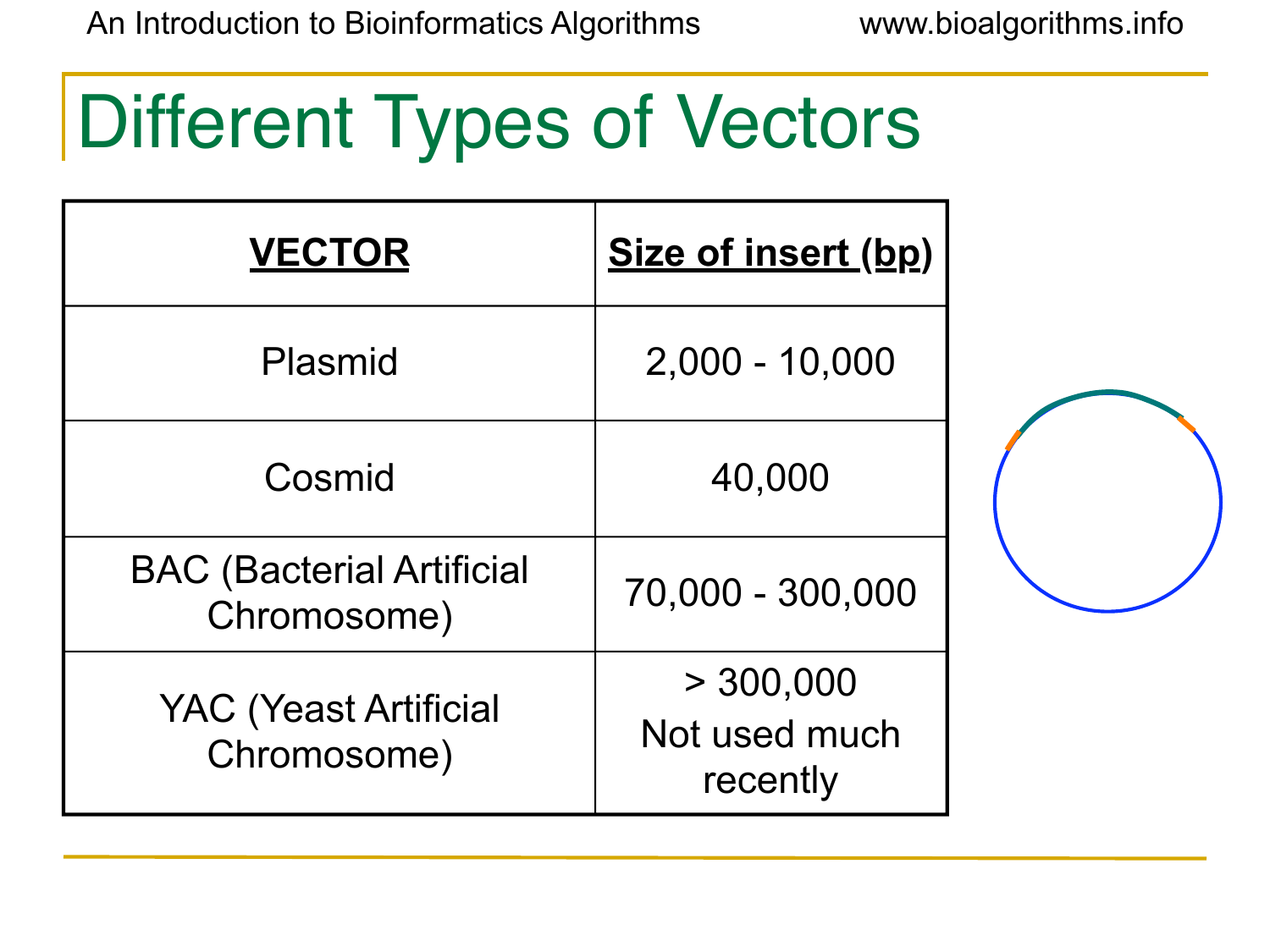### Electrophoresis Diagrams

| 圆                                   | - Sequencing Assiyon 36.1-(Geod.nbl)<br>- Ele Col Samps Hanger Modes                                                                                                                                                                                                                                                                                                                                                                  | Manager Window Help |                 |     |                      |                         | andrian<br>Piloten       |
|-------------------------------------|---------------------------------------------------------------------------------------------------------------------------------------------------------------------------------------------------------------------------------------------------------------------------------------------------------------------------------------------------------------------------------------------------------------------------------------|---------------------|-----------------|-----|----------------------|-------------------------|--------------------------|
| <b>DOME</b>                         | THING.<br>popul,<br>$\frac{1}{100} \cdot \frac{1}{100} \cdot \frac{1}{100} \cdot \frac{1}{100} \cdot \frac{1}{100} \cdot \frac{1}{100} \cdot \frac{1}{100} \cdot \frac{1}{100} \cdot \frac{1}{100} \cdot \frac{1}{100} \cdot \frac{1}{100} \cdot \frac{1}{100} \cdot \frac{1}{100} \cdot \frac{1}{100} \cdot \frac{1}{100} \cdot \frac{1}{100} \cdot \frac{1}{100} \cdot \frac{1}{100} \cdot \frac{1}{100} \cdot \frac{1}{100} \cdot$ | 1945)               | $-100$<br>19.16 | 700 | <b>TERRA</b><br>2020 | $-0.001$<br><b>TAIR</b> | 2400<br><b>The State</b> |
| 1814.                               |                                                                                                                                                                                                                                                                                                                                                                                                                                       |                     |                 |     |                      |                         |                          |
| 10004                               |                                                                                                                                                                                                                                                                                                                                                                                                                                       |                     |                 |     |                      |                         |                          |
| $+1000$<br>14 story                 |                                                                                                                                                                                                                                                                                                                                                                                                                                       |                     |                 |     |                      |                         |                          |
| TIME.                               |                                                                                                                                                                                                                                                                                                                                                                                                                                       |                     |                 |     |                      |                         |                          |
| 970,                                |                                                                                                                                                                                                                                                                                                                                                                                                                                       |                     |                 |     |                      |                         |                          |
| 1964.<br>this.                      |                                                                                                                                                                                                                                                                                                                                                                                                                                       |                     |                 |     |                      |                         |                          |
| $+401$                              |                                                                                                                                                                                                                                                                                                                                                                                                                                       |                     |                 |     |                      |                         |                          |
| tree.                               |                                                                                                                                                                                                                                                                                                                                                                                                                                       |                     |                 |     |                      |                         |                          |
| $\langle \hat{u}   \hat{u} \rangle$ |                                                                                                                                                                                                                                                                                                                                                                                                                                       |                     |                 |     |                      |                         |                          |
| 1942<br>$4.06\pm$                   |                                                                                                                                                                                                                                                                                                                                                                                                                                       |                     |                 |     |                      |                         |                          |
| HOL.                                |                                                                                                                                                                                                                                                                                                                                                                                                                                       |                     |                 |     |                      |                         |                          |
| About 1990's [40] +1                | <b>INTERNATION</b>                                                                                                                                                                                                                                                                                                                                                                                                                    |                     |                 |     |                      |                         | $\pm\Gamma$              |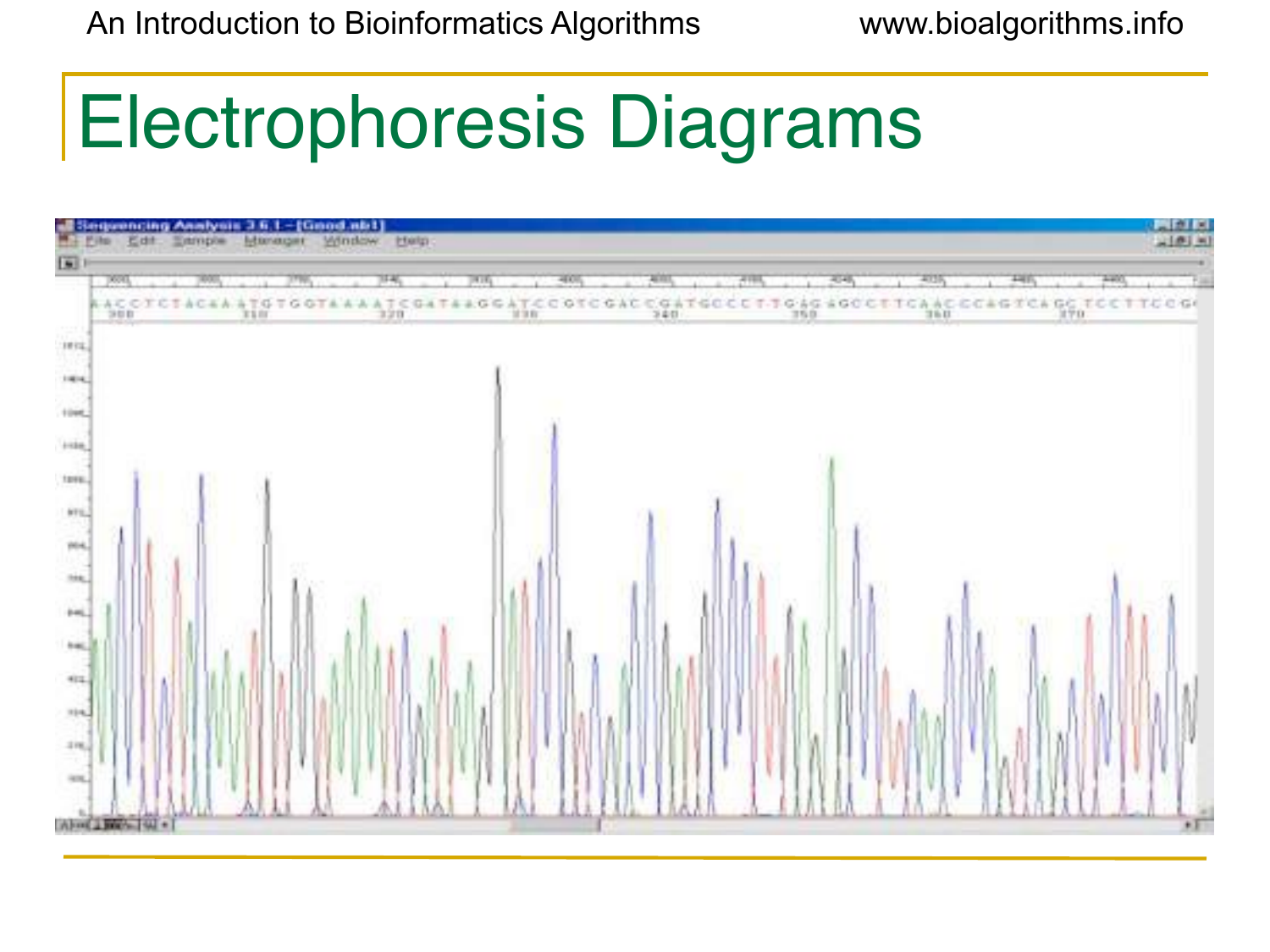# Challenging to Read Answer

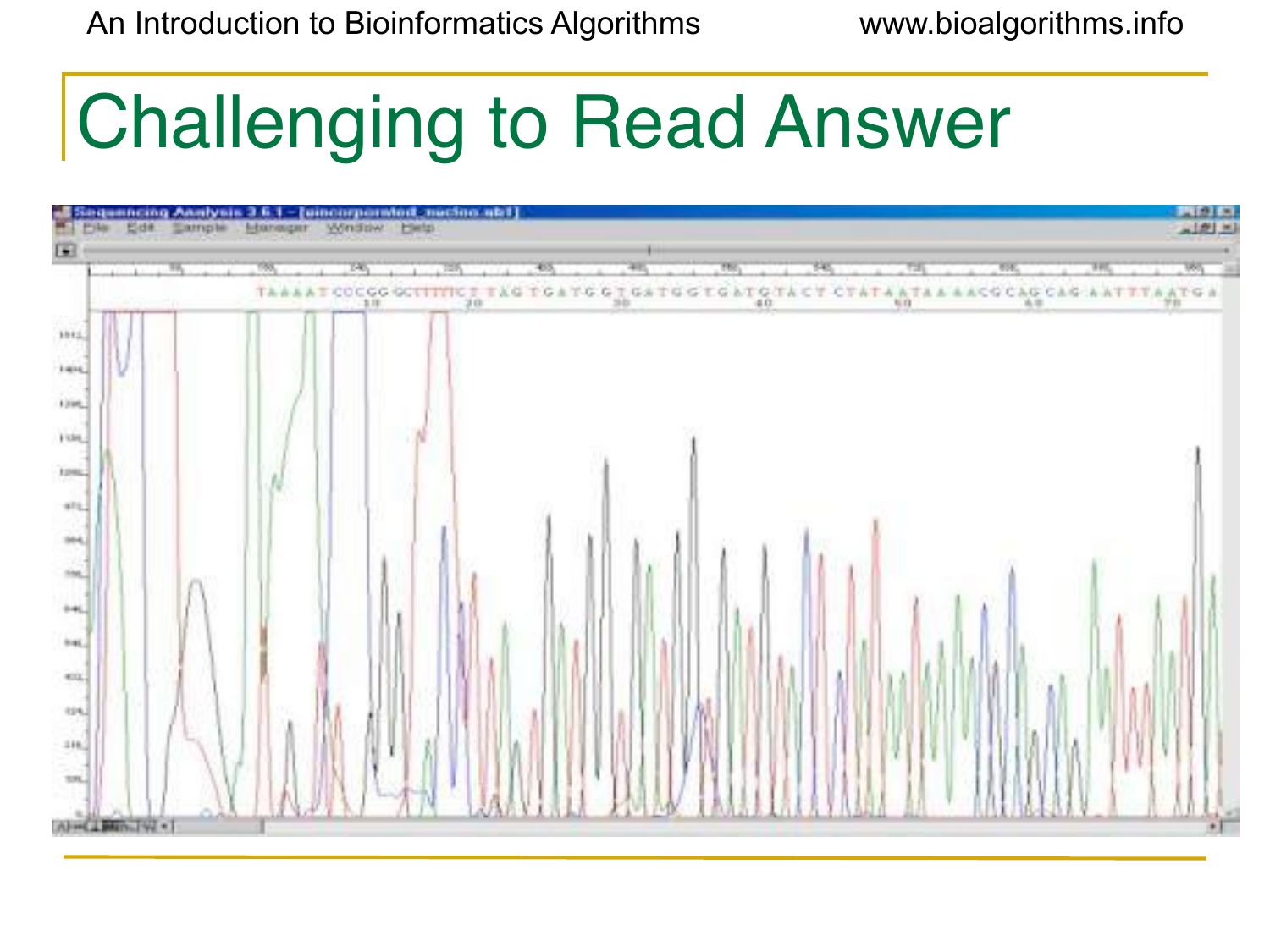# Reading an Electropherogram

- Filtering
- Smoothening
- Correction for length compressions
- A method for calling the nucleotides **PHRED**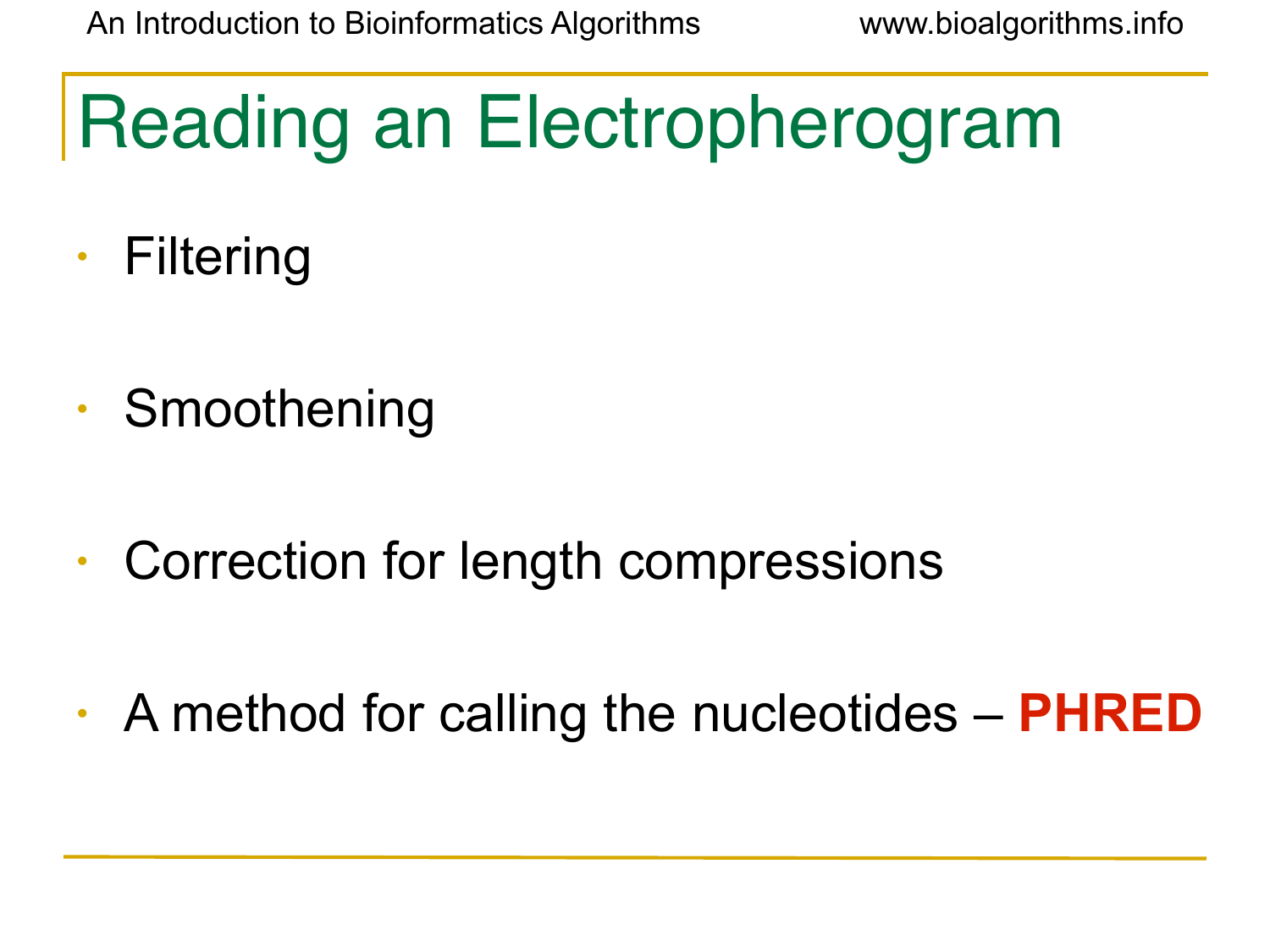

#### genomic segment

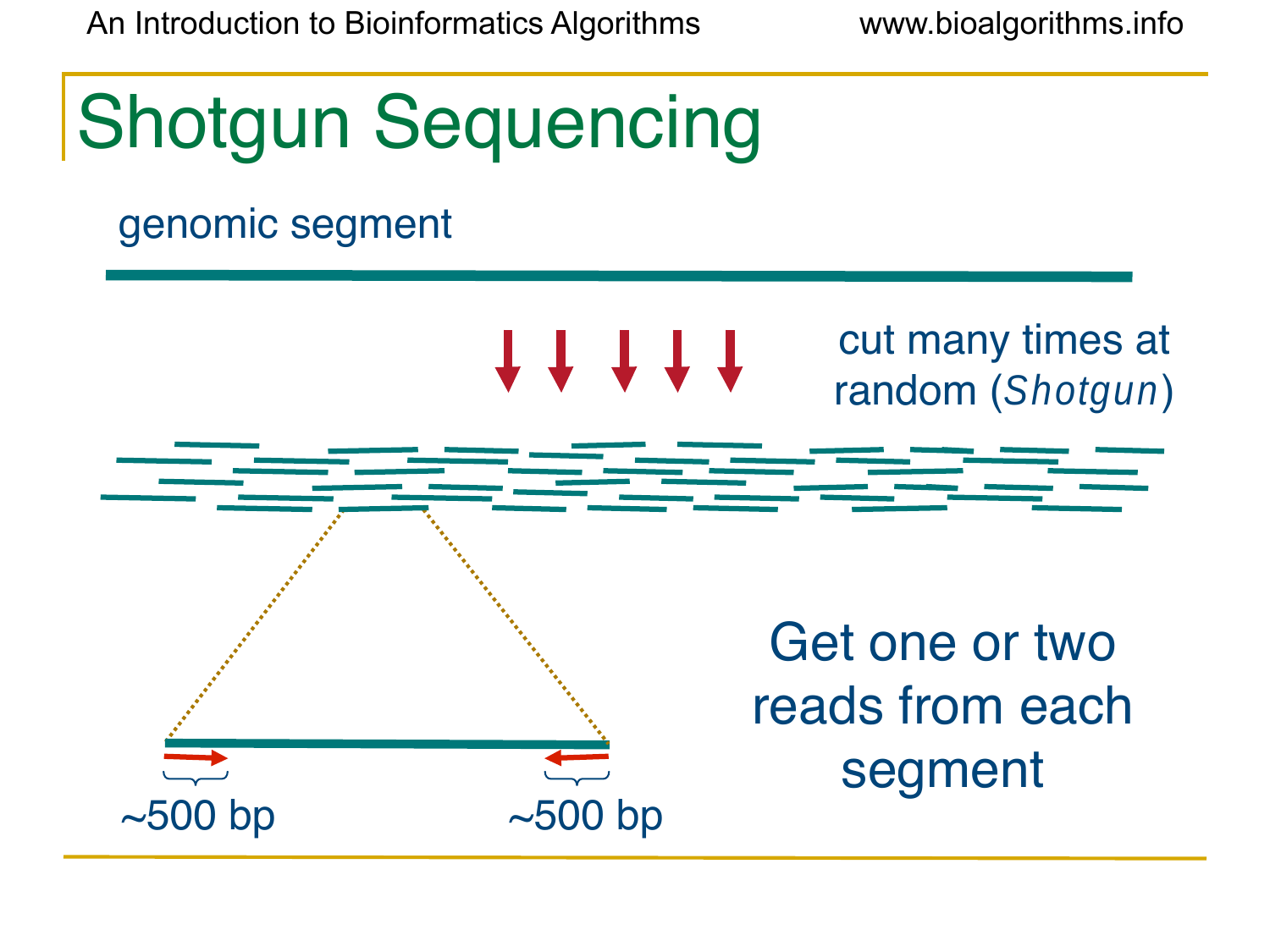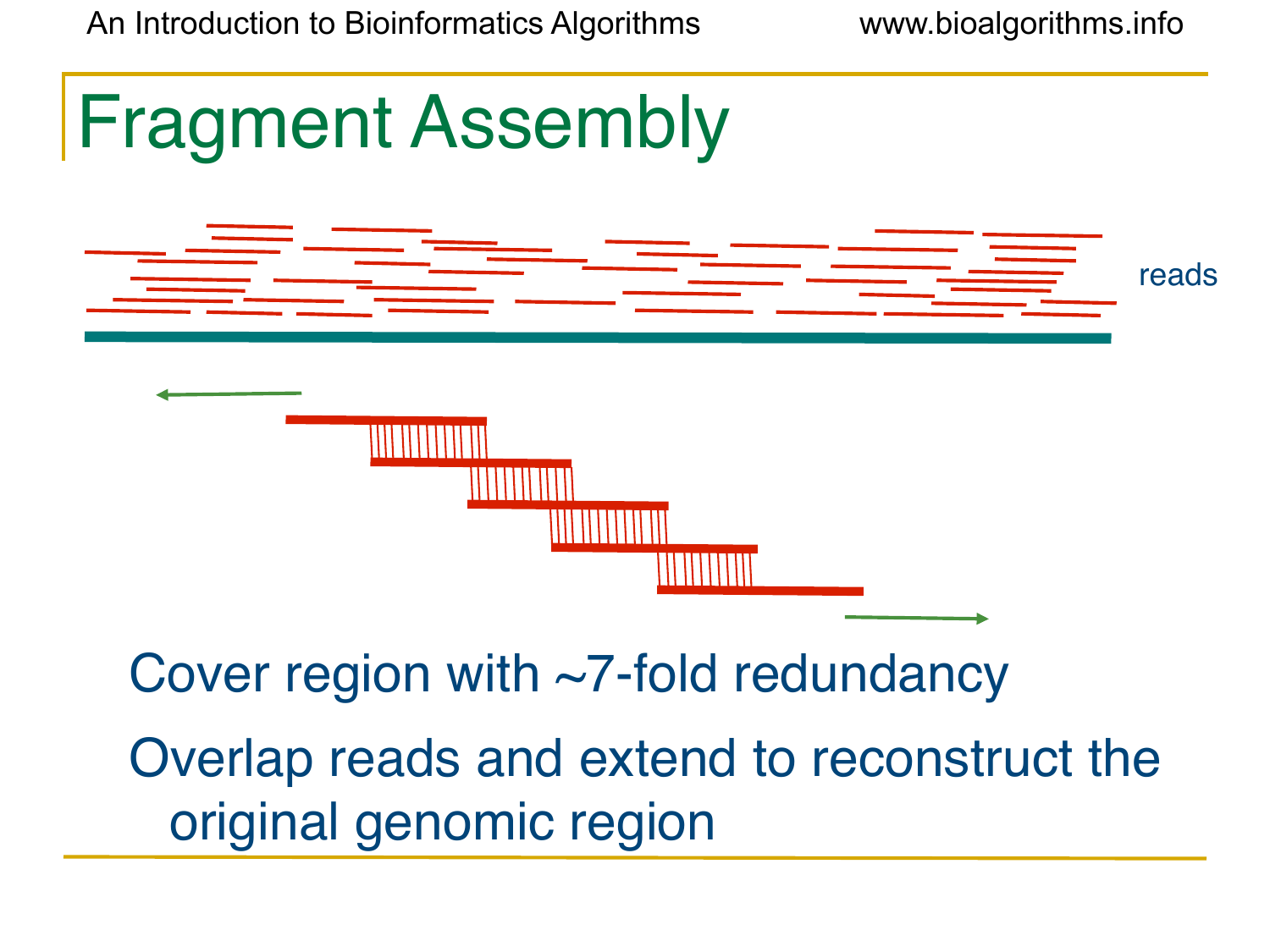

Number of reads: *n* Coverage  $C = n / L$ Length of each read: *l*

**How much coverage is enough?**

#### **Lander-Waterman model:**

Assuming uniform distribution of reads, *C*=10 results in 1 gapped region per 1,000,000 nucleotides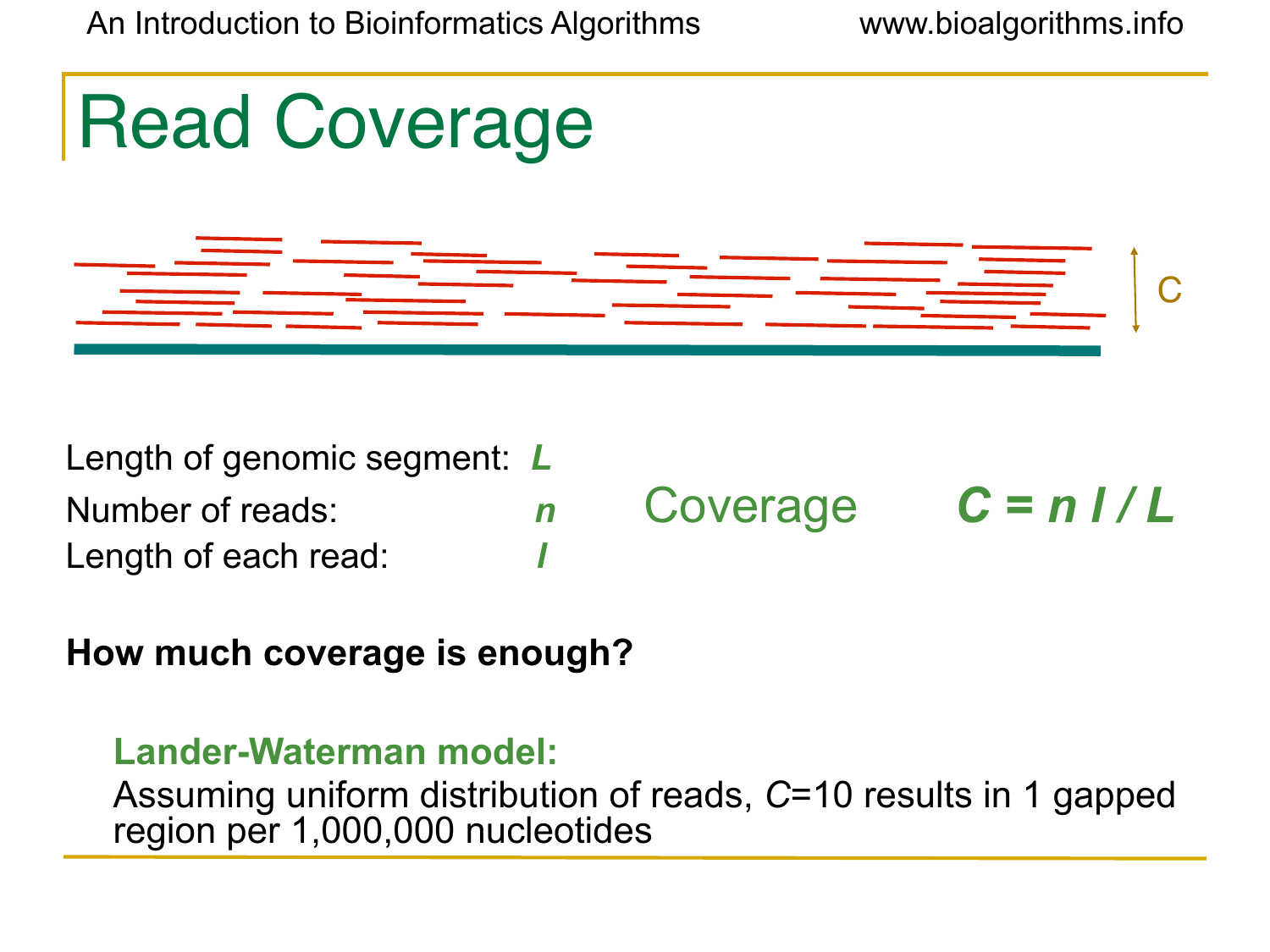# Challenges in Fragment Assembly

- Repeats: A **major** problem for fragment assembly
- $\cdot$  > 50% of human genome are repeats:
	- over 1 million *Alu* repeats (about 300 bp)
	- about 200,000 LINE repeats (1000 bp and longer)

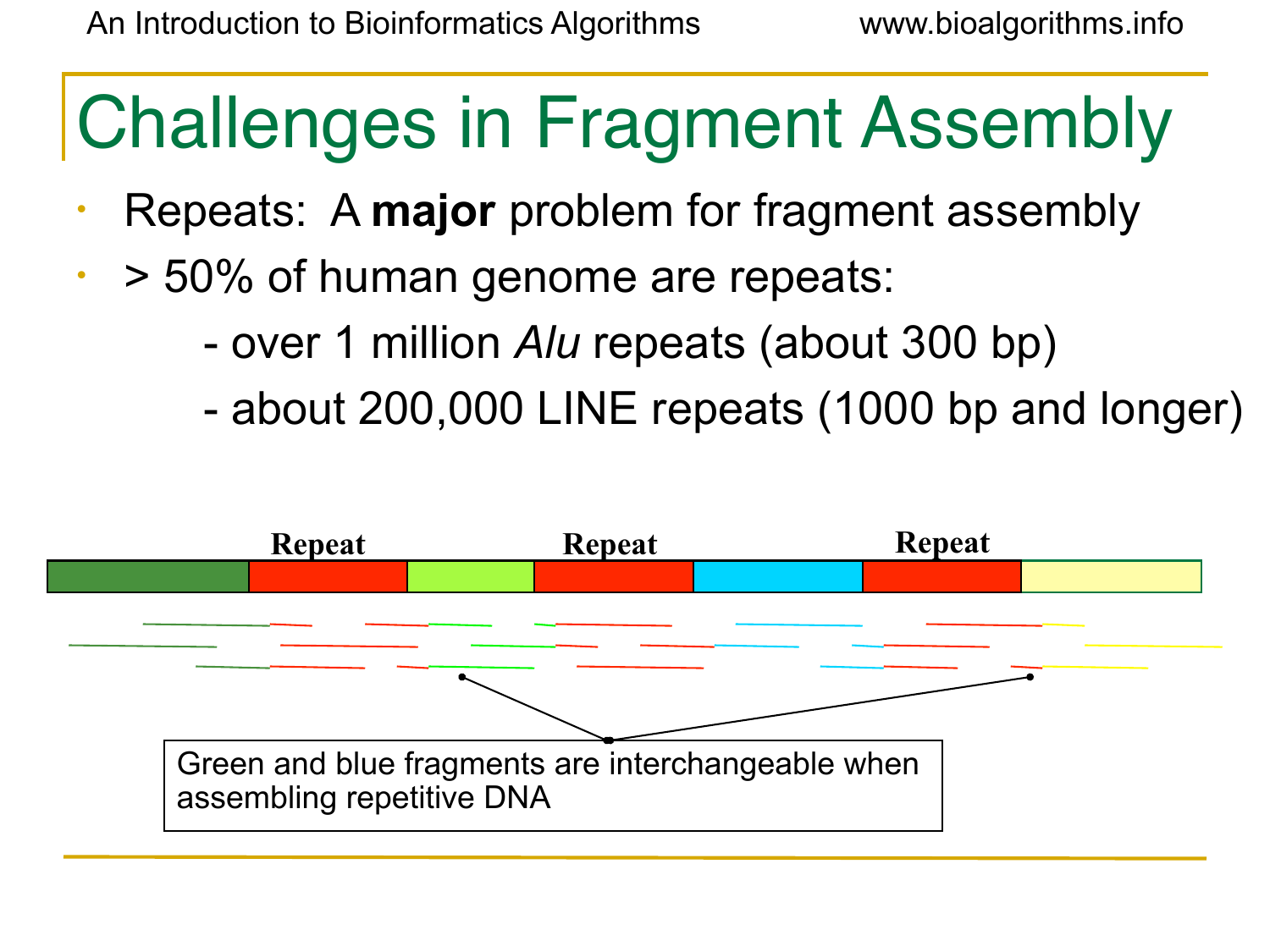### Triazzle: A Fun Example

The puzzle looks simple

BUT there are repeats!!!

The repeats make it very difficult.

Try it – only \$7.99 at www.triazzle.com

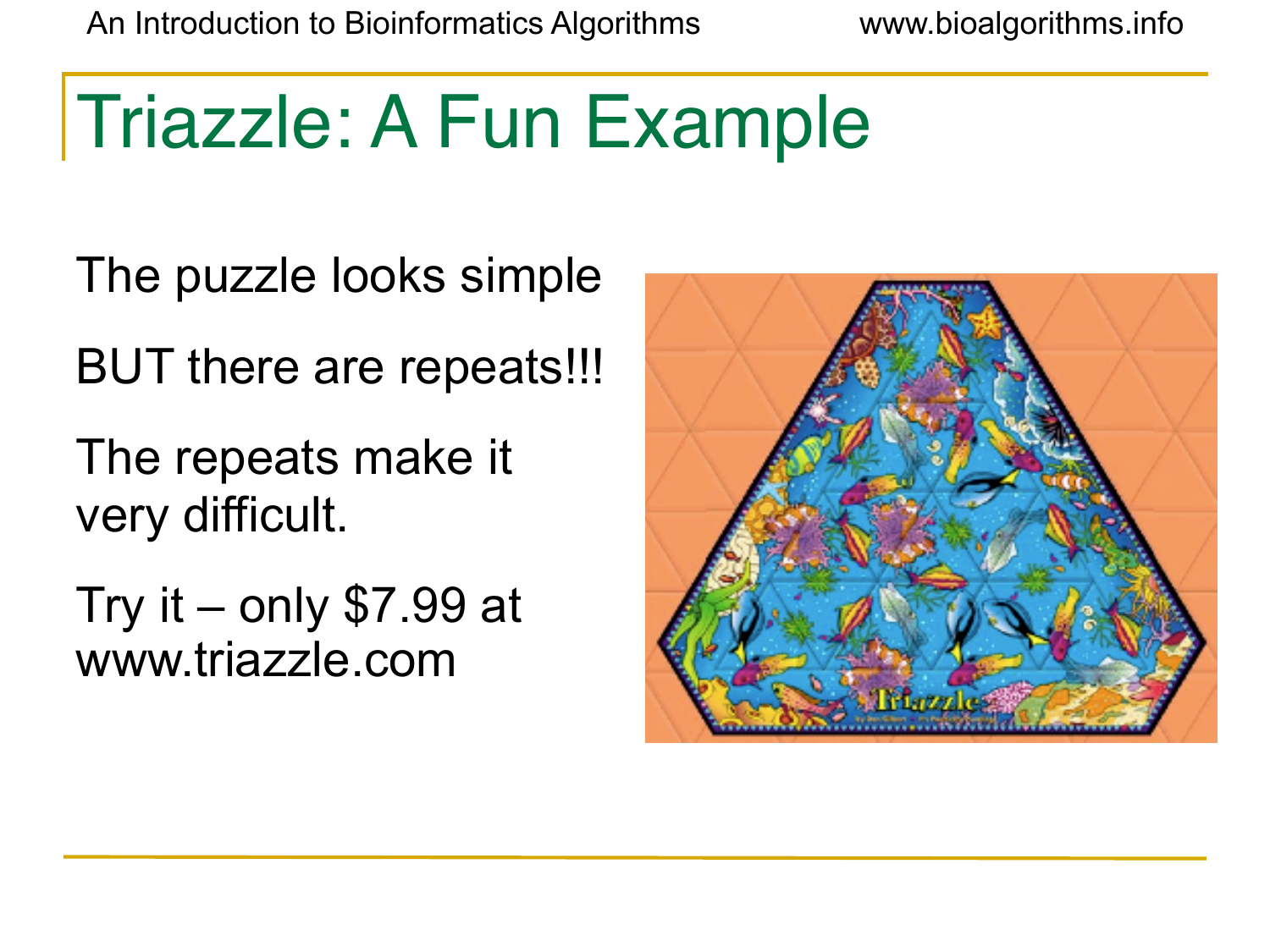Repeat Types

- **• Low-Complexity DNA** (e.g. ATATATATACATA…)
- **Microsatellite repeats**  $(a_1...a_k)^N$  where k ~ 3-6
- **• Transposons/retrotransposons**

(e.g. CAGCAGTAGCAGCACCAG)

**SINE** Short Interspersed Nuclear Elements (e.g., *Alu*: ~300 bp long, 106 copies)

- **• LINE** Long Interspersed Nuclear Elements  $\sim$  500 - 5,000 bp long, 200,000 copies
- **• LTR retroposons** Long Terminal Repeats (~700 bp) at each end **• Gene Families** *Gene* **Genex genes** duplicate & then diverge
- 

**Segmental duplications** ~very long, very similar copies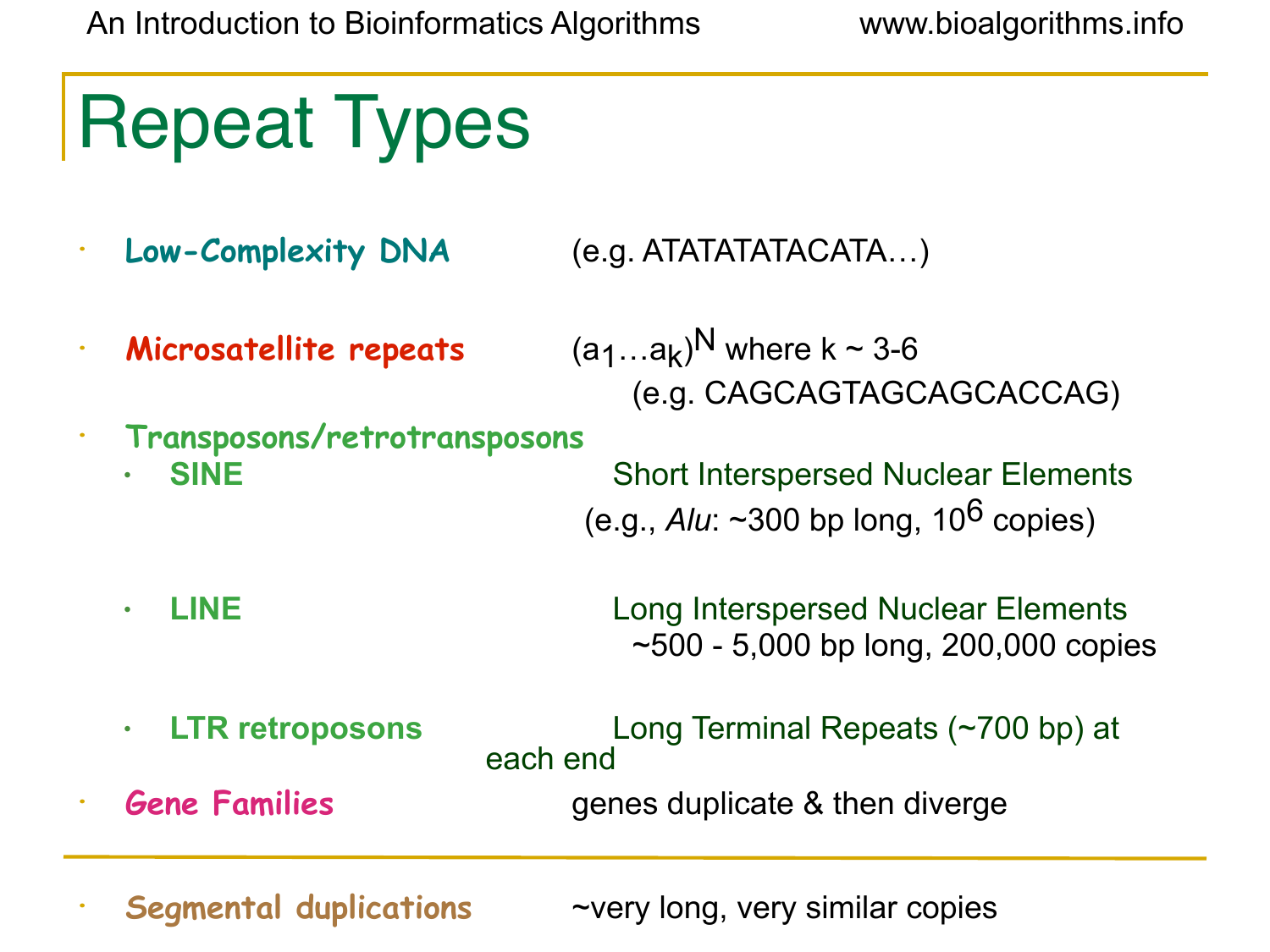# Overlap-Layout-Consensus

#### **Assemblers:** ARACHNE, PHRAP, CAP, TIGR, CELERA

*Overlap:* find potentially overlapping reads

*Layout:* merge reads into contigs and contigs into supercontigs

*Consensus:* derive the DNA sequence and correct read errors ...ACGATTACAATAGGTT...

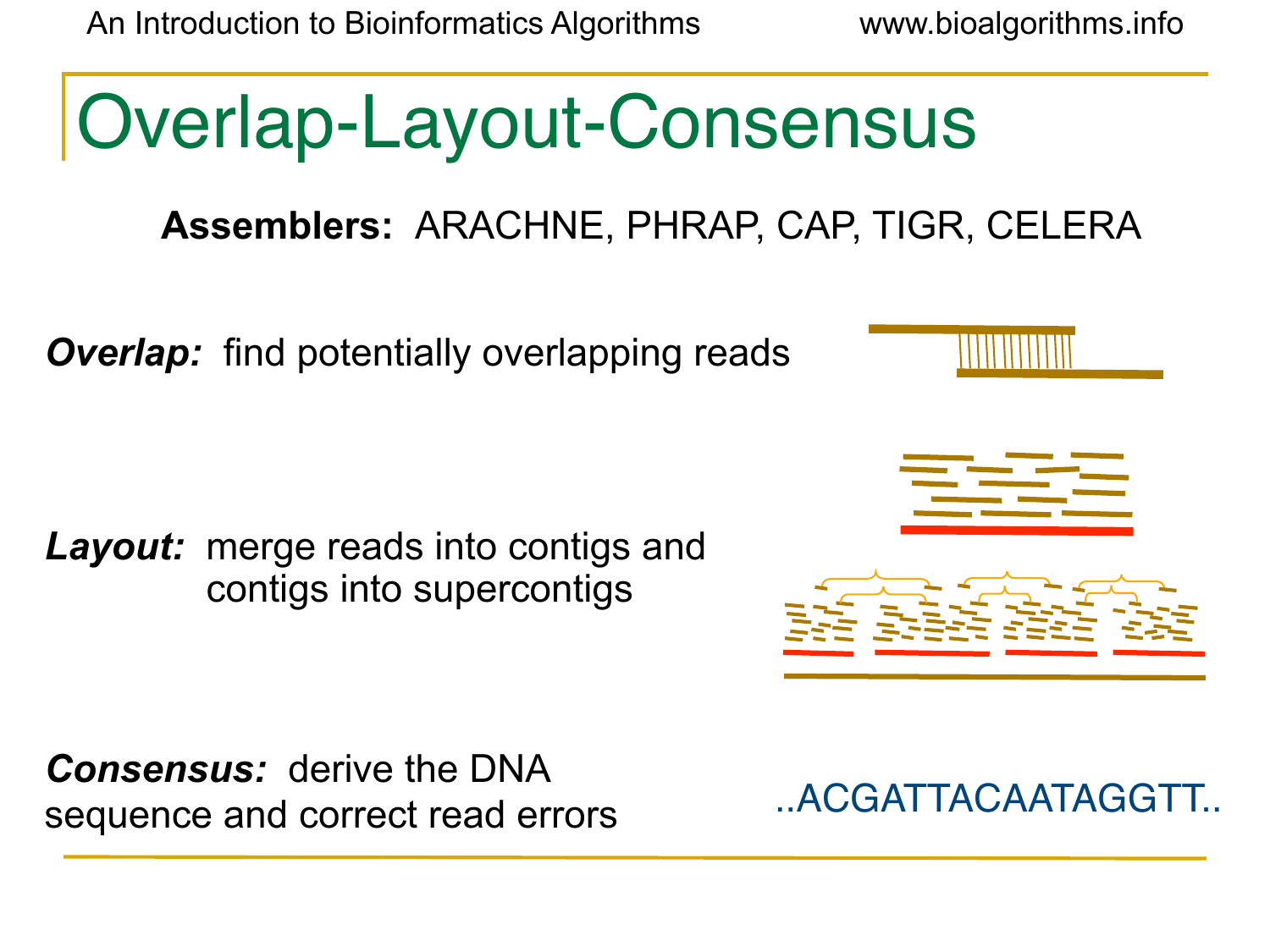### **Overlap**

- Find the best match between the suffix of one read and the prefix of another
- Due to sequencing errors, need to use dynamic programming to find the optimal *overlap alignment*
- Apply a filtration method to filter out pairs of fragments that do not share a significantly long common substring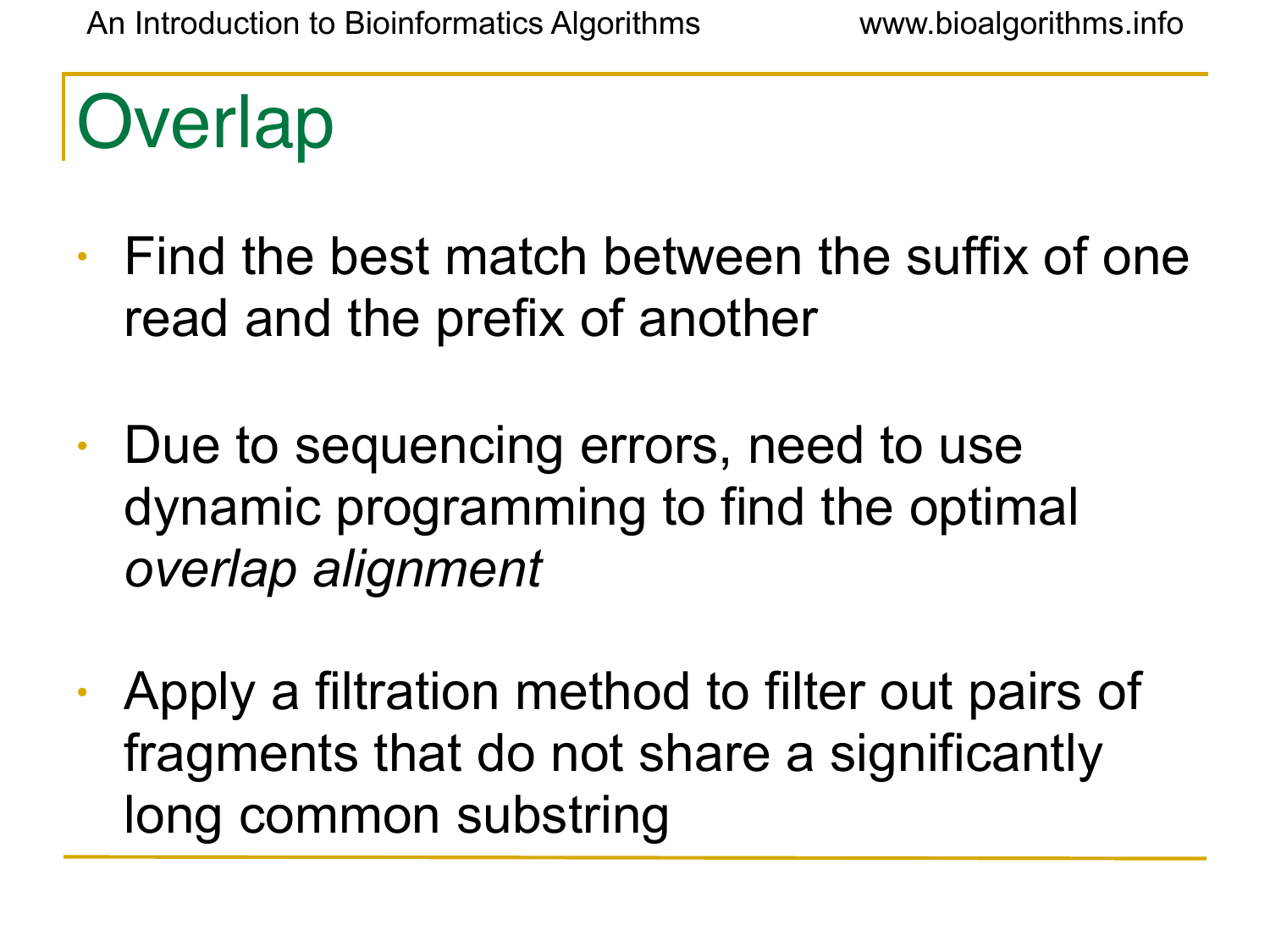## Overlapping Reads

- Sort all *k*-mers in reads (*k* ~ 24)
- Find pairs of reads sharing a k-mer
- Extend to full alignment throw away if not >95% similar

**TACA TAGATTACACAGATTAC T GA**  $\bf TAGT TAGATTACACAGATTAC TAGA$ **||||||||||||||||| | || ||**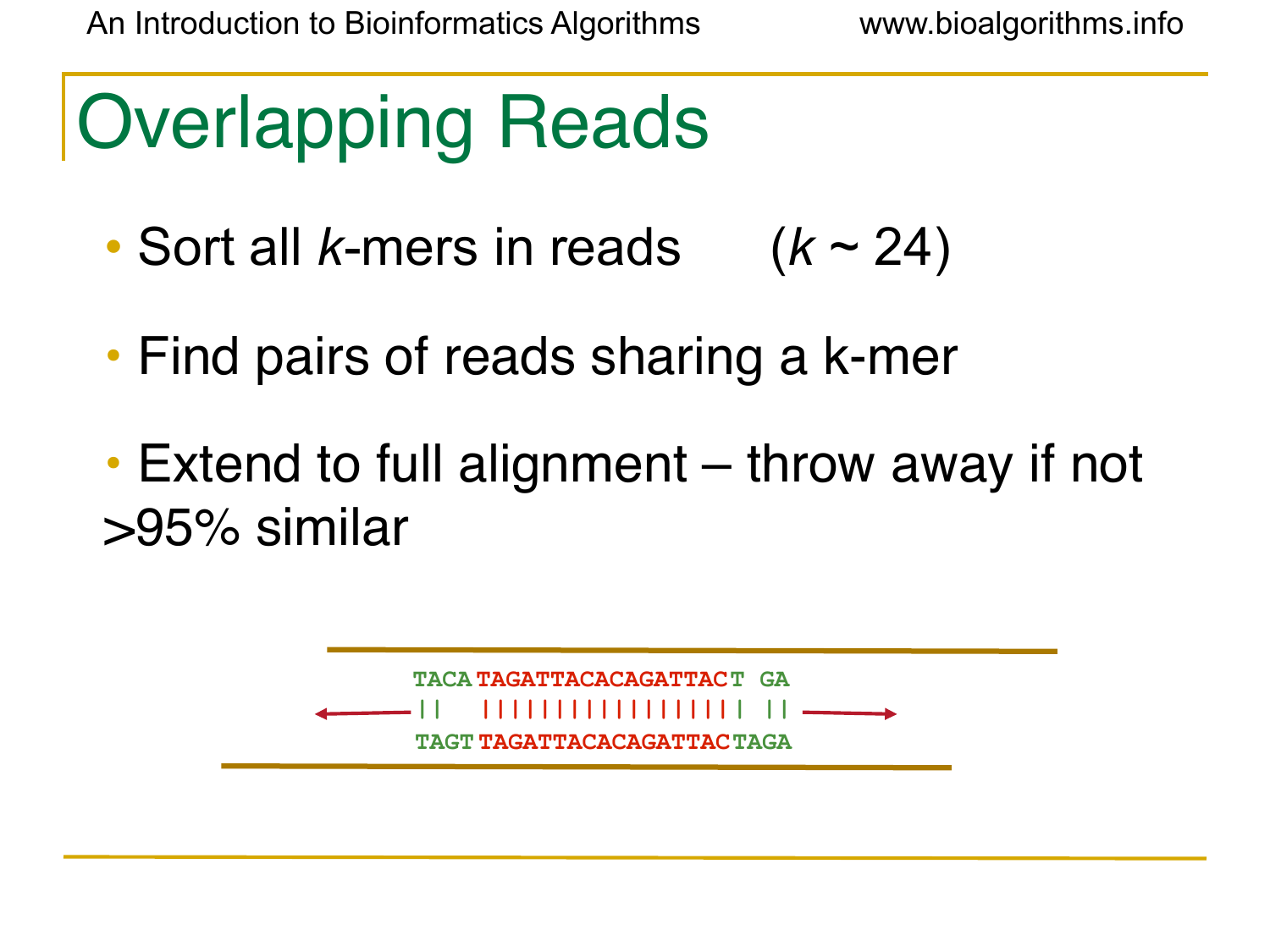Overlapping Reads and Repeats

- A *k*-mer that appears N times, initiates N2 comparisons
- For an *Alu* that appears 10<sup>6</sup> times à 10<sup>12</sup> comparisons – too much
- **• Solution:**

Discard all *k*-mers that appear more than *t* ´ Coverage, (*t* ~ 10)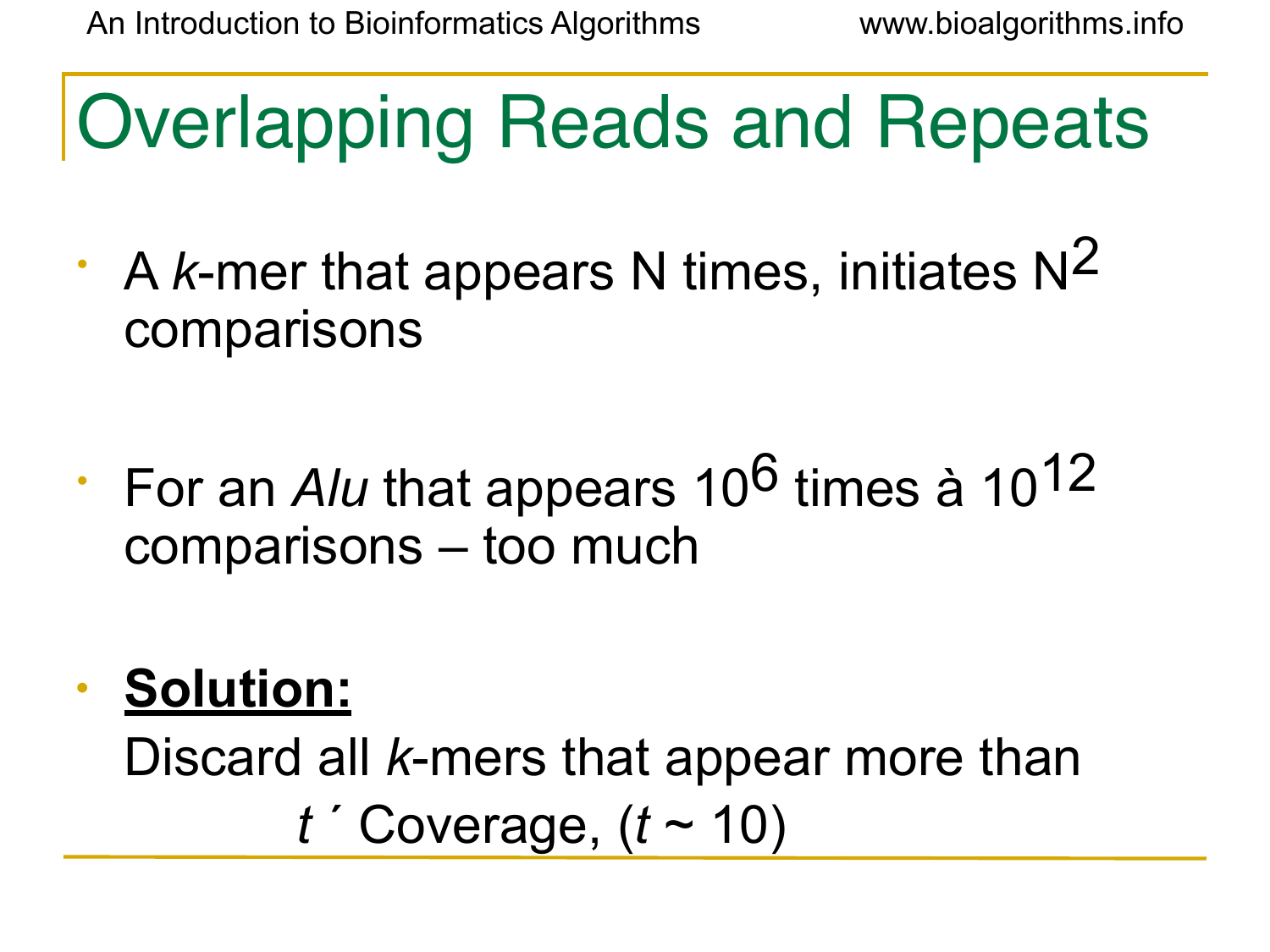## Finding Overlapping Reads

### Create local multiple alignments from the overlapping reads

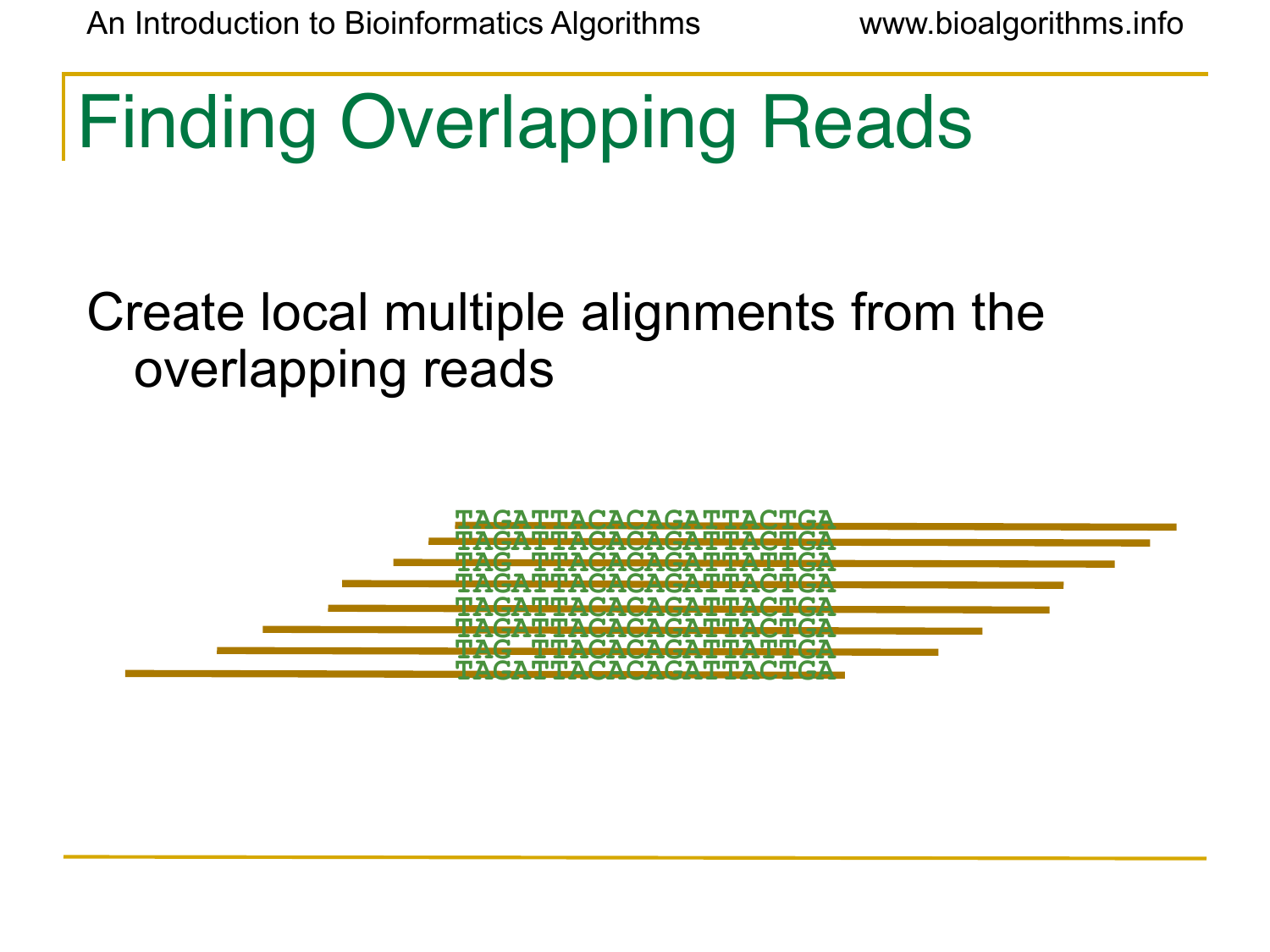### Layout

- Repeats are a major challenge
- Do two aligned fragments really overlap, or are they from two copies of a repeat?
- Solution: repeat masking hide the repeats!!!
- Masking results in high rate of misassembly (up to 20%)
- Misassembly means alot more work at the finishing step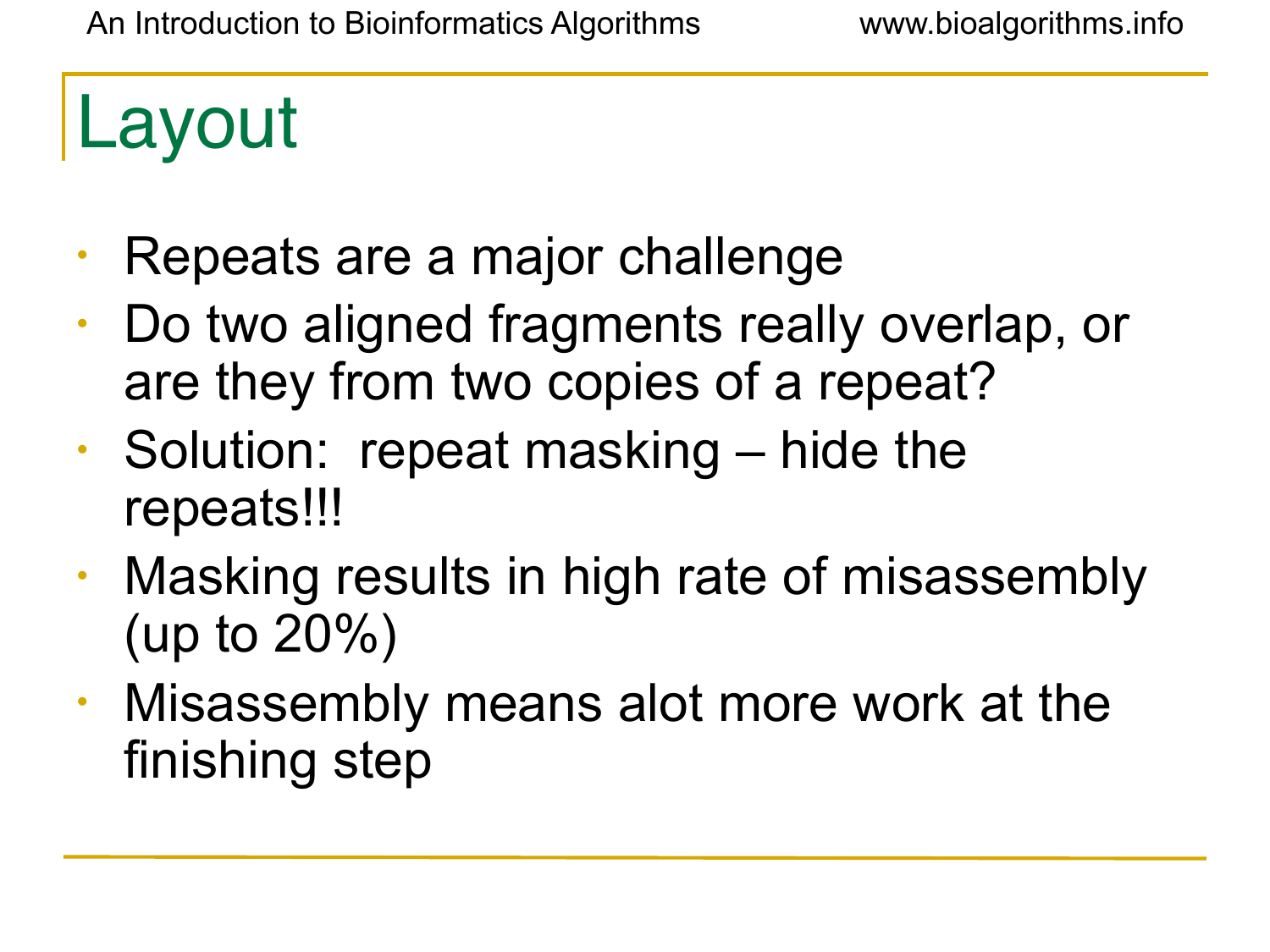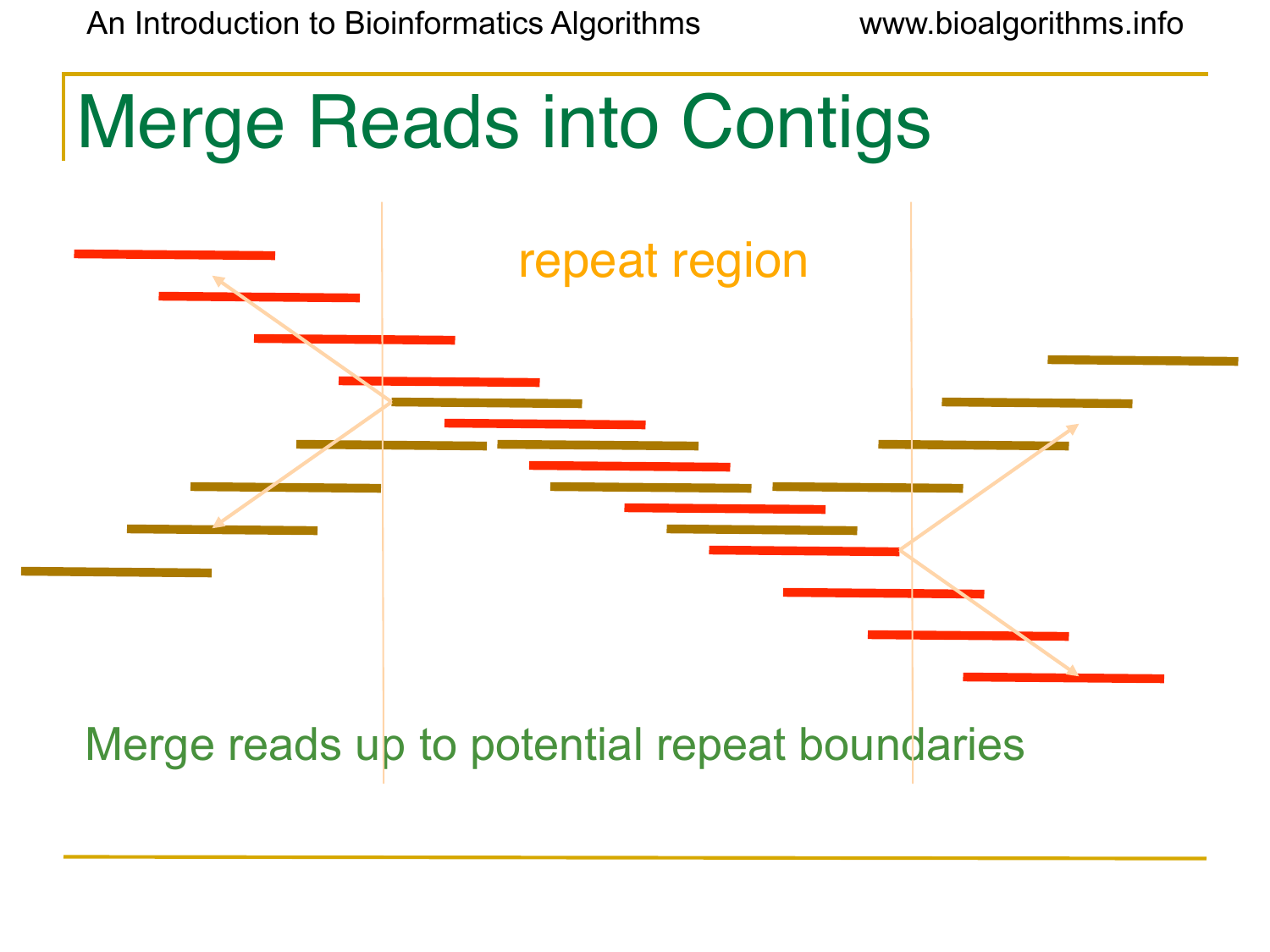### Repeats, Errors, and Contig Lengths

- Repeats shorter than read length are OK
- Repeats with more base pair differencess than sequencing error rate are OK
- To make a smaller portion of the genome **appear** repetitive, try to:
	- Increase read length
	- Decrease sequencing error rate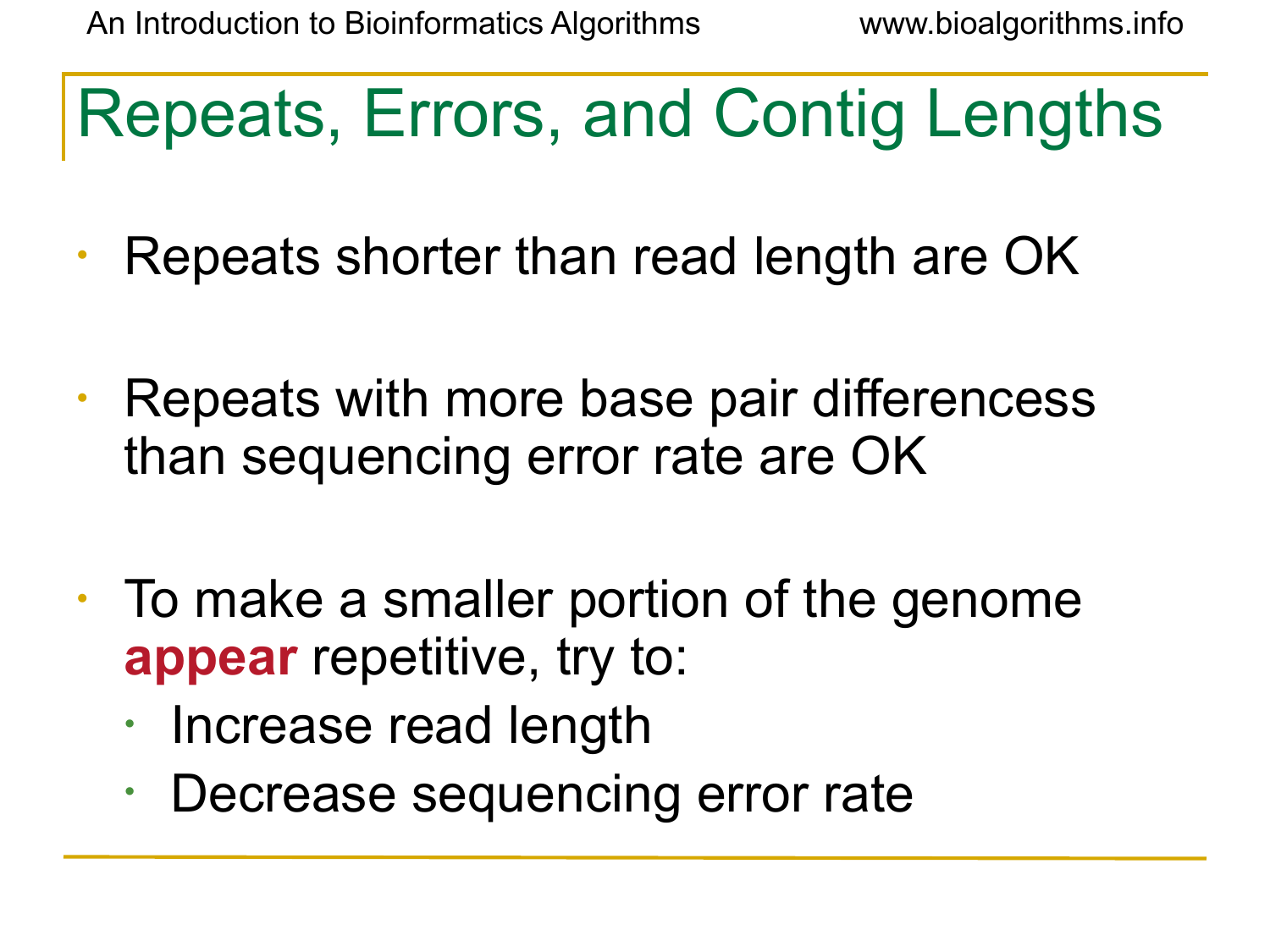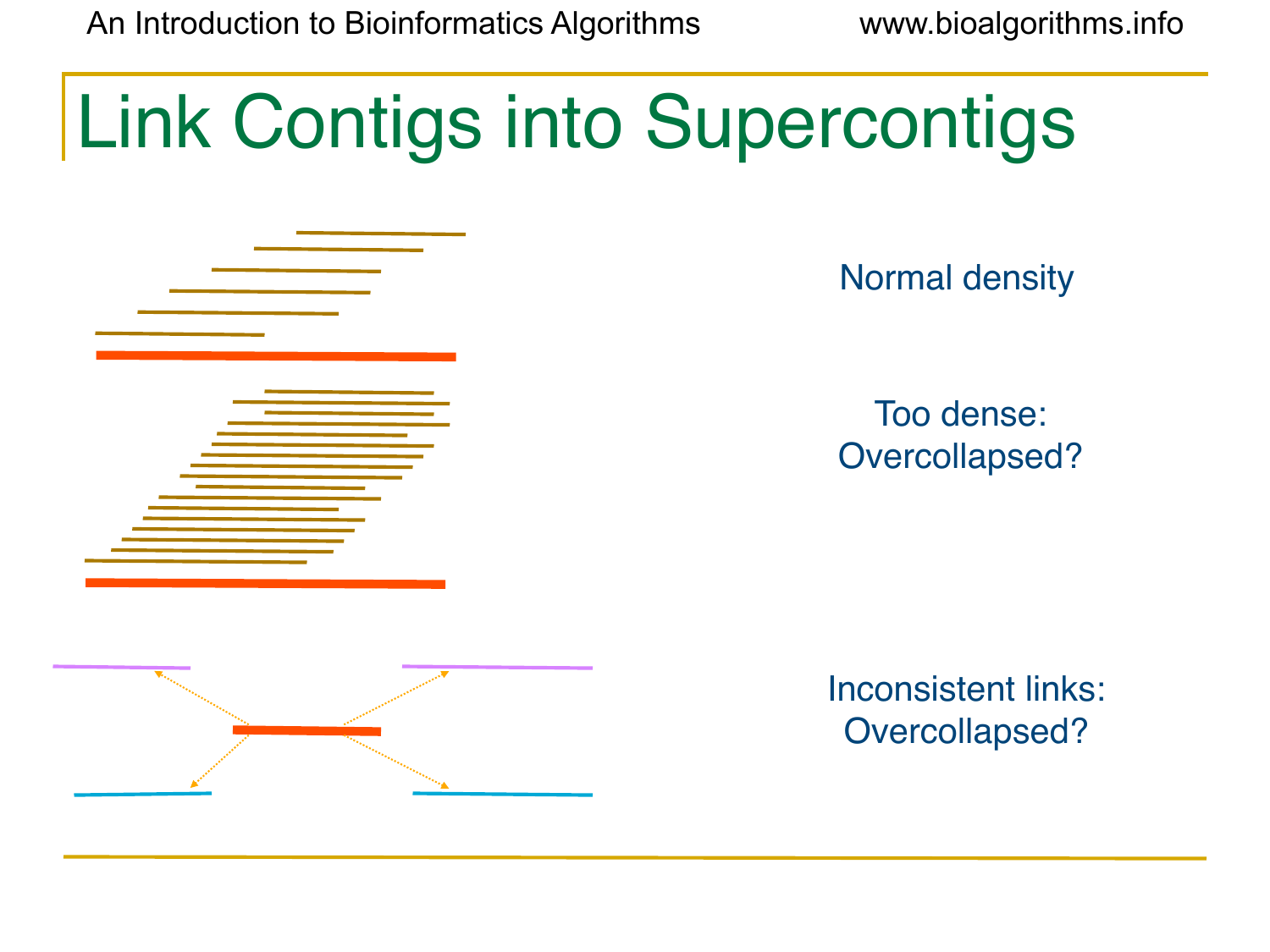### **Consensus**

- A consensus sequence is derived from a profile of the assembled fragments
- A sufficient number of reads is required to ensure a statistically significant consensus
- Reading errors are corrected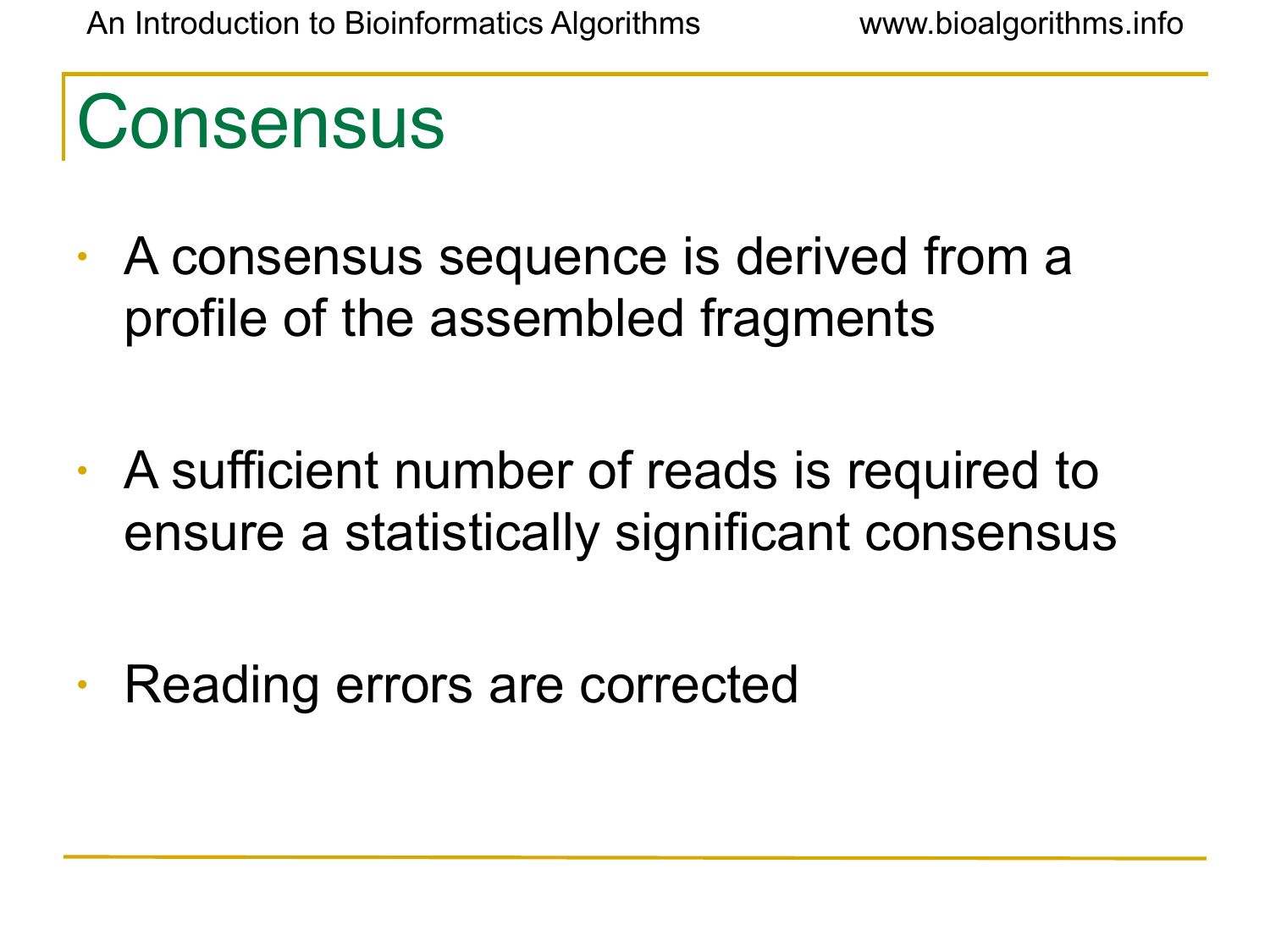### Derive Consensus Sequence

**TAGATTACACAGATTACTGA TTGATGGCGTAA CTA TAGATTACACAGATTACTGACTTGATGGCGTAAACTA TAG TTACACAGATTATTGACTTCATGGCGTAA CTA TAGATTACACAGATTACTGACTTGATGGCGTAA CTA TAGATTACACAGATTACTGACTTGATGGGGTAA CTA**

**TAGATTACACAGATTACTGACTTGATGGCGTAA CTA**

Derive multiple alignment from pairwise read alignments

Derive each consensus base by weighted voting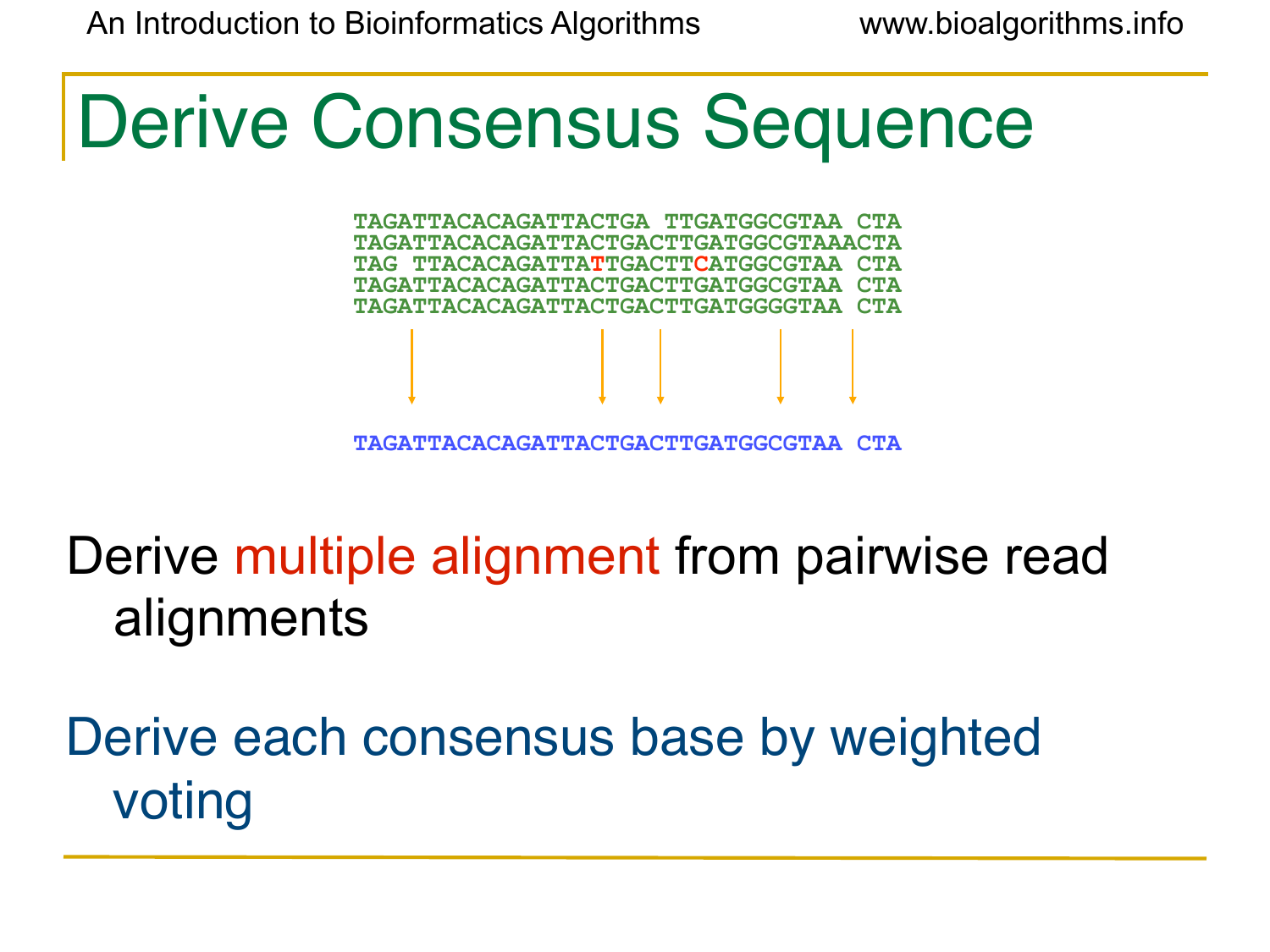### EULER - A New Approach to Fragment Assembly

- Traditional "overlap-layout-consensus" technique has a high rate of mis-assembly
- EULER uses the Eulerian Path approach borrowed from the SBH problem
- Fragment assembly without repeat masking can be done in linear time with greater accuracy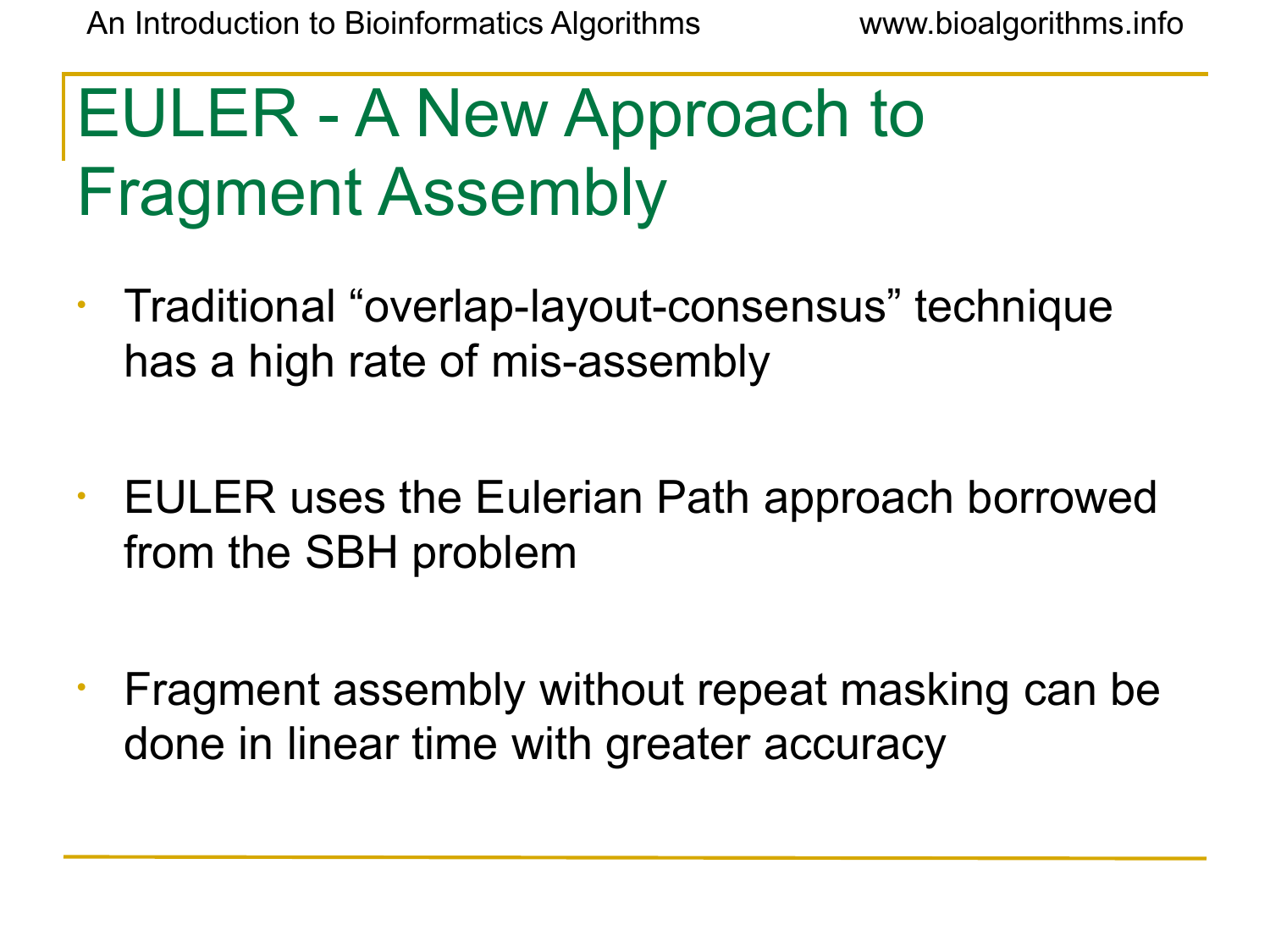### Overlap Graph: Hamiltonian Approach

Each vertex represents a read from the original sequence. Vertices from repeats are connected to many others.

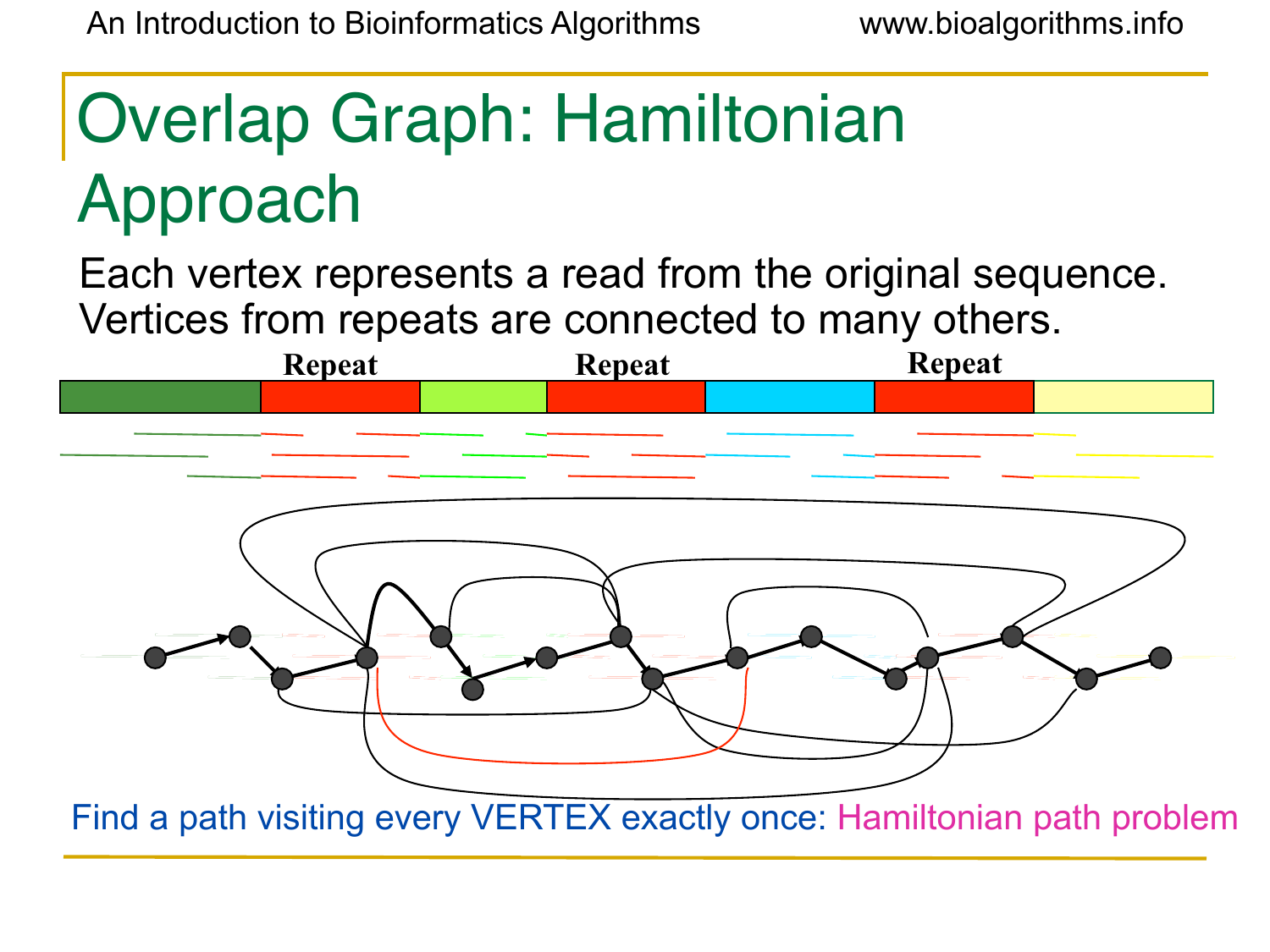### Overlap Graph: Eulerian Approach





Placing each repeat edge together gives a clear progression of the path through the entire sequence.

Find a path visiting every EDGE exactly once: Eulerian path problem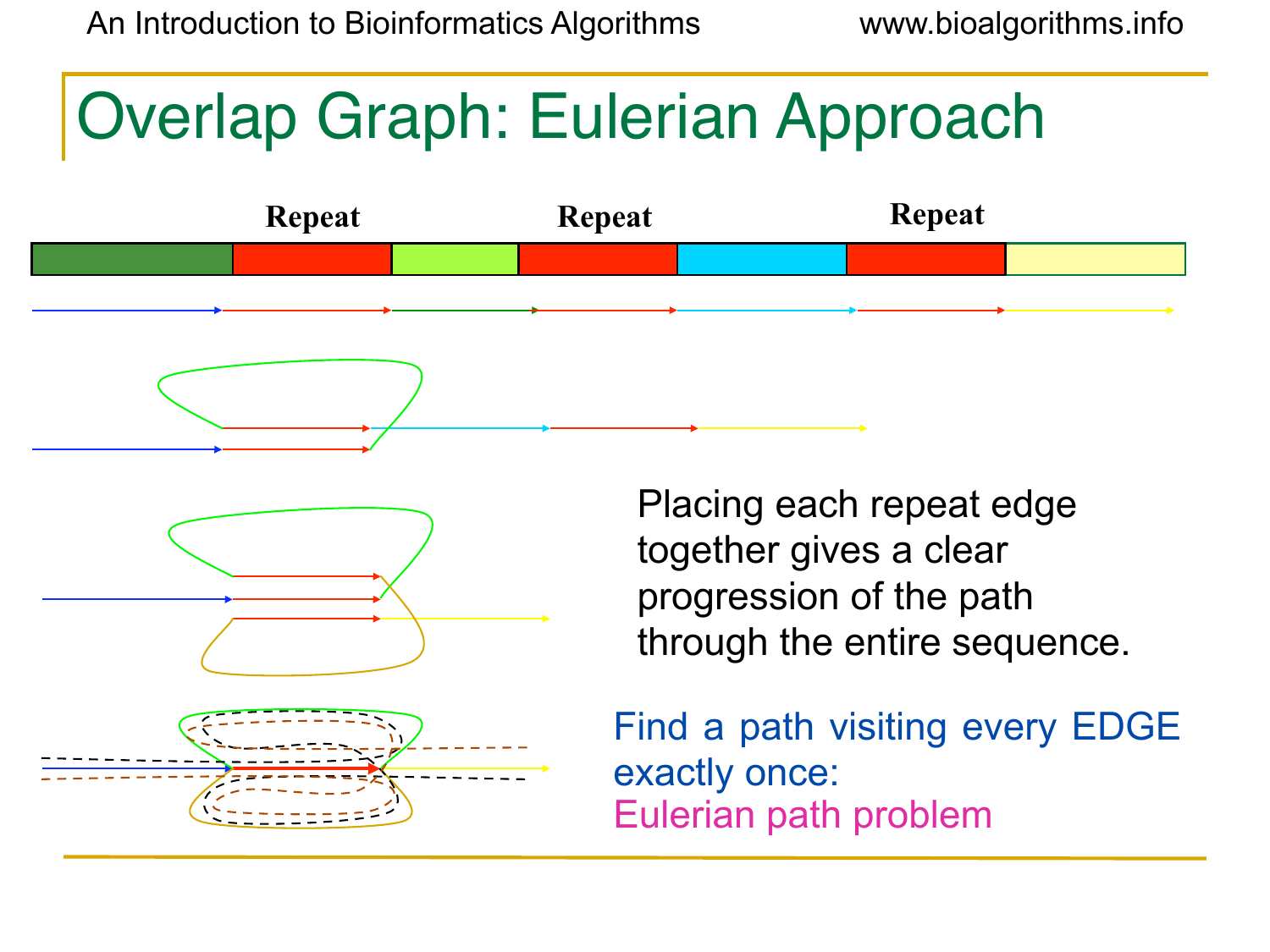### Multiple Repeats





Can be easily constructed with any number of repeats

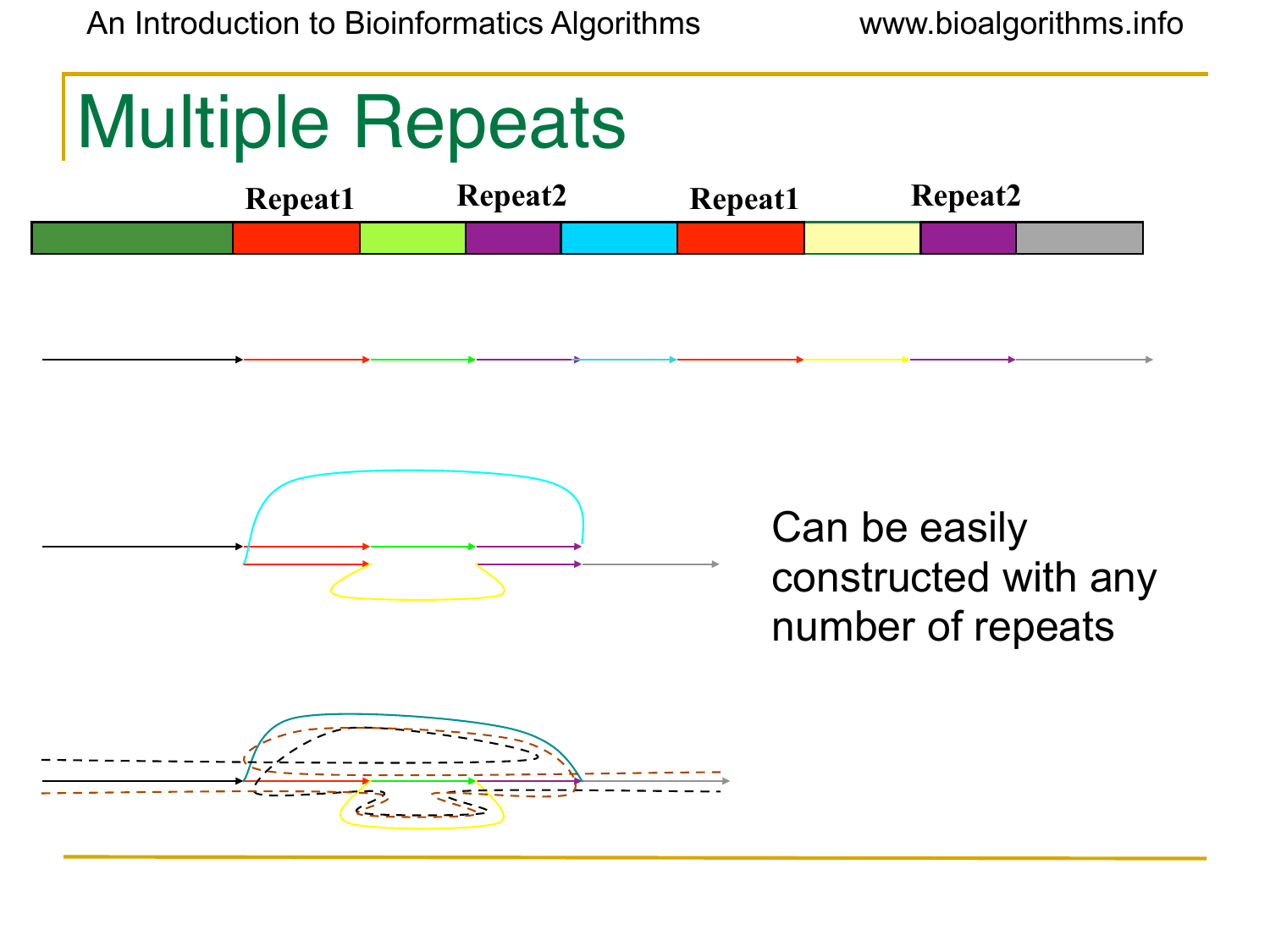## Construction of Repeat Graph

• Construction of repeat graph from *k* – mers: emulates an SBH experiment with a huge (virtual) DNA chip.

• Breaking reads into *k* – mers: Transform sequencing data into virtual DNA chip data.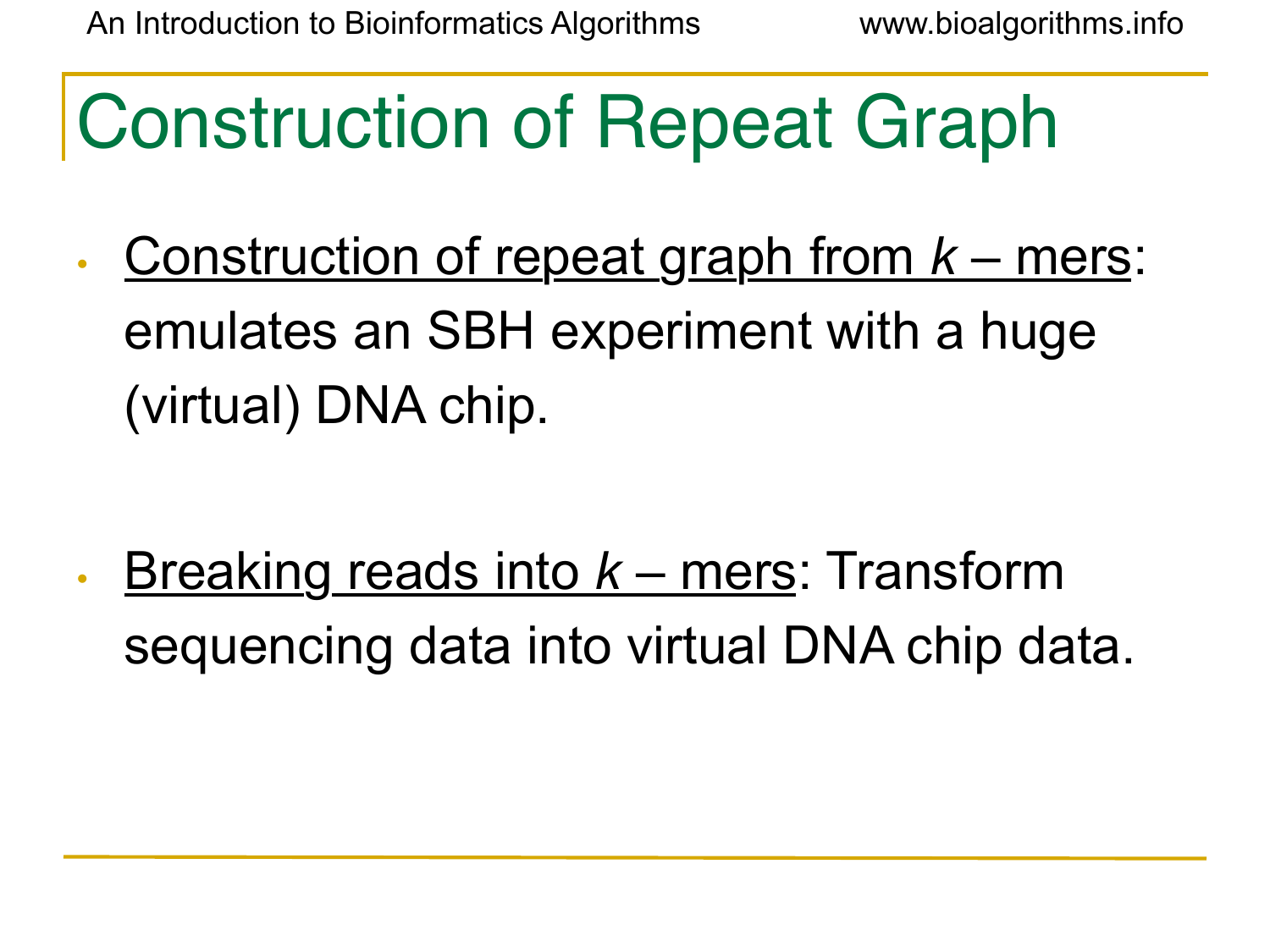## Construction of Repeat Graph (cont'd)

• Error correction in reads: "consensus first" approach to fragment assembly. Makes reads (almost) error-free BEFORE the assembly even starts.

• Using reads and mate-pairs to simplify the repeat graph (Eulerian Superpath Problem).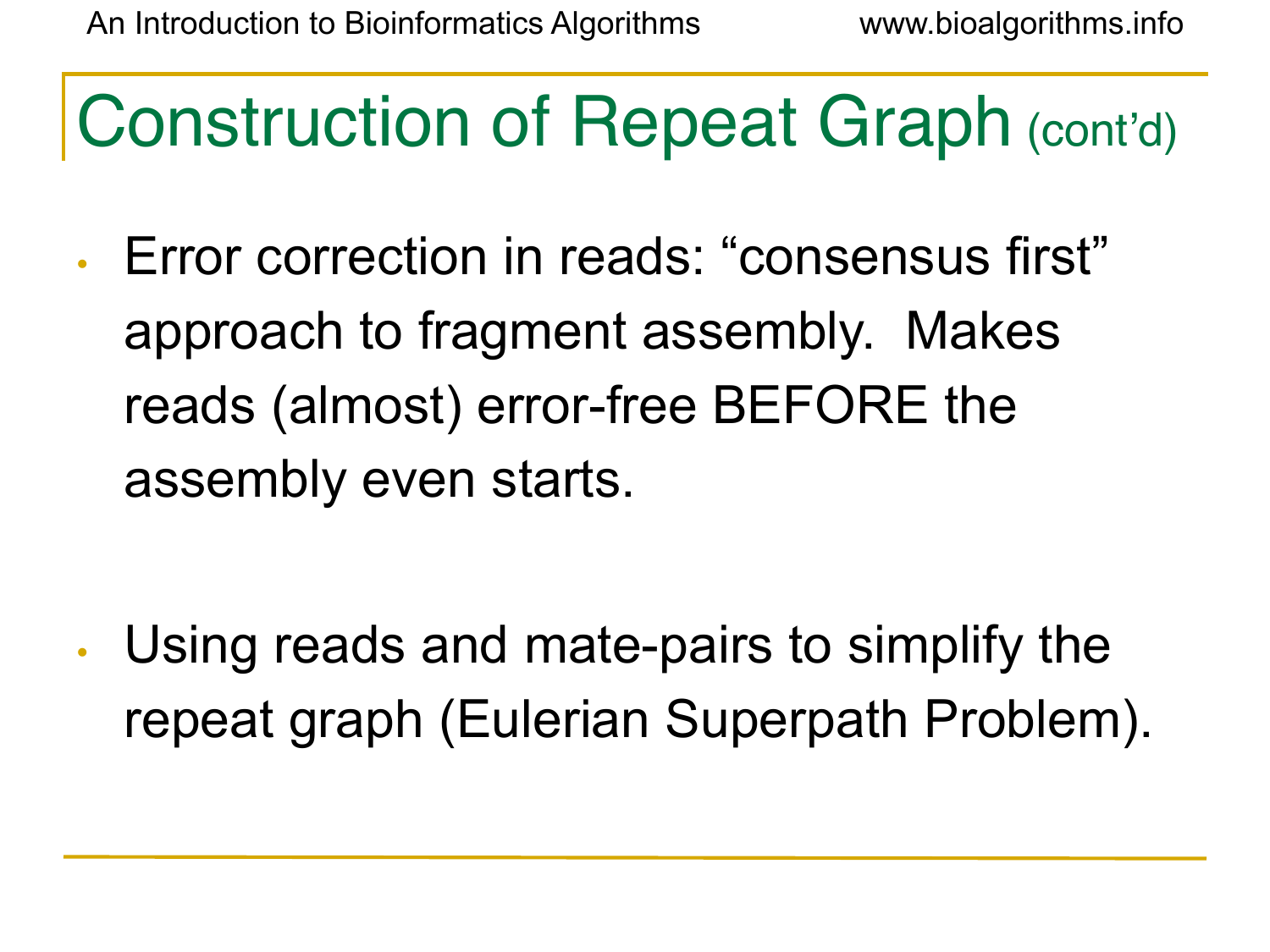Approaches to Fragment Assembly

Find a path visiting every VERTEX exactly once in the OVERLAP graph:

Hamiltonian path problem



NP-complete: algorithms unknown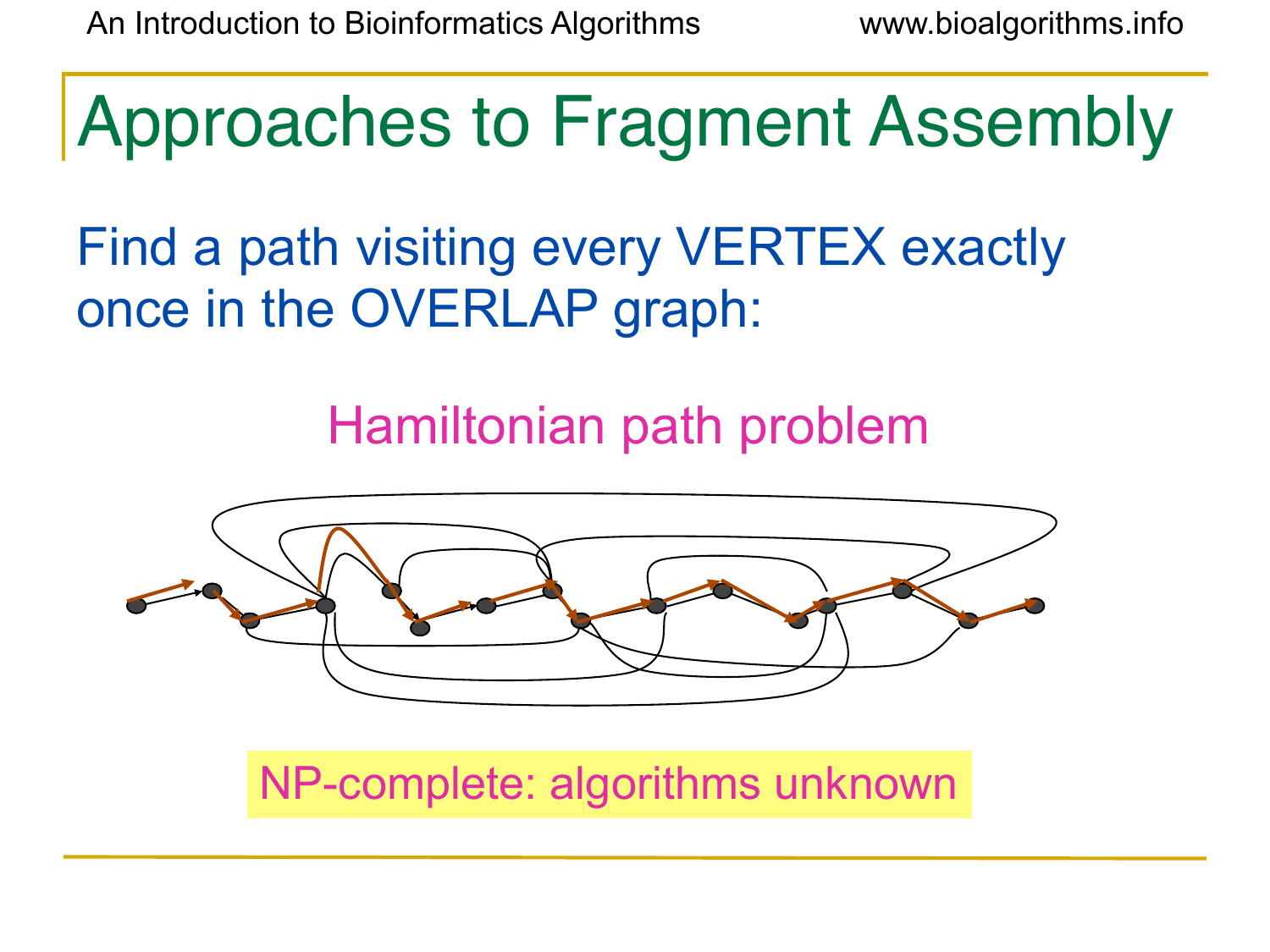Approaches to Fragment Assembly (cont'd)

Find a path visiting every EDGE exactly once in the REPEAT graph:

Eulerian path problem



Linear time algorithms are known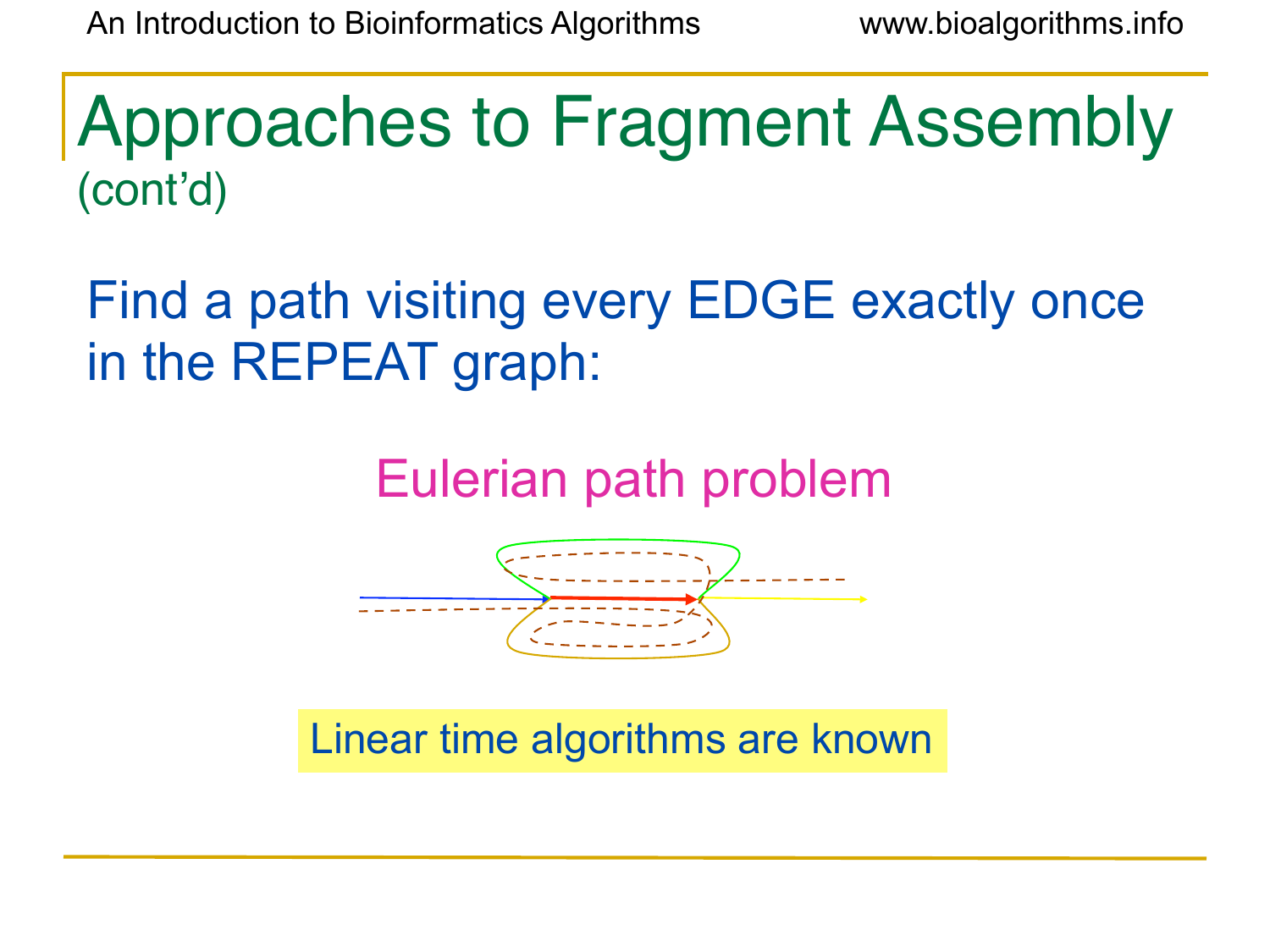### Making Repeat Graph Without DNA

• Problem: Construct the repeat graph from a collection of reads.



Solution: Break the reads into smaller pieces.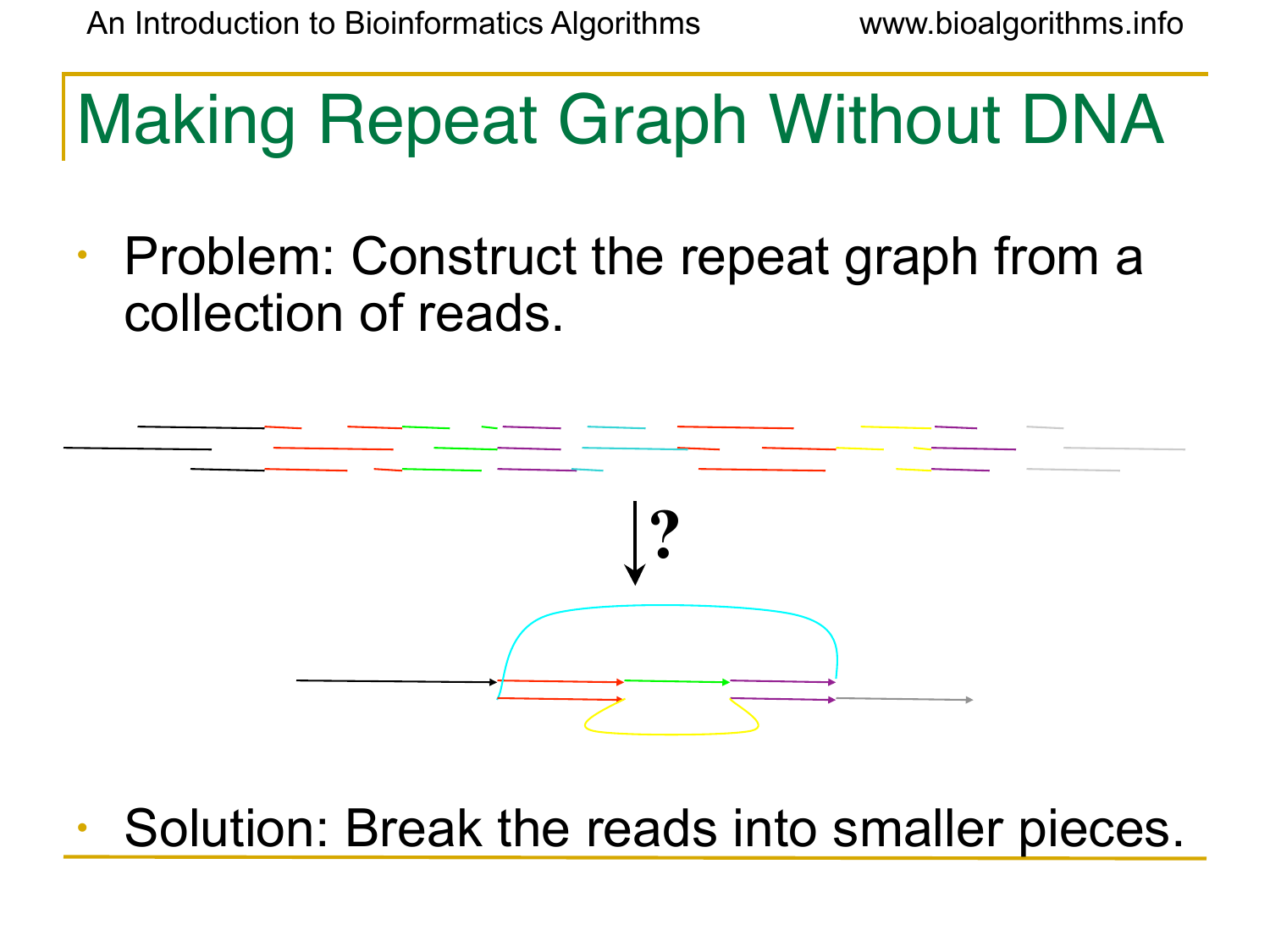# Repeat Sequences: Emulating a DNA Chip

• Virtual DNA chip allows the biological problem to be solved within the technological constraints.

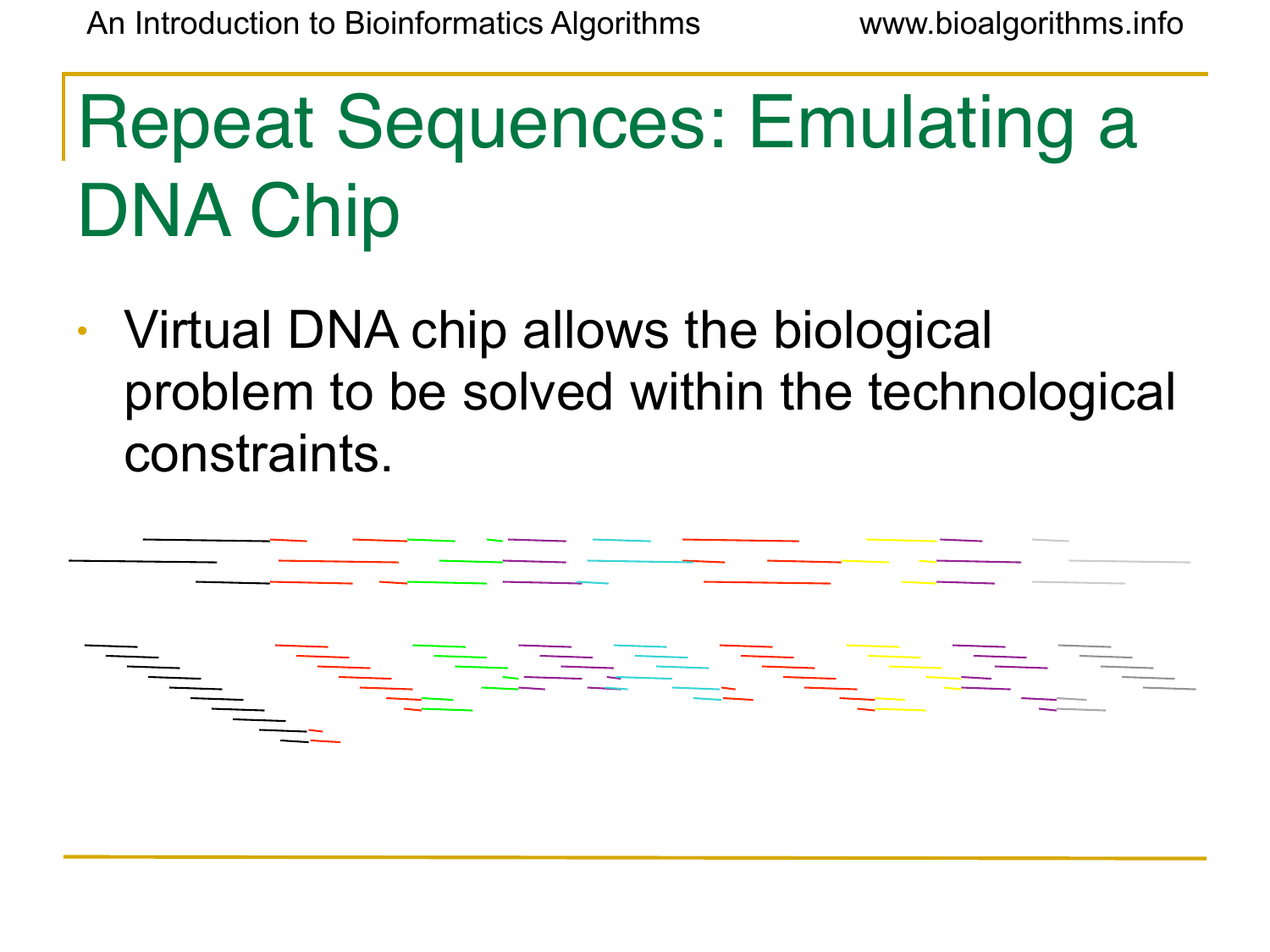## Repeat Sequences: Emulating a DNA Chip (cont'd)

- Reads are constructed from an original sequence in lengths that allow biologists a high level of certainty.
- They are then broken again to allow the technology to sequence each within a reasonable array.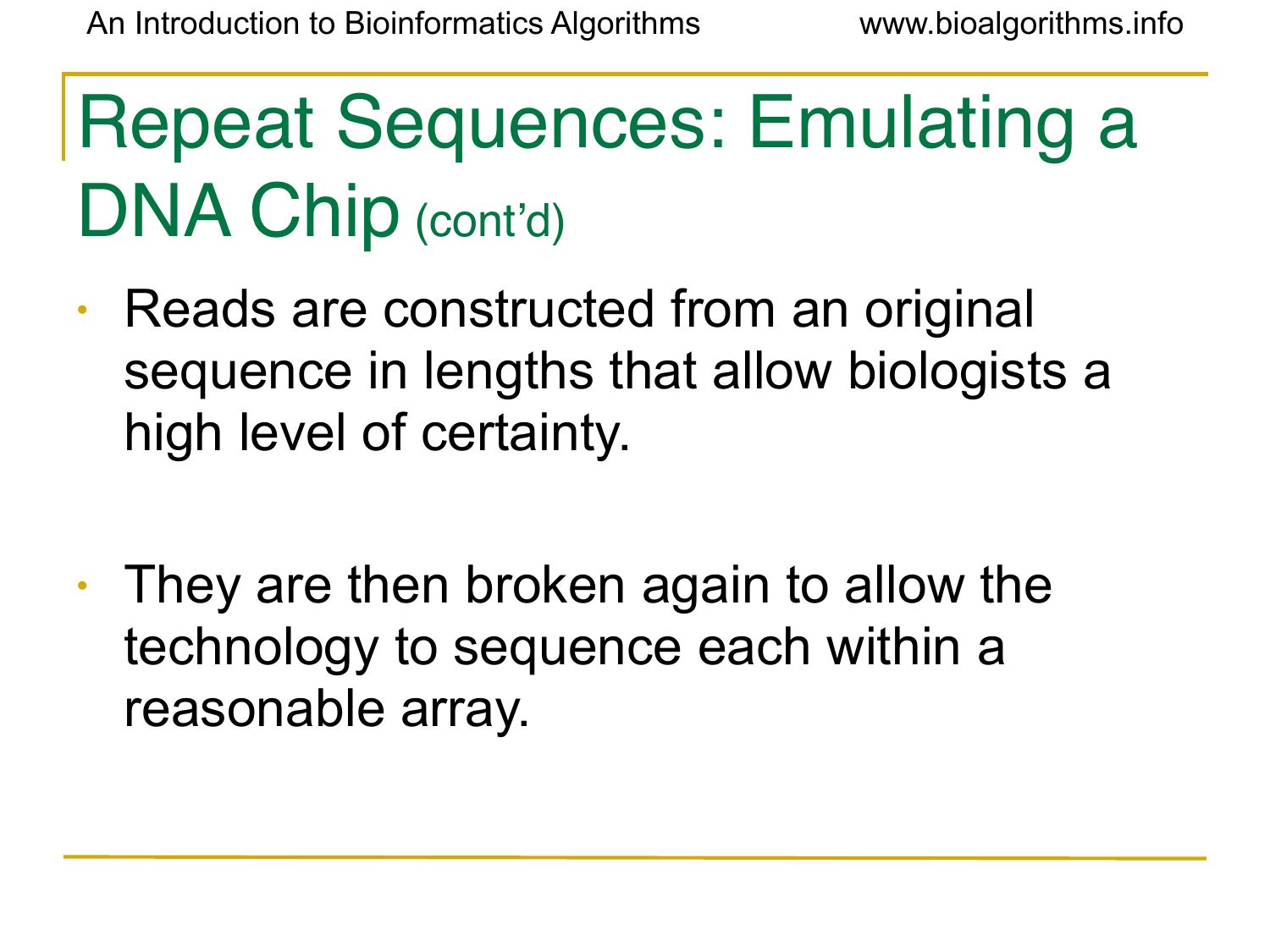# Minimizing Errors

• If an error exists in one of the 20-mer reads, the error will be perpetuated among all of the smaller pieces broken from that read.

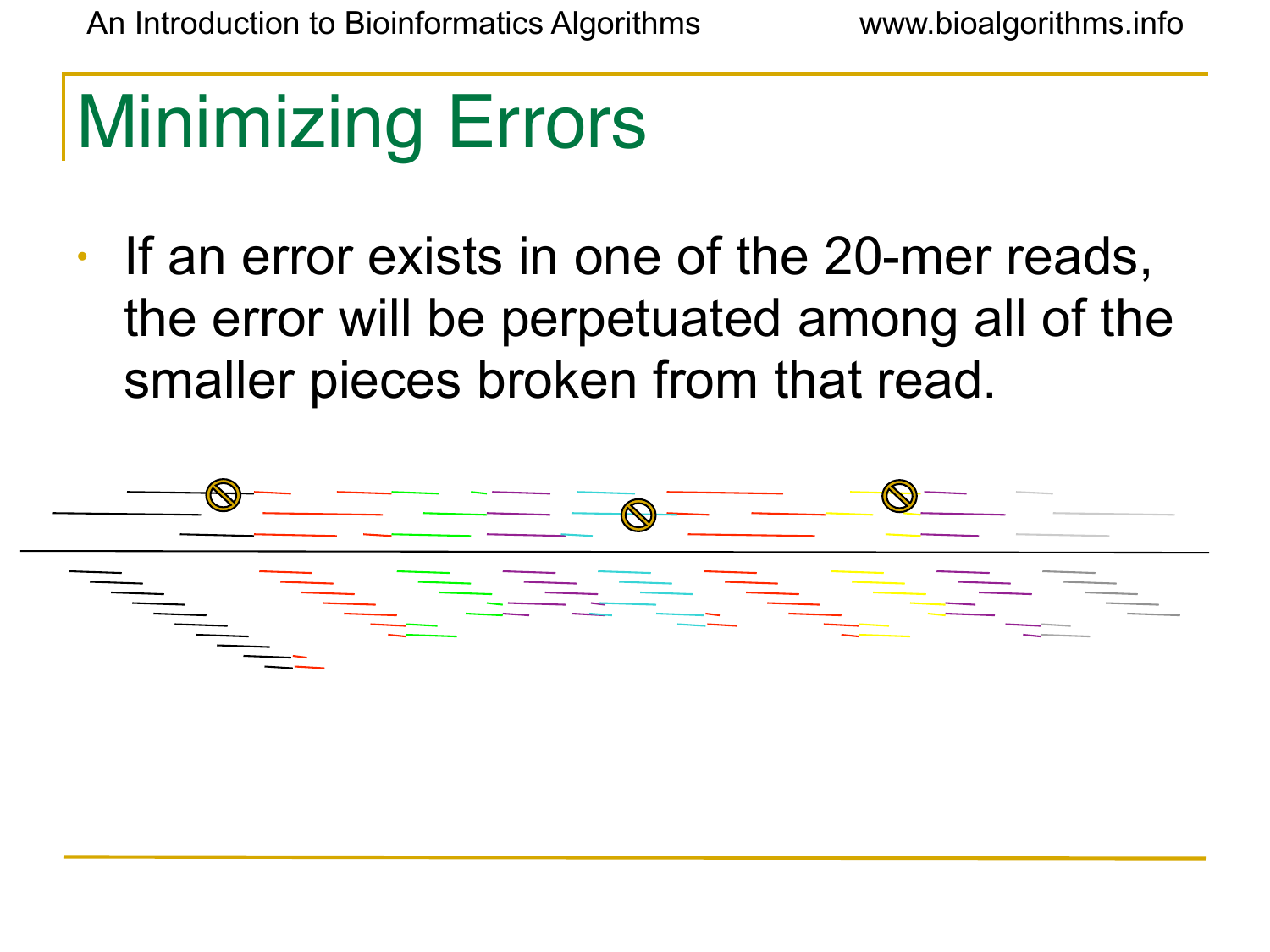# Minimizing Errors (cont'd)

- However, that error will not be present in the other instances of the 20-mer read.
- So it is possible to eliminate most point mutation errors before reconstructing the original sequence.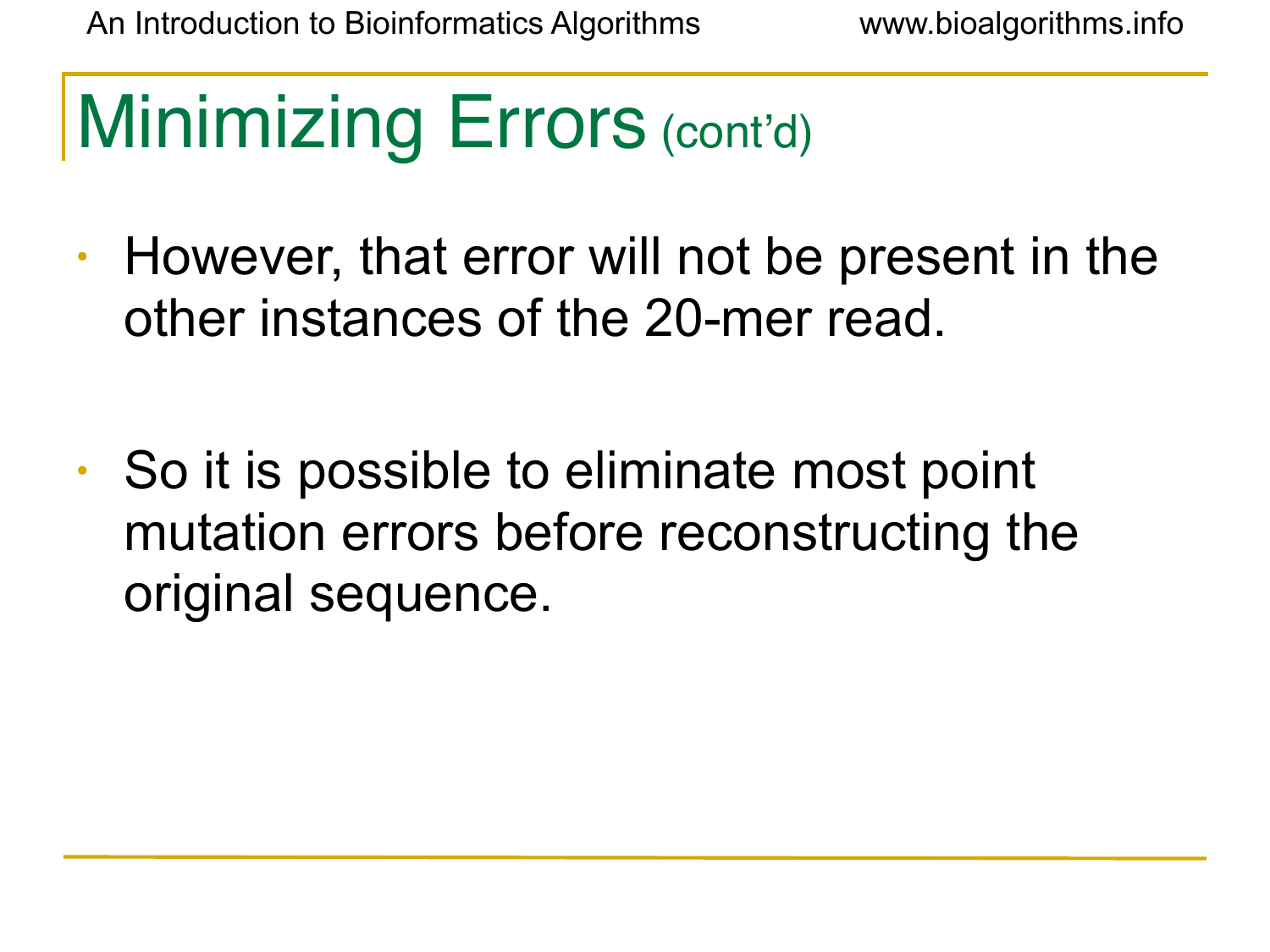## **Conclusions**

- Graph theory is a vital tool for solving biological problems
- Wide range of applications, including sequencing, motif finding, protein networks, and many more